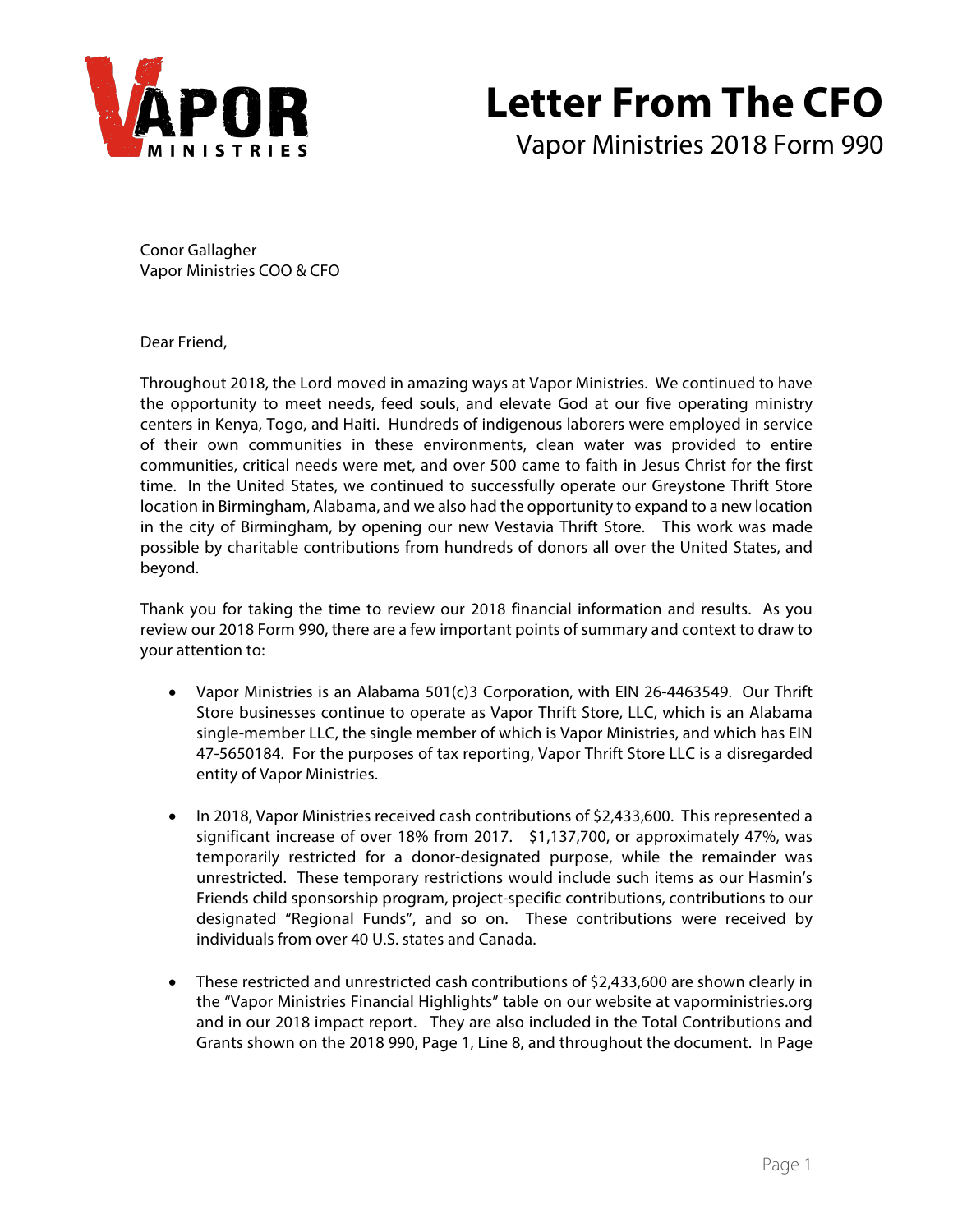

1, Line 8, they are comingled with the value of donated merchandise at Vapor Thrift Store, which for tax reporting purposes are recognized as donation income.

- As always, Schedule B of the 990 has been redacted from this public-facing version to protect the identity and confidentiality of our donors.
- Total sales in our Vapor Thrift Store system were \$1,317,567. This represented a substantial increase from 2018, in large part due to our expansion to a new retail location in Vestavia, Alabama. This is the majority of sales revenue recognized in the "Vapor Ministries Financial Highlights" table on our website and annual report, and is found in our 2018 Form 990 in Part VIII, Page 9, row 10a (where it is comingled approximately \$9,500 in sales of VM-branded items from our home office). It is important to note that, in our Form 990, total value of donated items to our thrift store are reported as contribution income, and then reported again as "Cost of Goods Sold" in Part VIII, Page 9, row 10b. For the sake of clarity, in the Vapor Ministries Financial Highlights table, we have simplified this to show cash contributions only under "Contributions", and business revenue as a separate line item. These total sales of \$1,317,567 reflected the highest sales volume in Vapor Thrift Store history.
- Additionally, in 2018, our international businesses in Kenya, Togo, and Haiti generated \$27,797 in revenue. For the purposes of tax reporting on our IRS Form 990's, these funds are not recognized as sales revenue, but instead act as an "expense reduction", meaning that fewer funds must be granted to our overseas branches because of the income generation from these businesses. However, for the sake of holistic accuracy and clarity in the "Vapor Ministries Financial Highlights" table, this sales revenue is comingled with revenue from our thrift stores and sales of Vapor-branded merchandise from our headquarters of approximately \$9,500, and the total of \$1,354,900 (rounded) is recognized as "Sales Revenue". As noted below, the expenses of these businesses are recognized in the highlights table as well.
- In 2018, Vapor Ministries reported \$2,981,200 in program service (ministry) expenses. These reflect direct costs incurred in the execution of these programs, including hard costs "on the ground" in Kenya, Togo, and Haiti, operating costs in our Thrift Store, and appropriately allocated compensation and overhead costs in the United States. These allocations are calculated based on a standardized process whereby each of our headquarters staff are interviewed quarterly to determine their time allocation for the previous quarter, across the categories of our various program services, as well as management expenses and fundraising expenses. This \$2,981,200 included hard costs associated with Vapor Ministries Center operations, the execution of the Hasmin's Friends child sponsorship program, and operation of Vapor Thrift Stores, described in Part III of the 990 (page 2). As noted in Schedule O, the additional \$95,886 in Program Service Expense listed on Page 2 refers to costs associated with facilitating public and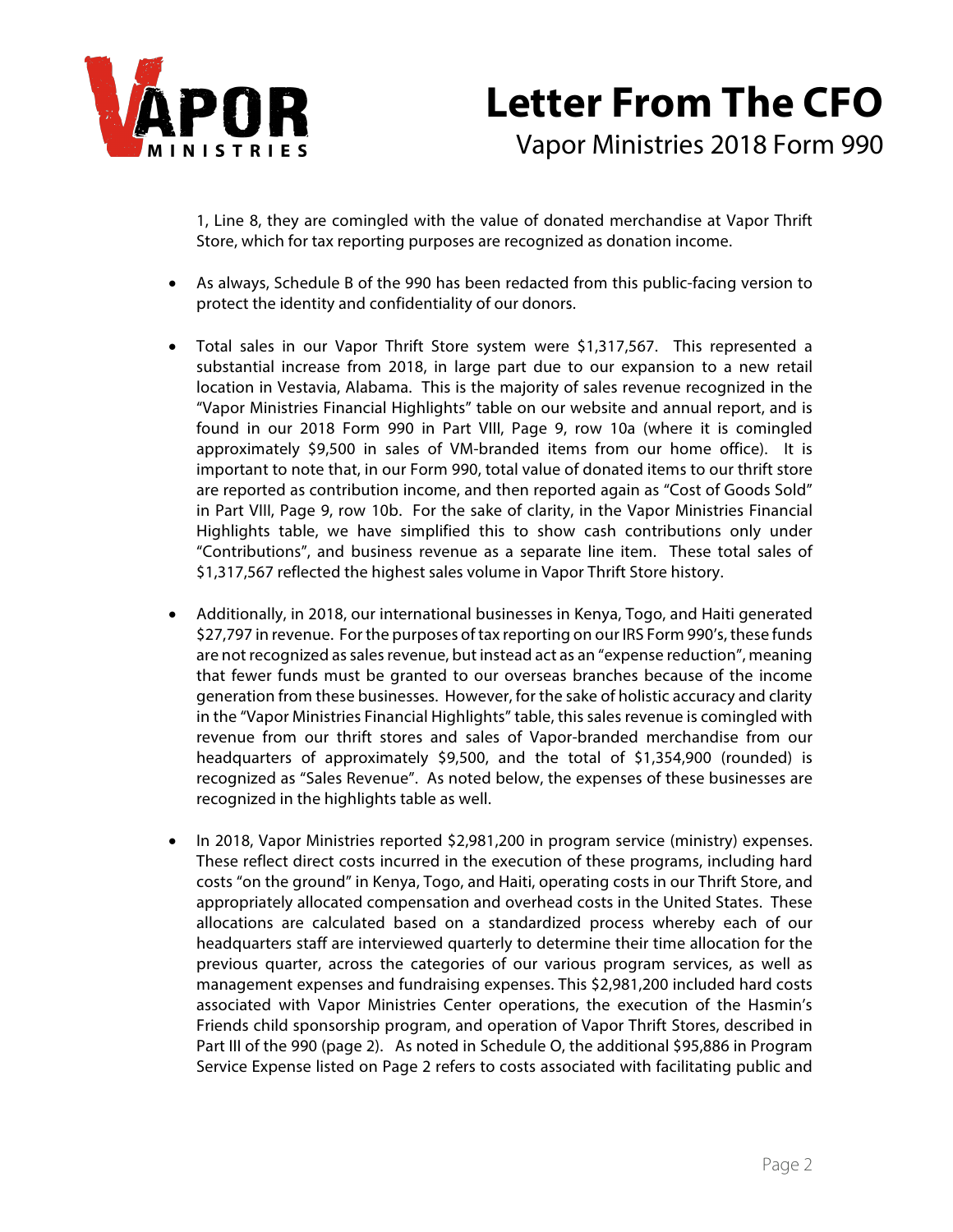

# **Letter From The CFO**

Vapor Ministries 2018 Form 990

private mission trips to Vapor Ministries Centers. As noted previously, our 2018 990, shown here, is for our Vapor Ministries entity and its Vapor Thrift Store subsidiary, which grants funds to be used overseas by our wholly owned international operations subsidiary. Due to business revenue generation and timing of cash flows in the subsidiary (between when grants are received and spent), there is a difference between total program expenses on our 990 and total program expenses shown in our Financial Highlights Table at vaporministries.org and our 2018 audited financials (Page 2). After all consolidation and intra-entity eliminations, total program expense for the entire entity was \$3,090,000.

- Vapor Ministries reported \$191,332 in line 5, Part IX of the 990 "Compensation of current officers, directors, trustees, and key employees". This included compensation of Vapor Ministries' Founder and CEO, Micah McElveen. Mr. McElveen's 2018 salary was \$58,000.
- In addition to the \$2,981,200 reported as program service (ministry) expense, Vapor Ministries reported \$764,732 in management and general expenses, and \$139,475 in fundraising expenses. Therefore, while we did see a 9% increase in General & Administrative expenses and a 27% increase (from \$119k to \$139k) in fundraising expenses, we saw a 28% increase in program service expense.
- As noted in both our 2018 990 on the Statement of Functional Expenses (Part IX, Page 10), and in our 2018 audit report, 77% of total expense at Vapor Ministries was designated to "Program Service" expense. The remaining 23% was designated to General & Administrative and Fundraising Expenses, as we continued to make important investments in the long-term health of the entity.

The Lord continues to move in powerful ways at Vapor Ministries. As we seek to wisely steward all resources that are entrusted to us and maximize their impact, we are committed to the highest level of financial excellence, integrity, and transparency. For more information on anything in this return, please do not hesitate to contact us at info@vaporministries.org.

God bless,

Conor Hallegh-

Conor Gallagher COO & CFO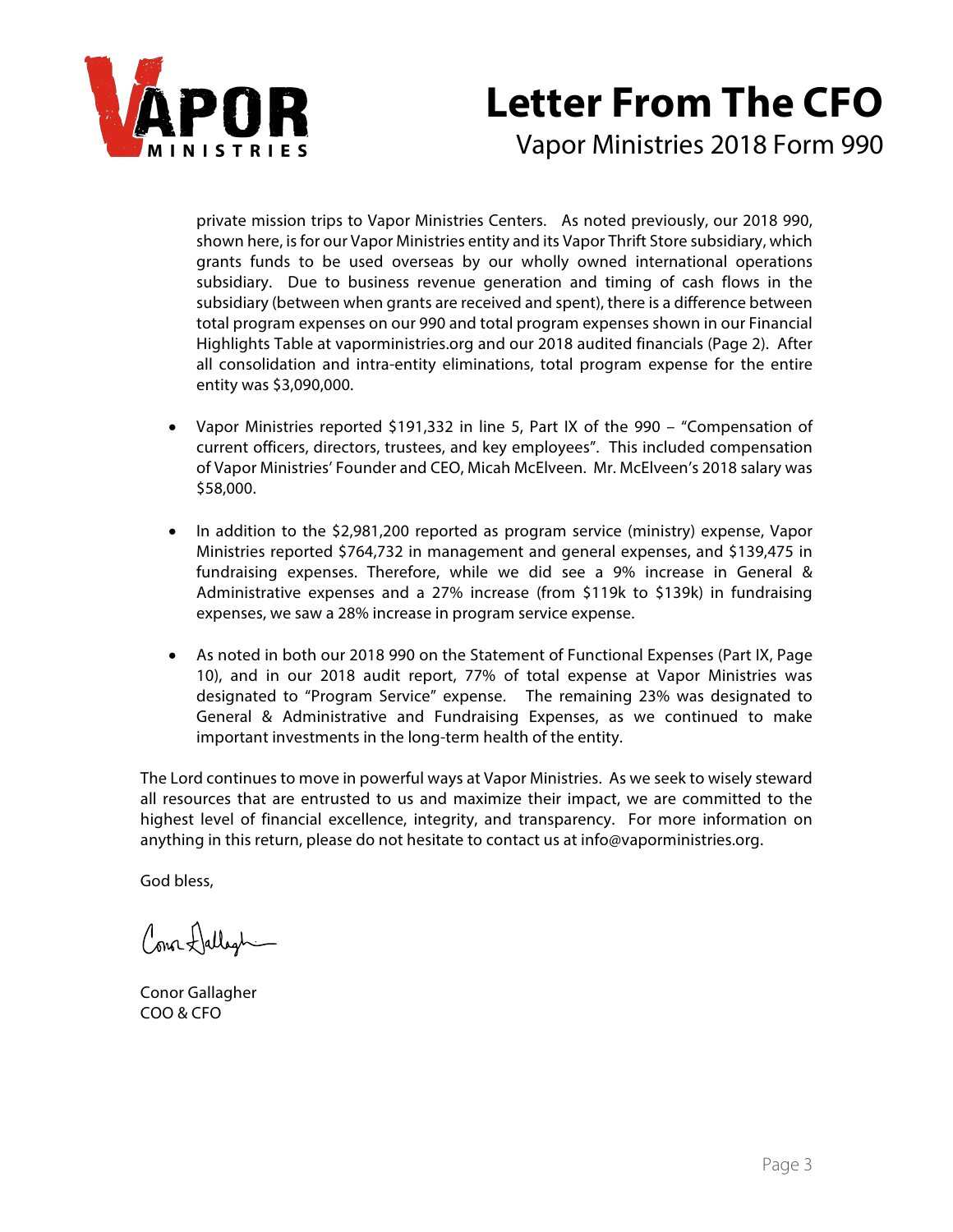| Form | 990                        |
|------|----------------------------|
|      | Denartment of the Treasury |

# **990 a 2018 2018 2018 2018 2018 2018 2018 2018 Dependicion 501(c), 527, or 4947(a)(1)** of the Internal Revenue Code (except private foundations)

**Do not enter social security numbers on this form as it may be made public. Open to Public** 

| For the 2018 calendar year, or tax year beginning<br>, and ending<br>C Name of organization<br><b>B</b> Check if applicable:<br>Vapor Ministries, Inc.<br>Address change<br>Doing business as<br>Name change<br>Number and street (or P.O. box if mail is not delivered to street address)<br><b>E</b> Telephone number<br>Room/suite<br>338 Talladega Springs Road<br>Initial return<br>City or town, state or province, country, and ZIP or foreign postal code<br>Final return/ | D Employer identification number<br>26-4463549 |  |  |  |  |  |  |  |  |  |  |  |
|------------------------------------------------------------------------------------------------------------------------------------------------------------------------------------------------------------------------------------------------------------------------------------------------------------------------------------------------------------------------------------------------------------------------------------------------------------------------------------|------------------------------------------------|--|--|--|--|--|--|--|--|--|--|--|
|                                                                                                                                                                                                                                                                                                                                                                                                                                                                                    |                                                |  |  |  |  |  |  |  |  |  |  |  |
|                                                                                                                                                                                                                                                                                                                                                                                                                                                                                    |                                                |  |  |  |  |  |  |  |  |  |  |  |
|                                                                                                                                                                                                                                                                                                                                                                                                                                                                                    |                                                |  |  |  |  |  |  |  |  |  |  |  |
|                                                                                                                                                                                                                                                                                                                                                                                                                                                                                    |                                                |  |  |  |  |  |  |  |  |  |  |  |
|                                                                                                                                                                                                                                                                                                                                                                                                                                                                                    |                                                |  |  |  |  |  |  |  |  |  |  |  |
|                                                                                                                                                                                                                                                                                                                                                                                                                                                                                    | 256-208-2060                                   |  |  |  |  |  |  |  |  |  |  |  |
| terminated                                                                                                                                                                                                                                                                                                                                                                                                                                                                         |                                                |  |  |  |  |  |  |  |  |  |  |  |
| AL 35151<br>Sylacauga<br>5,158,646<br>G Gross receipts\$                                                                                                                                                                                                                                                                                                                                                                                                                           |                                                |  |  |  |  |  |  |  |  |  |  |  |
| Amended return<br>F Name and address of principal officer:                                                                                                                                                                                                                                                                                                                                                                                                                         |                                                |  |  |  |  |  |  |  |  |  |  |  |
| H(a) Is this a group return for subordinates?<br>Application pending<br>Jonathon McElveen                                                                                                                                                                                                                                                                                                                                                                                          | X No<br>Yes                                    |  |  |  |  |  |  |  |  |  |  |  |
|                                                                                                                                                                                                                                                                                                                                                                                                                                                                                    | No<br>Yes                                      |  |  |  |  |  |  |  |  |  |  |  |
| 338 Talladega Springs Rd.<br>H(b) Are all subordinates included?                                                                                                                                                                                                                                                                                                                                                                                                                   |                                                |  |  |  |  |  |  |  |  |  |  |  |
| If "No," attach a list. (see instructions)<br>AL 35151<br>Sylacauga                                                                                                                                                                                                                                                                                                                                                                                                                |                                                |  |  |  |  |  |  |  |  |  |  |  |
| $ \mathbf{X} $ 501(c)(3)<br>$\bigcup$ (insert no.)<br>$501(c)$ (<br>4947(a)(1) or<br>Tax-exempt status:<br>527                                                                                                                                                                                                                                                                                                                                                                     |                                                |  |  |  |  |  |  |  |  |  |  |  |
| vaporministries.org<br>Website: $\blacktriangleright$<br>$H(c)$ Group exemption number                                                                                                                                                                                                                                                                                                                                                                                             |                                                |  |  |  |  |  |  |  |  |  |  |  |
| L Year of formation: 2009<br>$ \mathbf{X} $ Corporation<br>Other $\blacktriangleright$<br>Form of organization:<br>Trust<br>Association                                                                                                                                                                                                                                                                                                                                            | M State of legal domicile: AL                  |  |  |  |  |  |  |  |  |  |  |  |
| Part I<br><b>Summary</b>                                                                                                                                                                                                                                                                                                                                                                                                                                                           |                                                |  |  |  |  |  |  |  |  |  |  |  |
| 1 Briefly describe the organization's mission or most significant activities:                                                                                                                                                                                                                                                                                                                                                                                                      |                                                |  |  |  |  |  |  |  |  |  |  |  |
| Establish sustainable centers for alleviating poverty and multiplying                                                                                                                                                                                                                                                                                                                                                                                                              |                                                |  |  |  |  |  |  |  |  |  |  |  |
| disciples in third-world environments.                                                                                                                                                                                                                                                                                                                                                                                                                                             |                                                |  |  |  |  |  |  |  |  |  |  |  |
|                                                                                                                                                                                                                                                                                                                                                                                                                                                                                    |                                                |  |  |  |  |  |  |  |  |  |  |  |
| Governance                                                                                                                                                                                                                                                                                                                                                                                                                                                                         |                                                |  |  |  |  |  |  |  |  |  |  |  |
| 2 Check this box if the organization discontinued its operations or disposed of more than 25% of its net assets.                                                                                                                                                                                                                                                                                                                                                                   |                                                |  |  |  |  |  |  |  |  |  |  |  |
| 3 Number of voting members of the governing body (Part VI, line 1a)<br>3                                                                                                                                                                                                                                                                                                                                                                                                           | 7                                              |  |  |  |  |  |  |  |  |  |  |  |
| $\overline{\mathbf{4}}$<br>4 Number of independent voting members of the governing body (Part VI, line 1b) [11] [11] Number of independent voting members of the governing body (Part VI, line 1b)                                                                                                                                                                                                                                                                                 | $\overline{6}$                                 |  |  |  |  |  |  |  |  |  |  |  |
| 5<br>5 Total number of individuals employed in calendar year 2018 (Part V, line 2a) [100] (100] [100] [100] [100] [100] [100] [100] [100] [100] [100] [100] [100] [100] [100] [100] [100] [100] [100] [100] [100] [100] [100] [100]                                                                                                                                                                                                                                                | 103                                            |  |  |  |  |  |  |  |  |  |  |  |
| <b>Activities &amp;</b><br>6<br>6 Total number of volunteers (estimate if necessary)                                                                                                                                                                                                                                                                                                                                                                                               | $\mathbf 0$                                    |  |  |  |  |  |  |  |  |  |  |  |
| 7a                                                                                                                                                                                                                                                                                                                                                                                                                                                                                 | $\mathbf 0$                                    |  |  |  |  |  |  |  |  |  |  |  |
| 7b                                                                                                                                                                                                                                                                                                                                                                                                                                                                                 | $\mathbf 0$                                    |  |  |  |  |  |  |  |  |  |  |  |
| <b>Prior Year</b>                                                                                                                                                                                                                                                                                                                                                                                                                                                                  | <b>Current Year</b>                            |  |  |  |  |  |  |  |  |  |  |  |
| 3,199,616                                                                                                                                                                                                                                                                                                                                                                                                                                                                          | 3,819,639                                      |  |  |  |  |  |  |  |  |  |  |  |
| Revenue<br>9 Program service revenue (Part VIII, line 2g)                                                                                                                                                                                                                                                                                                                                                                                                                          |                                                |  |  |  |  |  |  |  |  |  |  |  |
| 4,511<br>10 Investment income (Part VIII, column (A), lines 3, 4, and 7d)                                                                                                                                                                                                                                                                                                                                                                                                          | 13                                             |  |  |  |  |  |  |  |  |  |  |  |
| 17,634                                                                                                                                                                                                                                                                                                                                                                                                                                                                             | 21,427                                         |  |  |  |  |  |  |  |  |  |  |  |
| 3,221,761<br>12 Total revenue - add lines 8 through 11 (must equal Part VIII, column (A), line 12)                                                                                                                                                                                                                                                                                                                                                                                 | 3,841,079                                      |  |  |  |  |  |  |  |  |  |  |  |
| $\overline{1}$ , 050, 541                                                                                                                                                                                                                                                                                                                                                                                                                                                          | 1,359,016                                      |  |  |  |  |  |  |  |  |  |  |  |
| 13 Grants and similar amounts paid (Part IX, column (A), lines 1-3)                                                                                                                                                                                                                                                                                                                                                                                                                |                                                |  |  |  |  |  |  |  |  |  |  |  |
| 14 Benefits paid to or for members (Part IX, column (A), line 4)                                                                                                                                                                                                                                                                                                                                                                                                                   |                                                |  |  |  |  |  |  |  |  |  |  |  |
| 1,036,132<br>15 Salaries, other compensation, employee benefits (Part IX, column (A), lines 5-10)<br>enses                                                                                                                                                                                                                                                                                                                                                                         | 1,232,429                                      |  |  |  |  |  |  |  |  |  |  |  |
|                                                                                                                                                                                                                                                                                                                                                                                                                                                                                    |                                                |  |  |  |  |  |  |  |  |  |  |  |
| 15 Salaries, other compensation, one property<br>16aProfessional fundraising fees (Part IX, column (A), line 11e)<br>139, 475<br>Exp                                                                                                                                                                                                                                                                                                                                               |                                                |  |  |  |  |  |  |  |  |  |  |  |
| 1,060,527<br>17 Other expenses (Part IX, column (A), lines 11a-11d, 11f-24e)                                                                                                                                                                                                                                                                                                                                                                                                       | 1,293,962                                      |  |  |  |  |  |  |  |  |  |  |  |
| 3,147,200<br>18 Total expenses. Add lines 13-17 (must equal Part IX, column (A), line 25)                                                                                                                                                                                                                                                                                                                                                                                          | 3,885,407                                      |  |  |  |  |  |  |  |  |  |  |  |
| $\overline{7}$ 4,561<br>19 Revenue less expenses. Subtract line 18 from line 12                                                                                                                                                                                                                                                                                                                                                                                                    | $-44,328$                                      |  |  |  |  |  |  |  |  |  |  |  |
| Net Assets or<br>Fund Balances<br><b>Beginning of Current Year</b>                                                                                                                                                                                                                                                                                                                                                                                                                 | End of Year                                    |  |  |  |  |  |  |  |  |  |  |  |
| 2,669,855<br>20 Total assets (Part X, line 16)                                                                                                                                                                                                                                                                                                                                                                                                                                     | 2,645,803                                      |  |  |  |  |  |  |  |  |  |  |  |
| 50,967<br>21 Total liabilities (Part X, line 26)                                                                                                                                                                                                                                                                                                                                                                                                                                   | 71,243                                         |  |  |  |  |  |  |  |  |  |  |  |
| $\sqrt{2}$ , 618, 888<br>22 Net assets or fund balances. Subtract line 21 from line 20                                                                                                                                                                                                                                                                                                                                                                                             | 2,574,560                                      |  |  |  |  |  |  |  |  |  |  |  |
| <b>Signature Block</b><br>Part II                                                                                                                                                                                                                                                                                                                                                                                                                                                  |                                                |  |  |  |  |  |  |  |  |  |  |  |
| Under penalties of perjury, I declare that I have examined this return, including accompanying schedules and statements, and to the best of my knowledge and belief, it is                                                                                                                                                                                                                                                                                                         |                                                |  |  |  |  |  |  |  |  |  |  |  |
| true, correct, and complete. Declaration of preparer (other than officer) is based on all information of which preparer has any knowledge.                                                                                                                                                                                                                                                                                                                                         |                                                |  |  |  |  |  |  |  |  |  |  |  |
|                                                                                                                                                                                                                                                                                                                                                                                                                                                                                    |                                                |  |  |  |  |  |  |  |  |  |  |  |
| Signature of officer<br>Date                                                                                                                                                                                                                                                                                                                                                                                                                                                       |                                                |  |  |  |  |  |  |  |  |  |  |  |
| Sign                                                                                                                                                                                                                                                                                                                                                                                                                                                                               |                                                |  |  |  |  |  |  |  |  |  |  |  |
| Chief Oper Officer<br><b>Here</b><br>Conor Gallagher                                                                                                                                                                                                                                                                                                                                                                                                                               |                                                |  |  |  |  |  |  |  |  |  |  |  |
| Type or print name and title                                                                                                                                                                                                                                                                                                                                                                                                                                                       |                                                |  |  |  |  |  |  |  |  |  |  |  |
| Print/Type preparer's name<br>Preparer's signature<br>Date<br>Check                                                                                                                                                                                                                                                                                                                                                                                                                | PTIN<br>$\boxed{\mathbf{X}}$ if                |  |  |  |  |  |  |  |  |  |  |  |
| Paid<br>Nicholas J Valenti, Jr, CPA, CFP<br>$08/01/19$ self-employed                                                                                                                                                                                                                                                                                                                                                                                                               | P00050715                                      |  |  |  |  |  |  |  |  |  |  |  |
| Preparer<br>Valenti, Rackley & Associates, LLC<br>Firm's EIN ▶<br>Firm's name                                                                                                                                                                                                                                                                                                                                                                                                      | 20-1879393                                     |  |  |  |  |  |  |  |  |  |  |  |
| <b>Use Only</b><br>208 W Park Ave                                                                                                                                                                                                                                                                                                                                                                                                                                                  |                                                |  |  |  |  |  |  |  |  |  |  |  |
| Valdosta, GA<br>31602<br>Phone no.<br>Firm's address                                                                                                                                                                                                                                                                                                                                                                                                                               | 229-247-8005                                   |  |  |  |  |  |  |  |  |  |  |  |
|                                                                                                                                                                                                                                                                                                                                                                                                                                                                                    | Yes<br>No                                      |  |  |  |  |  |  |  |  |  |  |  |

| Sign<br><b>Here</b> | Signature of officer       | Conor Gallagher<br>Type or print name and title                                   |                      |                       | Chief Oper Officer |       | Date                          |             |              |                             |
|---------------------|----------------------------|-----------------------------------------------------------------------------------|----------------------|-----------------------|--------------------|-------|-------------------------------|-------------|--------------|-----------------------------|
| Paid                | Print/Type preparer's name |                                                                                   | Preparer's signature |                       | Date               | Check | $\overline{\mathbf{x}}$<br>if | <b>PTIN</b> |              |                             |
| Preparer            |                            | Nicholas J Valenti, Jr, CPA, CFP                                                  |                      |                       |                    |       | $08/01/19$ self-employed      |             | P00050715    |                             |
|                     | Firm's name                | Valenti,                                                                          |                      | Rackley & Associates, | LLC                |       | Firm's $EIN$                  |             | 20-1879393   |                             |
| <b>Use Only</b>     |                            | 208 W Park Ave                                                                    |                      |                       |                    |       |                               |             |              |                             |
|                     | Firm's address             | Valdosta, GA                                                                      | 31602                |                       |                    |       | Phone no.                     |             | 229-247-8005 |                             |
|                     |                            | May the IRS discuss this return with the preparer shown above? (see instructions) |                      |                       |                    |       |                               |             | <b>Yes</b>   | No                          |
|                     |                            | For Paperwork Reduction Act Notice, see the separate instructions.                |                      |                       |                    |       |                               |             |              | $F_{\text{Orm}}$ 990 (2018) |

DAA **For Paperwork Reduction Act Notice, see the separate instructions.**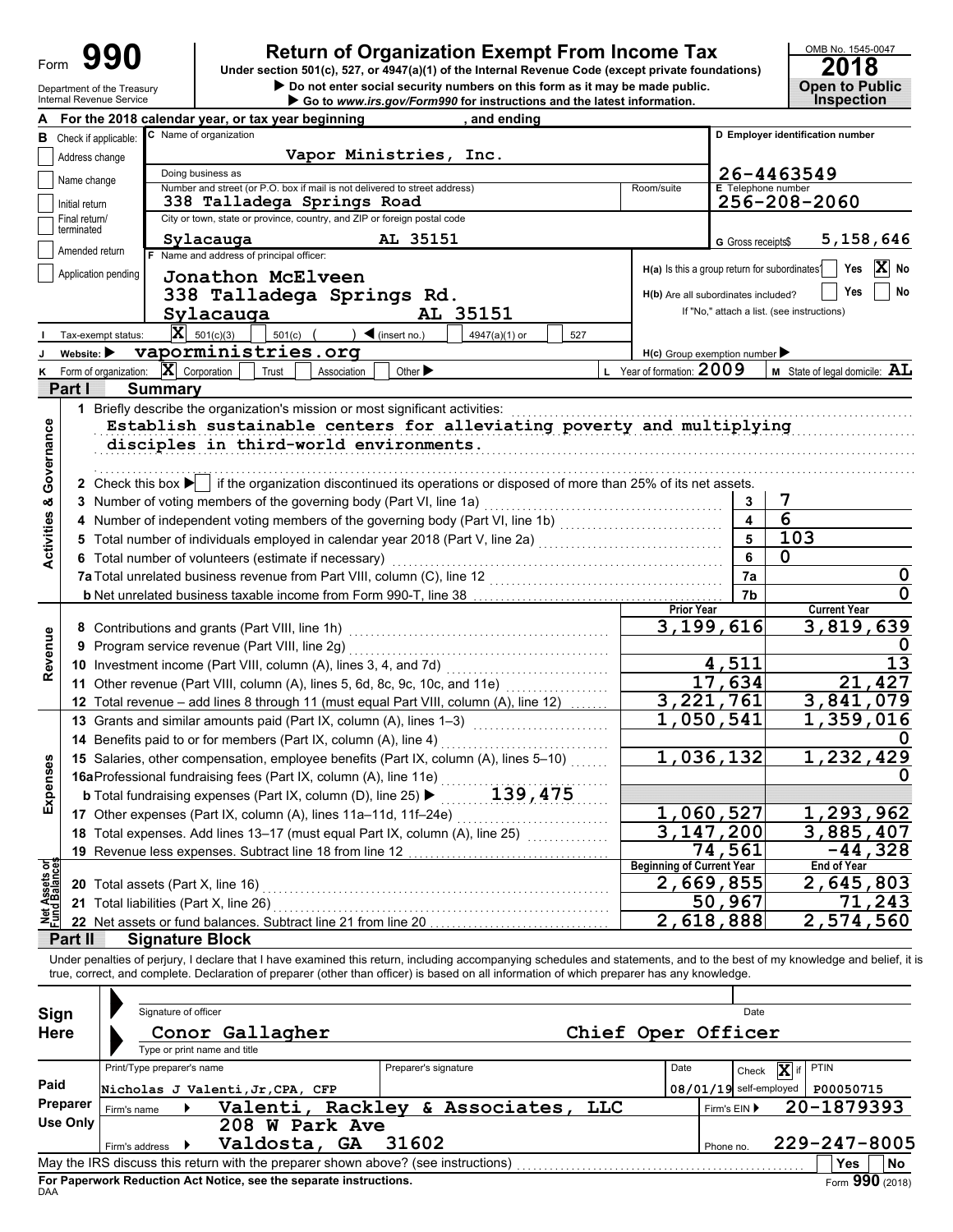| Form 990 (2018) Vapor Ministries, Inc.                                            |                                                                             | 26-4463549                                                                                                                                                                                                                                                                | Page 2                                                                                                                                                                                                                                                                                                                                                                                                                                                      |
|-----------------------------------------------------------------------------------|-----------------------------------------------------------------------------|---------------------------------------------------------------------------------------------------------------------------------------------------------------------------------------------------------------------------------------------------------------------------|-------------------------------------------------------------------------------------------------------------------------------------------------------------------------------------------------------------------------------------------------------------------------------------------------------------------------------------------------------------------------------------------------------------------------------------------------------------|
| Part III                                                                          | <b>Statement of Program Service Accomplishments</b>                         |                                                                                                                                                                                                                                                                           | $ \mathbf{X} $                                                                                                                                                                                                                                                                                                                                                                                                                                              |
| 1 Briefly describe the organization's mission:                                    |                                                                             |                                                                                                                                                                                                                                                                           |                                                                                                                                                                                                                                                                                                                                                                                                                                                             |
|                                                                                   | disciples in third-world environments.                                      |                                                                                                                                                                                                                                                                           | Establish sustainable centers for alleviating poverty and multiplying                                                                                                                                                                                                                                                                                                                                                                                       |
|                                                                                   |                                                                             |                                                                                                                                                                                                                                                                           |                                                                                                                                                                                                                                                                                                                                                                                                                                                             |
| prior Form 990 or 990-EZ?<br>If "Yes," describe these new services on Schedule O. |                                                                             | 2 Did the organization undertake any significant program services during the year which were not listed on the                                                                                                                                                            | Yes $X$ No                                                                                                                                                                                                                                                                                                                                                                                                                                                  |
| services?                                                                         |                                                                             | Did the organization cease conducting, or make significant changes in how it conducts, any program                                                                                                                                                                        | Yes $\overline{X}$ No                                                                                                                                                                                                                                                                                                                                                                                                                                       |
| If "Yes," describe these changes on Schedule O.                                   |                                                                             |                                                                                                                                                                                                                                                                           |                                                                                                                                                                                                                                                                                                                                                                                                                                                             |
|                                                                                   | the total expenses, and revenue, if any, for each program service reported. | Describe the organization's program service accomplishments for each of its three largest program services, as measured by<br>expenses. Section 501(c)(3) and 501(c)(4) organizations are required to report the amount of grants and allocations to others,              |                                                                                                                                                                                                                                                                                                                                                                                                                                                             |
| 4a (Code:                                                                         |                                                                             | $(1, 507, 714)$ including grants of $(1, 359, 016)$ (Revenue \$<br>Vapor Ministries, Inc. makes grants to Vapor Sports Ministries,<br>Sports Ministries, Inc. provides full-time jobs for impoverished<br>individuals, provides impoverished children with free-of-charge | Inc., a related tax exempt charitable organization, which operates centers<br>for humanitarian aid and disciple-making through sports-based outreach.<br>These centers are located in Nairobi, Kenya; N'gong, Kenya; Togoville,<br>Togo; Dilaire, Haiti; and Quanaminthe, Haiti. At these centers, Vapor<br>memberships in sports leagues, supplies critical care humanitarian aid<br>grants and supplies high volumes of clean water to these communities. |
|                                                                                   |                                                                             |                                                                                                                                                                                                                                                                           |                                                                                                                                                                                                                                                                                                                                                                                                                                                             |
| Ministries, Inc.                                                                  |                                                                             | resources are generated to fund the program activities of Vapor                                                                                                                                                                                                           | Through the sale of donated, second-hand merchandise, via Vapor Thrift<br>Store, LLC, a single-member LLC owned by Vapor Ministries, Inc.,                                                                                                                                                                                                                                                                                                                  |
|                                                                                   |                                                                             |                                                                                                                                                                                                                                                                           |                                                                                                                                                                                                                                                                                                                                                                                                                                                             |
|                                                                                   |                                                                             |                                                                                                                                                                                                                                                                           |                                                                                                                                                                                                                                                                                                                                                                                                                                                             |
|                                                                                   |                                                                             |                                                                                                                                                                                                                                                                           |                                                                                                                                                                                                                                                                                                                                                                                                                                                             |
|                                                                                   |                                                                             |                                                                                                                                                                                                                                                                           |                                                                                                                                                                                                                                                                                                                                                                                                                                                             |
|                                                                                   |                                                                             |                                                                                                                                                                                                                                                                           |                                                                                                                                                                                                                                                                                                                                                                                                                                                             |
|                                                                                   |                                                                             |                                                                                                                                                                                                                                                                           |                                                                                                                                                                                                                                                                                                                                                                                                                                                             |
| 4c (Code:                                                                         |                                                                             |                                                                                                                                                                                                                                                                           |                                                                                                                                                                                                                                                                                                                                                                                                                                                             |
|                                                                                   |                                                                             | Child Sponsorship Program - Vapor Ministries, Inc. facilitates the<br>between donors and sponsored children is facilitated by Vapor                                                                                                                                       | education (including supplying tuition, books, and school uniforms) and<br>physical care of children via its child sponsorship program, by pairing<br>those children up directly with interested donors. Communication directly<br>Ministries, Inc. as well. Vapor Ministries, Inc. also facilitates the                                                                                                                                                    |
|                                                                                   | college education of young adults in the same way.                          |                                                                                                                                                                                                                                                                           |                                                                                                                                                                                                                                                                                                                                                                                                                                                             |
|                                                                                   |                                                                             |                                                                                                                                                                                                                                                                           |                                                                                                                                                                                                                                                                                                                                                                                                                                                             |
|                                                                                   |                                                                             |                                                                                                                                                                                                                                                                           |                                                                                                                                                                                                                                                                                                                                                                                                                                                             |
|                                                                                   |                                                                             |                                                                                                                                                                                                                                                                           |                                                                                                                                                                                                                                                                                                                                                                                                                                                             |
|                                                                                   |                                                                             |                                                                                                                                                                                                                                                                           |                                                                                                                                                                                                                                                                                                                                                                                                                                                             |
|                                                                                   |                                                                             |                                                                                                                                                                                                                                                                           |                                                                                                                                                                                                                                                                                                                                                                                                                                                             |
| 4d Other program services (Describe in Schedule O.)<br>(Expenses \$               | 95, 886 including grants of \$                                              | (Revenue \$                                                                                                                                                                                                                                                               |                                                                                                                                                                                                                                                                                                                                                                                                                                                             |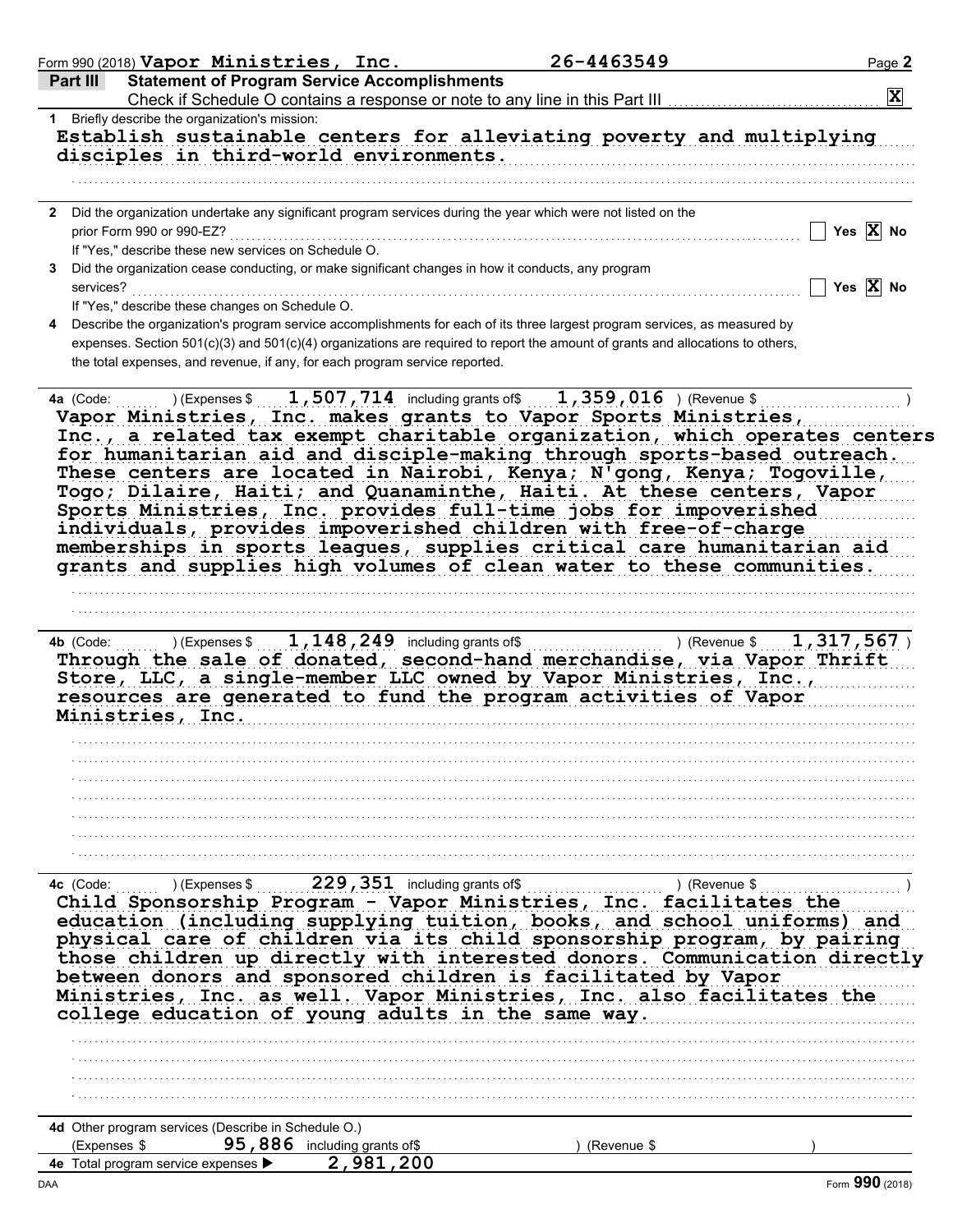**Part IV Checklist of Required Schedules** Form 990 (2018) Page **3 Vapor Ministries, Inc. 26-4463549**

|     |                                                                                                                                                                                                                   |                 | <b>Yes</b> | No          |
|-----|-------------------------------------------------------------------------------------------------------------------------------------------------------------------------------------------------------------------|-----------------|------------|-------------|
| 1.  | Is the organization described in section $501(c)(3)$ or $4947(a)(1)$ (other than a private foundation)? If "Yes,"                                                                                                 |                 |            |             |
|     | complete Schedule A                                                                                                                                                                                               | 1               | X          |             |
| 2   | Is the organization required to complete Schedule B, Schedule of Contributors (see instructions)?                                                                                                                 | $\overline{2}$  | X          |             |
| 3   | Did the organization engage in direct or indirect political campaign activities on behalf of or in opposition to                                                                                                  |                 |            |             |
|     | candidates for public office? If "Yes," complete Schedule C, Part I                                                                                                                                               | 3               |            | X           |
| 4   | Section 501(c)(3) organizations. Did the organization engage in lobbying activities, or have a section 501(h)                                                                                                     |                 |            |             |
|     | election in effect during the tax year? If "Yes," complete Schedule C, Part II                                                                                                                                    | 4               |            | X           |
| 5   | Is the organization a section $501(c)(4)$ , $501(c)(5)$ , or $501(c)(6)$ organization that receives membership dues,                                                                                              |                 |            |             |
|     | assessments, or similar amounts as defined in Revenue Procedure 98-19? If "Yes," complete Schedule C, Part III                                                                                                    | 5               |            | X           |
| 6   | Did the organization maintain any donor advised funds or any similar funds or accounts for which donors                                                                                                           |                 |            |             |
|     | have the right to provide advice on the distribution or investment of amounts in such funds or accounts? If                                                                                                       |                 |            |             |
|     | "Yes," complete Schedule D, Part I                                                                                                                                                                                | 6               |            | X           |
| 7   | Did the organization receive or hold a conservation easement, including easements to preserve open space,<br>the environment, historic land areas, or historic structures? If "Yes," complete Schedule D, Part II | 7               |            | X           |
| 8   | Did the organization maintain collections of works of art, historical treasures, or other similar assets? If "Yes,"                                                                                               |                 |            |             |
|     | complete Schedule D. Part III                                                                                                                                                                                     | 8               |            | X           |
| 9   | Did the organization report an amount in Part X, line 21, for escrow or custodial account liability, serve as a                                                                                                   |                 |            |             |
|     | custodian for amounts not listed in Part X; or provide credit counseling, debt management, credit repair, or                                                                                                      |                 |            |             |
|     | debt negotiation services? If "Yes," complete Schedule D, Part IV                                                                                                                                                 | 9               |            | X           |
| 10  | Did the organization, directly or through a related organization, hold assets in temporarily restricted                                                                                                           |                 |            |             |
|     | endowments, permanent endowments, or quasi-endowments? If "Yes," complete Schedule D, Part V                                                                                                                      | 10              |            | X           |
| 11  | If the organization's answer to any of the following questions is "Yes," then complete Schedule D, Parts VI,                                                                                                      |                 |            |             |
|     | VII, VIII, IX, or X as applicable.                                                                                                                                                                                |                 |            |             |
|     | a Did the organization report an amount for land, buildings, and equipment in Part X, line 10? If "Yes,"                                                                                                          |                 |            |             |
|     | complete Schedule D, Part VI                                                                                                                                                                                      | 11a             | X          |             |
|     | <b>b</b> Did the organization report an amount for investments—other securities in Part X, line 12 that is 5% or more                                                                                             |                 |            |             |
|     | of its total assets reported in Part X, line 16? If "Yes," complete Schedule D, Part VII                                                                                                                          | 11b             |            | X           |
|     | c Did the organization report an amount for investments—program related in Part X, line 13 that is 5% or more                                                                                                     |                 |            |             |
|     | of its total assets reported in Part X, line 16? If "Yes," complete Schedule D, Part VIII [[[[[[[[[[[[[[[[[[[                                                                                                     | 11с             |            | X           |
|     | d Did the organization report an amount for other assets in Part X, line 15 that is 5% or more of its total assets                                                                                                |                 |            |             |
|     | reported in Part X, line 16? If "Yes," complete Schedule D, Part IX                                                                                                                                               | 11d             |            | X           |
|     | Did the organization report an amount for other liabilities in Part X, line 25? If "Yes," complete Schedule D, Part X                                                                                             | 11e             |            | $\mathbf x$ |
| f   | Did the organization's separate or consolidated financial statements for the tax year include a footnote that addresses                                                                                           |                 |            |             |
|     | the organization's liability for uncertain tax positions under FIN 48 (ASC 740)? If "Yes," complete Schedule D, Part X                                                                                            | 11f             |            | X           |
|     | 12a Did the organization obtain separate, independent audited financial statements for the tax year? If "Yes," complete                                                                                           |                 |            | X           |
|     | Was the organization included in consolidated, independent audited financial statements for the tax year? If                                                                                                      | 12a             |            |             |
| b   | "Yes," and if the organization answered "No" to line 12a, then completing Schedule D, Parts XI and XII is optional                                                                                                | 12 <sub>b</sub> | X          |             |
| 13  |                                                                                                                                                                                                                   | 13              |            | X           |
| 14a | Did the organization maintain an office, employees, or agents outside of the United States?                                                                                                                       | 14a             |            | X           |
| b   | Did the organization have aggregate revenues or expenses of more than \$10,000 from grantmaking,                                                                                                                  |                 |            |             |
|     | fundraising, business, investment, and program service activities outside the United States, or aggregate                                                                                                         |                 |            |             |
|     | foreign investments valued at \$100,000 or more? If "Yes," complete Schedule F, Parts I and IV [[[[[[[[[[[[[[[                                                                                                    | 14b             |            | X           |
| 15  | Did the organization report on Part IX, column (A), line 3, more than \$5,000 of grants or other assistance to or                                                                                                 |                 |            |             |
|     | for any foreign organization? If "Yes," complete Schedule F, Parts II and IV                                                                                                                                      | 15              |            | X           |
| 16  | Did the organization report on Part IX, column (A), line 3, more than \$5,000 of aggregate grants or other                                                                                                        |                 |            |             |
|     | assistance to or for foreign individuals? If "Yes," complete Schedule F, Parts III and IV                                                                                                                         | 16              |            | X           |
| 17  | Did the organization report a total of more than \$15,000 of expenses for professional fundraising services on                                                                                                    |                 |            |             |
|     |                                                                                                                                                                                                                   | 17              |            | X           |
| 18  | Did the organization report more than \$15,000 total of fundraising event gross income and contributions on                                                                                                       |                 |            |             |
|     | Part VIII, lines 1c and 8a? If "Yes," complete Schedule G, Part II                                                                                                                                                | 18              |            | X           |
| 19  | Did the organization report more than \$15,000 of gross income from gaming activities on Part VIII, line 9a?                                                                                                      |                 |            |             |
|     |                                                                                                                                                                                                                   | 19              |            | X           |
| 20a | Did the organization operate one or more hospital facilities? If "Yes," complete Schedule H                                                                                                                       | <b>20a</b>      |            | X           |
| b   |                                                                                                                                                                                                                   | 20b             |            |             |
| 21  | Did the organization report more than \$5,000 of grants or other assistance to any domestic organization or                                                                                                       |                 |            |             |
|     |                                                                                                                                                                                                                   | 21              | X          |             |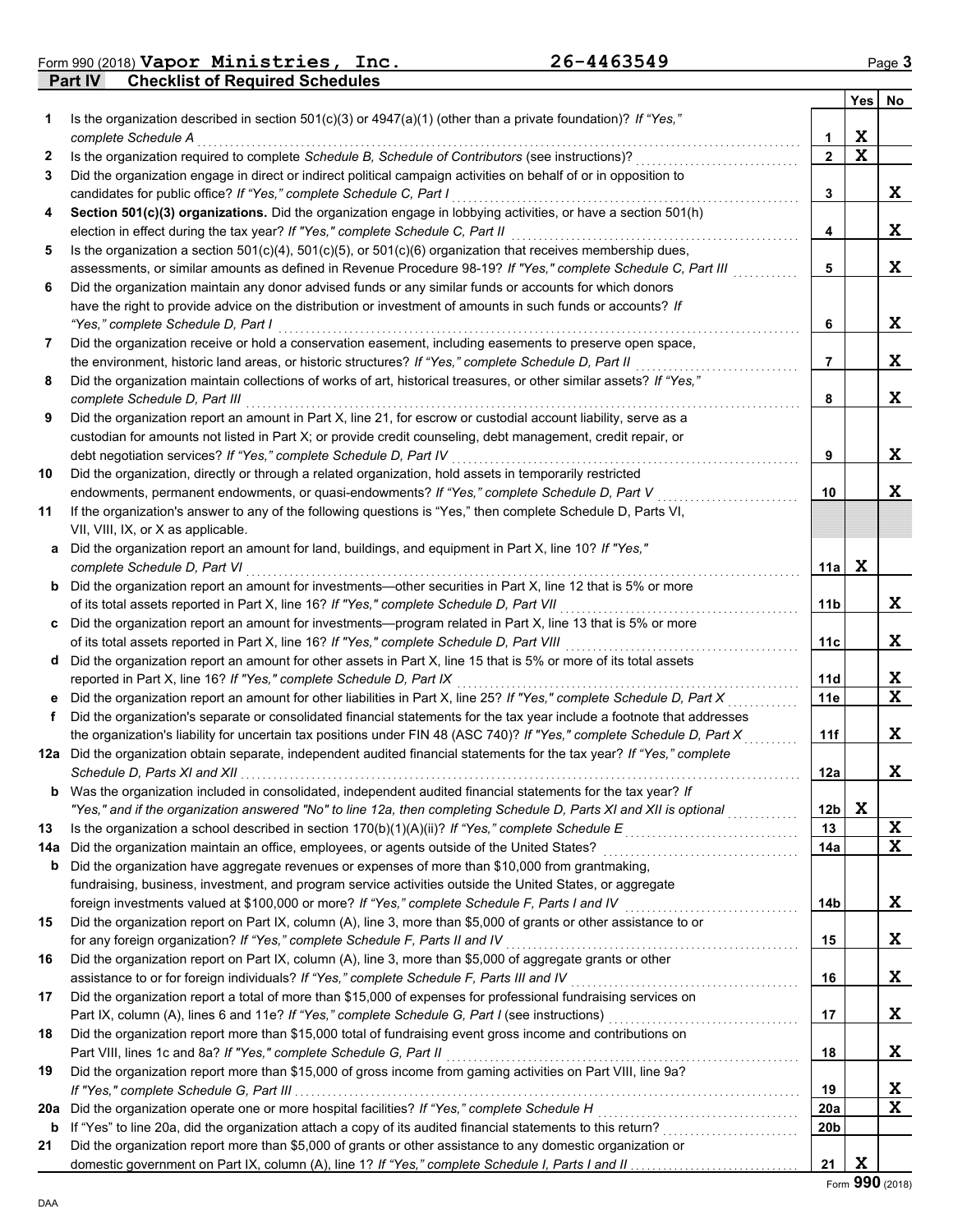Form 990 (2018) Page **4 Vapor Ministries, Inc. 26-4463549**

**Part IV Checklist of Required Schedules** *(continued)*

|     |                                                                                                                                                                                                                     |                | Yes        | No               |
|-----|---------------------------------------------------------------------------------------------------------------------------------------------------------------------------------------------------------------------|----------------|------------|------------------|
| 22  | Did the organization report more than \$5,000 of grants or other assistance to or for domestic individuals on                                                                                                       |                |            |                  |
|     | Part IX, column (A), line 2? If "Yes," complete Schedule I, Parts I and III                                                                                                                                         | 22             |            | X                |
| 23  | Did the organization answer "Yes" to Part VII, Section A, line 3, 4, or 5 about compensation of the                                                                                                                 |                |            |                  |
|     | organization's current and former officers, directors, trustees, key employees, and highest compensated                                                                                                             |                |            |                  |
|     | employees? If "Yes," complete Schedule J                                                                                                                                                                            | 23             |            | X                |
|     | 24a Did the organization have a tax-exempt bond issue with an outstanding principal amount of more than                                                                                                             |                |            |                  |
|     | \$100,000 as of the last day of the year, that was issued after December 31, 2002? If "Yes," answer lines 24b<br>through 24d and complete Schedule K. If "No," go to line 25a                                       | 24a            |            | X                |
|     | <b>b</b> Did the organization invest any proceeds of tax-exempt bonds beyond a temporary period exception?                                                                                                          | 24b            |            |                  |
|     | c Did the organization maintain an escrow account other than a refunding escrow at any time during the year                                                                                                         |                |            |                  |
|     | to defease any tax-exempt bonds?                                                                                                                                                                                    | 24c            |            |                  |
|     | d Did the organization act as an "on behalf of" issuer for bonds outstanding at any time during the year?                                                                                                           | 24d            |            |                  |
|     | 25a Section 501(c)(3), 501(c)(4), and 501(c)(29) organizations. Did the organization engage in an excess benefit                                                                                                    |                |            |                  |
|     | transaction with a disqualified person during the year? If "Yes," complete Schedule L, Part I                                                                                                                       | 25a            |            | X                |
|     | <b>b</b> Is the organization aware that it engaged in an excess benefit transaction with a disqualified person in a prior                                                                                           |                |            |                  |
|     | year, and that the transaction has not been reported on any of the organization's prior Forms 990 or 990-EZ?                                                                                                        |                |            |                  |
|     | If "Yes," complete Schedule L, Part I                                                                                                                                                                               | 25b            |            | X                |
| 26  | Did the organization report any amount on Part X, line 5, 6, or 22 for receivables from or payables to any                                                                                                          |                |            |                  |
|     | current or former officers, directors, trustees, key employees, highest compensated employees, or                                                                                                                   |                |            |                  |
|     | disqualified persons? If "Yes," complete Schedule L, Part II                                                                                                                                                        | 26             |            | X                |
| 27  | Did the organization provide a grant or other assistance to an officer, director, trustee, key employee,<br>substantial contributor or employee thereof, a grant selection committee member, or to a 35% controlled |                |            |                  |
|     | entity or family member of any of these persons? If "Yes," complete Schedule L, Part III                                                                                                                            | 27             |            | X                |
| 28  | Was the organization a party to a business transaction with one of the following parties (see Schedule L,                                                                                                           |                |            |                  |
|     | Part IV instructions for applicable filing thresholds, conditions, and exceptions):                                                                                                                                 |                |            |                  |
| a   | A current or former officer, director, trustee, or key employee? If "Yes," complete Schedule L, Part IV                                                                                                             | 28a            |            | X                |
| b   | A family member of a current or former officer, director, trustee, or key employee? If "Yes," complete                                                                                                              |                |            |                  |
|     | Schedule L. Part IV                                                                                                                                                                                                 | 28b            |            | X                |
| C   | An entity of which a current or former officer, director, trustee, or key employee (or a family member thereof)                                                                                                     |                |            |                  |
|     | was an officer, director, trustee, or direct or indirect owner? If "Yes," complete Schedule L, Part IV                                                                                                              | 28c            |            | X                |
| 29  | Did the organization receive more than \$25,000 in non-cash contributions? If "Yes," complete Schedule M                                                                                                            | 29             | X          |                  |
| 30  | Did the organization receive contributions of art, historical treasures, or other similar assets, or qualified                                                                                                      |                |            |                  |
|     | conservation contributions? If "Yes," complete Schedule M                                                                                                                                                           | 30             |            | X<br>$\mathbf x$ |
| 31  | Did the organization liquidate, terminate, or dissolve and cease operations? If "Yes," complete Schedule N, Part I                                                                                                  | 31             |            |                  |
| 32  | Did the organization sell, exchange, dispose of, or transfer more than 25% of its net assets? If "Yes,"<br>complete Schedule N, Part II                                                                             | 32             |            | X                |
| 33  | Did the organization own 100% of an entity disregarded as separate from the organization under Regulations                                                                                                          |                |            |                  |
|     | sections 301.7701-2 and 301.7701-3? If "Yes," complete Schedule R, Part I                                                                                                                                           | 33             | X          |                  |
| 34  | Was the organization related to any tax-exempt or taxable entity? If "Yes," complete Schedule R, Part II, III,                                                                                                      |                |            |                  |
|     | or IV, and Part V, line 1                                                                                                                                                                                           | 34             | X          |                  |
| 35a | Did the organization have a controlled entity within the meaning of section 512(b)(13)?                                                                                                                             | <b>35a</b>     |            | X                |
| b   | If "Yes" to line 35a, did the organization receive any payment from or engage in any transaction with a                                                                                                             |                |            |                  |
|     |                                                                                                                                                                                                                     | 35b            |            |                  |
| 36  | Section 501(c)(3) organizations. Did the organization make any transfers to an exempt non-charitable                                                                                                                |                |            |                  |
|     | related organization? If "Yes," complete Schedule R, Part V, line 2                                                                                                                                                 | 36             |            | X                |
| 37  | Did the organization conduct more than 5% of its activities through an entity that is not a related organization                                                                                                    |                |            |                  |
|     | and that is treated as a partnership for federal income tax purposes? If "Yes," complete Schedule R, Part VI                                                                                                        | 37             |            | Χ                |
| 38  | Did the organization complete Schedule O and provide explanations in Schedule O for Part VI, lines 11b and<br>19? Note. All Form 990 filers are required to complete Schedule O.                                    | 38             | X          |                  |
|     | <b>Statements Regarding Other IRS Filings and Tax Compliance</b><br>Part V                                                                                                                                          |                |            |                  |
|     | Check if Schedule O contains a response or note to any line in this Part V                                                                                                                                          |                |            |                  |
|     |                                                                                                                                                                                                                     |                | <b>Yes</b> | No               |
| 1a  | 5<br>Enter the number reported in Box 3 of Form 1096. Enter -0- if not applicable<br>1a                                                                                                                             |                |            |                  |
| b   | $\mathbf 0$<br>1 <sub>b</sub><br>Enter the number of Forms W-2G included in line 1a. Enter -0- if not applicable <i>mimimimimimimimi</i>                                                                            |                |            |                  |
| c   | Did the organization comply with backup withholding rules for reportable payments to vendors and                                                                                                                    |                |            |                  |
|     |                                                                                                                                                                                                                     | 1 <sub>c</sub> | X          |                  |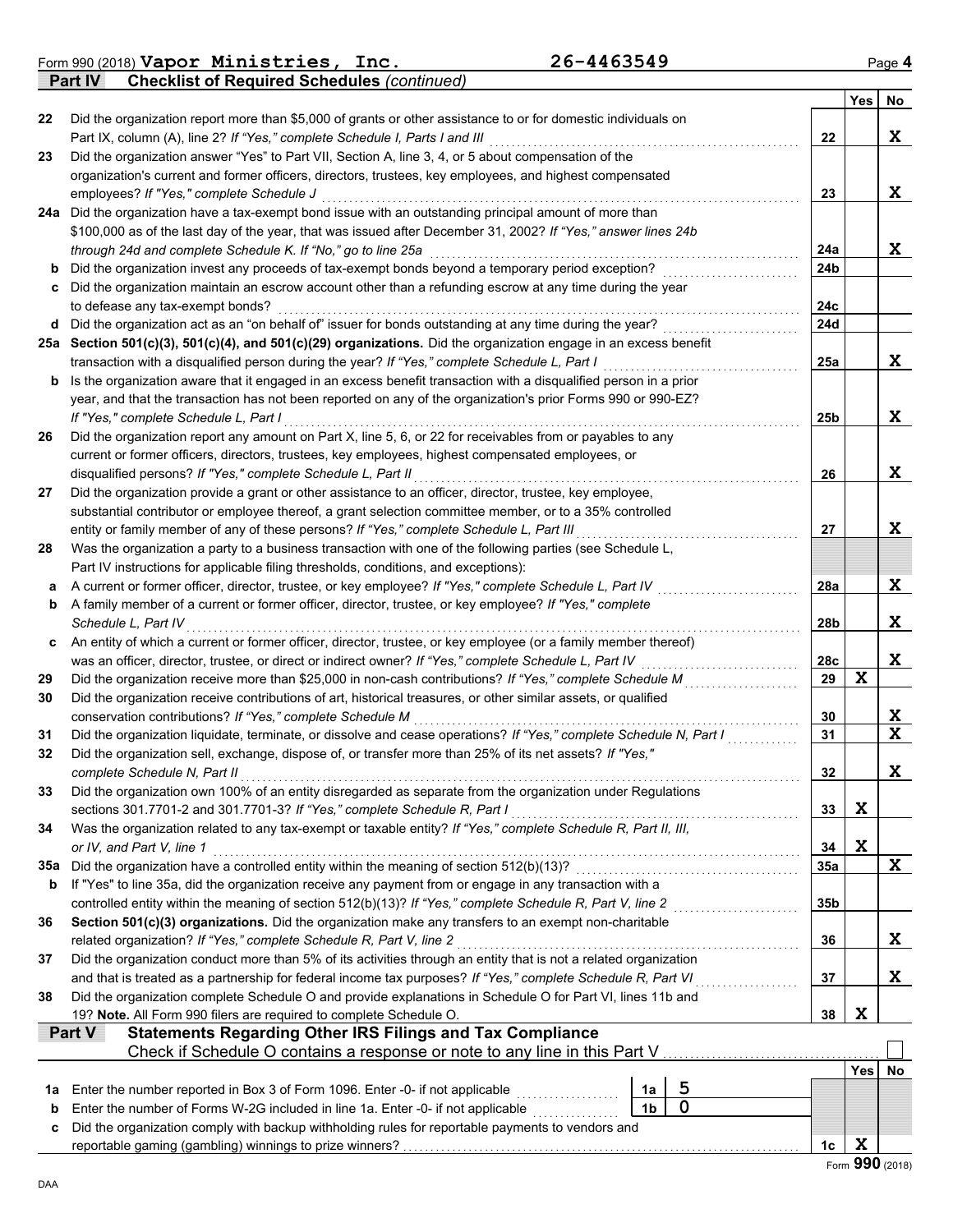|        | Form 990 (2018) Vapor Ministries, Inc.                                                                                             | 26-4463549 |                 |     |                |             | Page 5      |
|--------|------------------------------------------------------------------------------------------------------------------------------------|------------|-----------------|-----|----------------|-------------|-------------|
|        | Statements Regarding Other IRS Filings and Tax Compliance (continued)<br><b>Part V</b>                                             |            |                 |     |                |             |             |
|        |                                                                                                                                    |            |                 |     |                | <b>Yes</b>  | No          |
|        | 2a Enter the number of employees reported on Form W-3, Transmittal of Wage and Tax                                                 |            |                 |     |                |             |             |
|        | Statements, filed for the calendar year ending with or within the year covered by this return                                      |            | 2a              | 103 |                |             |             |
| b      | If at least one is reported on line 2a, did the organization file all required federal employment tax returns?                     |            |                 |     | 2b             | X           |             |
|        | Note. If the sum of lines 1a and 2a is greater than 250, you may be required to e-file (see instructions)                          |            |                 |     |                |             |             |
| За     | Did the organization have unrelated business gross income of \$1,000 or more during the year?                                      |            |                 |     | 3a             |             | Χ           |
| b      | If "Yes," has it filed a Form 990-T for this year? If "No" to line 3b, provide an explanation in Schedule O                        |            |                 |     | 3 <sub>b</sub> |             |             |
| 4a     | At any time during the calendar year, did the organization have an interest in, or a signature or other authority over,            |            |                 |     |                |             |             |
|        | a financial account in a foreign country (such as a bank account, securities account, or other financial account)?                 |            |                 |     | 4a             |             | X           |
| b      | If "Yes," enter the name of the foreign country: ▶                                                                                 |            |                 |     |                |             |             |
|        | See instructions for filing requirements for FinCEN Form 114, Report of Foreign Bank and Financial Accounts (FBAR).                |            |                 |     |                |             |             |
| 5a     | Was the organization a party to a prohibited tax shelter transaction at any time during the tax year?                              |            |                 |     | 5a             |             | X           |
| b      | Did any taxable party notify the organization that it was or is a party to a prohibited tax shelter transaction?                   |            |                 |     | 5 <sub>b</sub> |             | $\mathbf x$ |
| с      | If "Yes" to line 5a or 5b, did the organization file Form 8886-T?                                                                  |            |                 |     | 5c             |             |             |
| 6a     | Does the organization have annual gross receipts that are normally greater than \$100,000, and did the                             |            |                 |     |                |             |             |
|        | organization solicit any contributions that were not tax deductible as charitable contributions?                                   |            |                 |     | 6a             |             | X           |
| b      | If "Yes," did the organization include with every solicitation an express statement that such contributions or                     |            |                 |     |                |             |             |
|        | gifts were not tax deductible?                                                                                                     |            |                 |     | 6b             |             |             |
| 7      | Organizations that may receive deductible contributions under section 170(c).                                                      |            |                 |     |                |             |             |
| a      | Did the organization receive a payment in excess of \$75 made partly as a contribution and partly for goods                        |            |                 |     |                |             |             |
|        | and services provided to the payor?                                                                                                |            |                 |     | 7а             |             | X           |
| b      | If "Yes," did the organization notify the donor of the value of the goods or services provided?                                    |            |                 |     | 7b             |             |             |
| с      | Did the organization sell, exchange, or otherwise dispose of tangible personal property for which it was                           |            |                 |     |                |             | Χ           |
|        | required to file Form 8282?<br>If "Yes," indicate the number of Forms 8282 filed during the year                                   |            | 7d              |     | 7c             |             |             |
| d      | Did the organization receive any funds, directly or indirectly, to pay premiums on a personal benefit contract?                    |            |                 |     | 7e             |             | X           |
| е<br>Ť | Did the organization, during the year, pay premiums, directly or indirectly, on a personal benefit contract?                       |            |                 |     | 7f             | $\mathbf x$ |             |
| g      | If the organization received a contribution of qualified intellectual property, did the organization file Form 8899 as required?   |            |                 |     | 7g             |             | X           |
| h      | If the organization received a contribution of cars, boats, airplanes, or other vehicles, did the organization file a Form 1098-C? |            |                 |     | 7h             |             | $\mathbf x$ |
| 8      | Sponsoring organizations maintaining donor advised funds. Did a donor advised fund maintained by the                               |            |                 |     |                |             |             |
|        | sponsoring organization have excess business holdings at any time during the year?                                                 |            |                 |     | 8              |             |             |
| 9      | Sponsoring organizations maintaining donor advised funds.                                                                          |            |                 |     |                |             |             |
| a      | Did the sponsoring organization make any taxable distributions under section 4966?                                                 |            |                 |     | 9a             |             |             |
| b      | Did the sponsoring organization make a distribution to a donor, donor advisor, or related person?                                  |            |                 |     | 9b             |             |             |
| 10     | Section 501(c)(7) organizations. Enter:                                                                                            |            |                 |     |                |             |             |
|        | Initiation fees and capital contributions included on Part VIII, line 12                                                           |            | 10a             |     |                |             |             |
| b      | Gross receipts, included on Form 990, Part VIII, line 12, for public use of club facilities                                        |            | 10 <sub>b</sub> |     |                |             |             |
| 11     | Section 501(c)(12) organizations. Enter:                                                                                           |            |                 |     |                |             |             |
| a      | Gross income from members or shareholders                                                                                          |            | 11a             |     |                |             |             |
| b      | Gross income from other sources (Do not net amounts due or paid to other sources                                                   |            |                 |     |                |             |             |
|        | against amounts due or received from them.)                                                                                        |            | 11 <sub>b</sub> |     |                |             |             |
| 12a    | Section 4947(a)(1) non-exempt charitable trusts. Is the organization filing Form 990 in lieu of Form 1041?                         |            |                 |     | 12a            |             |             |
| b      | If "Yes," enter the amount of tax-exempt interest received or accrued during the year                                              |            | 12 <sub>b</sub> |     |                |             |             |
| 13     | Section 501(c)(29) qualified nonprofit health insurance issuers.                                                                   |            |                 |     |                |             |             |
| а      | Is the organization licensed to issue qualified health plans in more than one state?                                               |            |                 |     | 13a            |             |             |
|        | Note. See the instructions for additional information the organization must report on Schedule O.                                  |            |                 |     |                |             |             |
| b      | Enter the amount of reserves the organization is required to maintain by the states in which                                       |            |                 |     |                |             |             |
|        | the organization is licensed to issue qualified health plans                                                                       |            | 13 <sub>b</sub> |     |                |             |             |
| c      | Enter the amount of reserves on hand                                                                                               |            | 13 <sub>c</sub> |     |                |             |             |
| 14a    | Did the organization receive any payments for indoor tanning services during the tax year?                                         |            |                 |     | 14a            |             | X           |
| b      | If "Yes," has it filed a Form 720 to report these payments? If "No," provide an explanation in Schedule O                          |            |                 |     | 14b            |             |             |
| 15     | Is the organization subject to the section 4960 tax on payment(s) of more than \$1,000,000 in remuneration or                      |            |                 |     |                |             |             |
|        | excess parachute payment(s) during the year?                                                                                       |            |                 |     | 15             |             | X           |
|        | If "Yes," see instructions and file Form 4720, Schedule N.                                                                         |            |                 |     |                |             |             |
| 16     | Is the organization an educational institution subject to the section 4968 excise tax on net investment income?                    |            |                 |     | 16             |             | X           |
|        | If "Yes," complete Form 4720, Schedule O.                                                                                          |            |                 |     |                |             |             |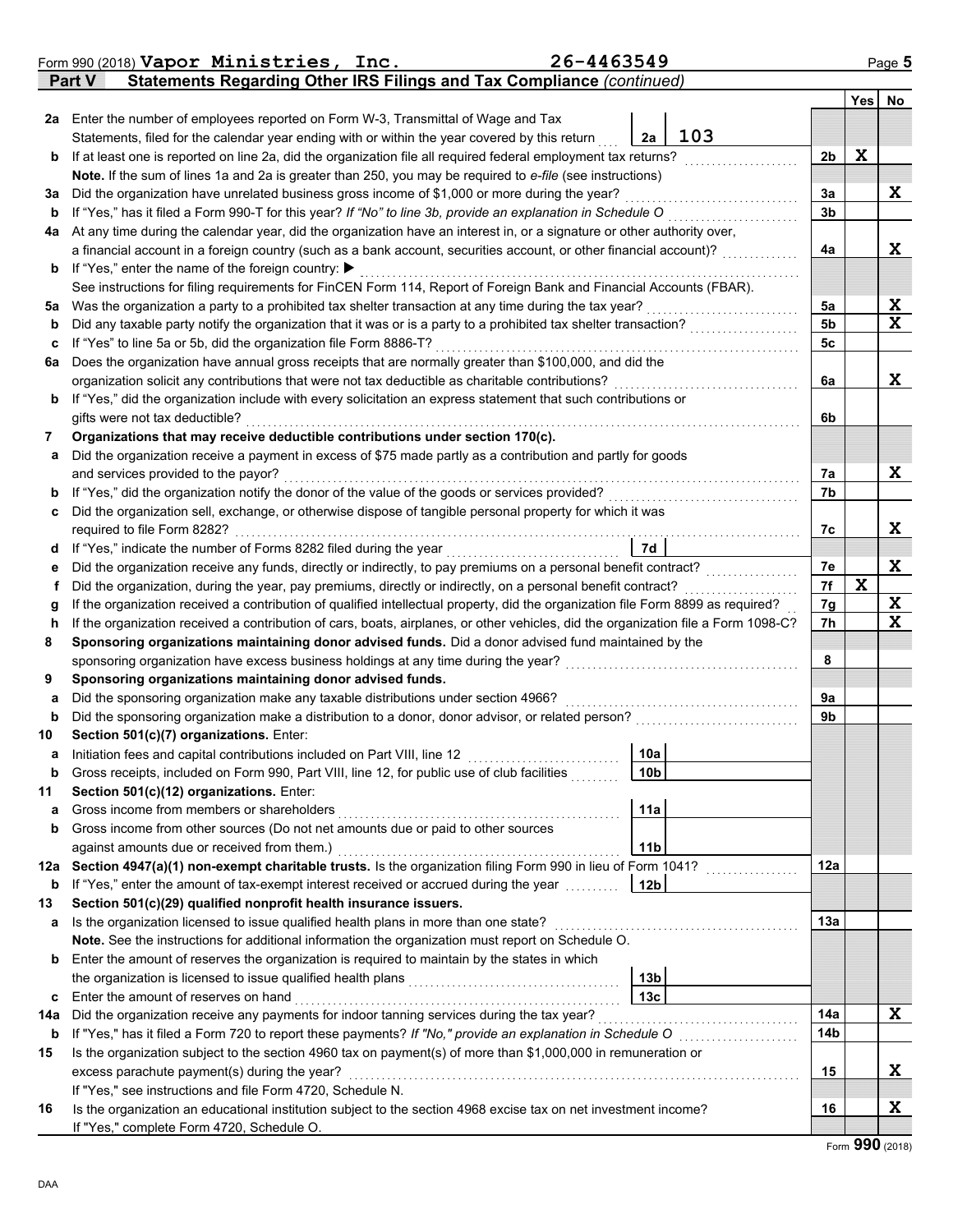### Form 990 (2018) Page **6 Vapor Ministries, Inc. 26-4463549**

| <b>Part VI</b> | Governance, Management, and Disclosure For each "Yes" response to lines 2 through 7b below, and for a "No"                |          |
|----------------|---------------------------------------------------------------------------------------------------------------------------|----------|
|                | response to line 8a, 8b, or 10b below, describe the circumstances, processes, or changes in Schedule O. See instructions. |          |
|                | Check if Schedule O contains a response or note to any line in this Part VI                                               | <b>X</b> |

|              | <b>Section A. Governing Body and Management</b>                                                                                                                                                           |    |   |     | Yes | No          |
|--------------|-----------------------------------------------------------------------------------------------------------------------------------------------------------------------------------------------------------|----|---|-----|-----|-------------|
| 1a           | Enter the number of voting members of the governing body at the end of the tax year                                                                                                                       | 1a | 7 |     |     |             |
|              | If there are material differences in voting rights among members of the governing body, or                                                                                                                |    |   |     |     |             |
|              | if the governing body delegated broad authority to an executive committee or similar                                                                                                                      |    |   |     |     |             |
|              | committee, explain in Schedule O.                                                                                                                                                                         |    |   |     |     |             |
| b            | Enter the number of voting members included in line 1a, above, who are independent                                                                                                                        | 1b | 6 |     |     |             |
| $\mathbf{2}$ | Did any officer, director, trustee, or key employee have a family relationship or a business relationship with                                                                                            |    |   |     |     |             |
|              | any other officer, director, trustee, or key employee?                                                                                                                                                    |    |   | 2   |     | X           |
| 3            | Did the organization delegate control over management duties customarily performed by or under the direct                                                                                                 |    |   |     |     |             |
|              | supervision of officers, directors, or trustees, or key employees to a management company or other person?                                                                                                |    |   | 3   |     | X           |
| 4            | Did the organization make any significant changes to its governing documents since the prior Form 990 was filed?                                                                                          |    |   | 4   |     | $\mathbf x$ |
| 5            | Did the organization become aware during the year of a significant diversion of the organization's assets?                                                                                                |    |   | 5   |     | X           |
| 6            | Did the organization have members or stockholders?                                                                                                                                                        |    |   | 6   |     | $\mathbf x$ |
| 7a           | Did the organization have members, stockholders, or other persons who had the power to elect or appoint                                                                                                   |    |   |     |     |             |
|              | one or more members of the governing body?                                                                                                                                                                |    |   | 7a  |     | X           |
| b            | Are any governance decisions of the organization reserved to (or subject to approval by) members,                                                                                                         |    |   |     |     |             |
|              | stockholders, or persons other than the governing body?                                                                                                                                                   |    |   | 7b  |     | X           |
| 8            | Did the organization contemporaneously document the meetings held or written actions undertaken during the year by the following:                                                                         |    |   |     |     |             |
| а            | The governing body?                                                                                                                                                                                       |    |   | 8a  | X   |             |
| b            | Each committee with authority to act on behalf of the governing body?                                                                                                                                     |    |   | 8b  | X   |             |
| 9            | Is there any officer, director, trustee, or key employee listed in Part VII, Section A, who cannot be reached at                                                                                          |    |   |     |     |             |
|              | the organization's mailing address? If "Yes," provide the names and addresses in Schedule O                                                                                                               |    |   | 9   |     | X           |
|              | Section B. Policies (This Section B requests information about policies not required by the Internal Revenue Code.)                                                                                       |    |   |     |     |             |
|              |                                                                                                                                                                                                           |    |   |     | Yes | No          |
| 10a          | Did the organization have local chapters, branches, or affiliates?                                                                                                                                        |    |   | 10a |     | $\mathbf x$ |
| b            | If "Yes," did the organization have written policies and procedures governing the activities of such chapters,                                                                                            |    |   |     |     |             |
|              | affiliates, and branches to ensure their operations are consistent with the organization's exempt purposes?                                                                                               |    |   | 10b |     |             |
| 11a          | Has the organization provided a complete copy of this Form 990 to all members of its governing body before filing the form?                                                                               |    |   | 11a | X   |             |
| b            | Describe in Schedule O the process, if any, used by the organization to review this Form 990.                                                                                                             |    |   |     |     |             |
| 12a          | Did the organization have a written conflict of interest policy? If "No," go to line 13                                                                                                                   |    |   | 12a | X   |             |
| b            | Were officers, directors, or trustees, and key employees required to disclose annually interests that could give rise to conflicts?                                                                       |    |   | 12b |     | X           |
| c            | Did the organization regularly and consistently monitor and enforce compliance with the policy? If "Yes,"                                                                                                 |    |   |     |     |             |
|              | describe in Schedule O how this was done                                                                                                                                                                  |    |   | 12c |     | X           |
| 13           | Did the organization have a written whistleblower policy?                                                                                                                                                 |    |   | 13  |     | $\mathbf X$ |
| 14           | Did the organization have a written document retention and destruction policy?                                                                                                                            |    |   | 14  |     | $\mathbf x$ |
| 15           | Did the process for determining compensation of the following persons include a review and approval by                                                                                                    |    |   |     |     |             |
|              | independent persons, comparability data, and contemporaneous substantiation of the deliberation and decision?                                                                                             |    |   |     |     |             |
| a            | The organization's CEO, Executive Director, or top management official                                                                                                                                    |    |   | 15a |     | X           |
| b            | Other officers or key employees of the organization                                                                                                                                                       |    |   | 15b |     | X           |
|              | If "Yes" to line 15a or 15b, describe the process in Schedule O (see instructions).                                                                                                                       |    |   |     |     |             |
|              | 16a Did the organization invest in, contribute assets to, or participate in a joint venture or similar arrangement                                                                                        |    |   |     |     |             |
|              | with a taxable entity during the year?                                                                                                                                                                    |    |   | 16a |     | X           |
| b            | If "Yes," did the organization follow a written policy or procedure requiring the organization to evaluate its                                                                                            |    |   |     |     |             |
|              | participation in joint venture arrangements under applicable federal tax law, and take steps to safeguard the                                                                                             |    |   |     |     |             |
|              |                                                                                                                                                                                                           |    |   | 16b |     |             |
|              | <b>Section C. Disclosure</b>                                                                                                                                                                              |    |   |     |     |             |
| 17           | List the states with which a copy of this Form 990 is required to be filed ▶ AL                                                                                                                           |    |   |     |     |             |
| 18           | Section 6104 requires an organization to make its Forms 1023 (1024 or 1024-A if applicable), 990, and 990-T (Section 501(c)                                                                               |    |   |     |     |             |
|              | (3)s only) available for public inspection. Indicate how you made these available. Check all that apply.                                                                                                  |    |   |     |     |             |
|              | Another's website $ \mathbf{X} $ Upon request<br>Other (explain in Schedule O)<br>Own website    <br>$\pm$                                                                                                |    |   |     |     |             |
| 19           | Describe in Schedule O whether (and if so, how) the organization made its governing documents, conflict of interest policy, and                                                                           |    |   |     |     |             |
|              | financial statements available to the public during the tax year.<br>State the name, address, and telephone number of the person who possesses the organization's books and records $\blacktriangleright$ |    |   |     |     |             |
| 20           | 338 Talladega Springs Rd.<br>Joshua Firth                                                                                                                                                                 |    |   |     |     |             |
|              |                                                                                                                                                                                                           |    |   |     |     |             |

**Sylacauga AL 35151 256-208-2060**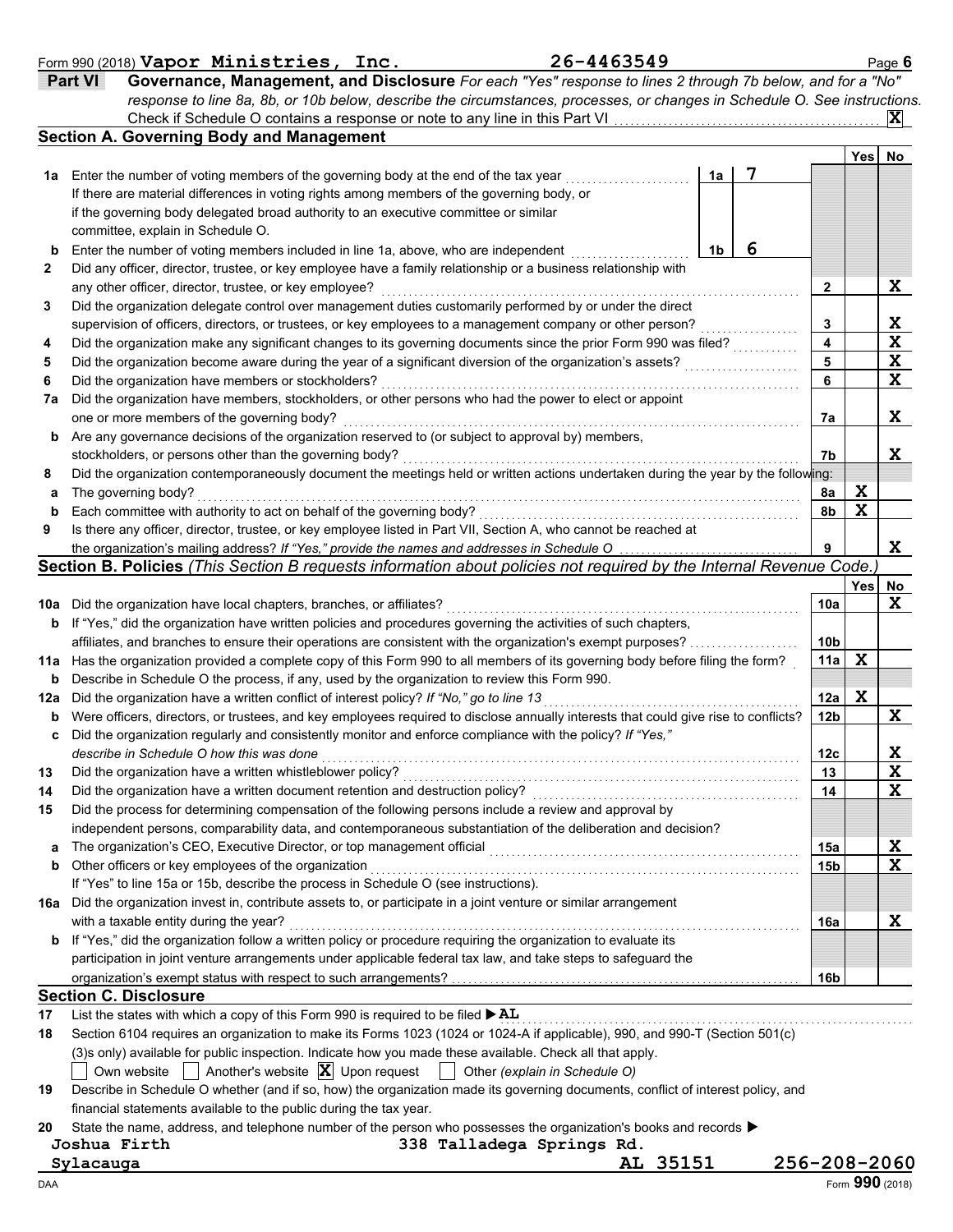| Part VII Compensation of Officers, Directors, Trustees, Key Employees, Highest Compensated Employees, and                         |
|-----------------------------------------------------------------------------------------------------------------------------------|
| <b>Independent Contractors</b>                                                                                                    |
| Check if Schedule O contains a response or note to any line in this Part VII                                                      |
| Section A. Officers, Directors, Trustees, Key Employees, and Highest Compensated Employees                                        |
| 1a Complete this table for all persons required to be listed. Report compensation for the calendar year ending with or within the |

organization's tax year.

■ List all of the organization's **current** officers, directors, trustees (whether individuals or organizations), regardless of amount of compensation. Enter -0- in columns (D), (E), and (F) if no compensation was paid.

List all of the organization's **current** key employees, if any. See instructions for definition of "key employee."

■ List all of the organization's **current** key employees, if any. See instructions for definition of "key employee."<br>■ List the organization's five **current** highest compensated employees (other than an officer, director,

who received reportable compensation (Box 5 of Form W-2 and/or Box 7 of Form 1099-MISC) of more than \$100,000 from the organization and any related organizations.

• List all of the organization's **former** officers, key employees, and highest compensated employees who received more than<br>00,000 of reportable compensation from the organization and any related organizations. \$100,000 of reportable compensation from the organization and any related organizations.

• List all of the organization's **former directors or trustees** that received, in the capacity as a former director or trustee of the organization, more than \$10,000 of reportable compensation from the organization and any related organizations. List persons in the following order: individual trustees or directors; institutional trustees; officers; key employees; highest compensated employees; and former such persons.

Check this box if neither the organization nor any related organization compensated any current officer, director, or trustee.

| (A)<br>Name and Title | (B)<br>Average<br>hours per<br>week<br>(list any               |                                   |                       | (C)            | Position     | (do not check more than one<br>box, unless person is both an<br>officer and a director/trustee) | (E)<br>Reportable<br>compensation from<br>related<br>organizations | (F)<br>Estimated<br>amount of<br>other<br>compensation<br>from the |                 |                                              |
|-----------------------|----------------------------------------------------------------|-----------------------------------|-----------------------|----------------|--------------|-------------------------------------------------------------------------------------------------|--------------------------------------------------------------------|--------------------------------------------------------------------|-----------------|----------------------------------------------|
|                       | hours for<br>related<br>organizations<br>below dotted<br>line) | Individual trustee<br>or director | Institutional trustee | <b>Officer</b> | Key employee | Highest compensated<br>employee                                                                 | Former                                                             | organization<br>(W-2/1099-MISC)                                    | (W-2/1099-MISC) | organization<br>and related<br>organizations |
| (1) Ben Boycott       | 50.00                                                          |                                   |                       |                |              |                                                                                                 |                                                                    |                                                                    |                 |                                              |
| VP Strategic Develop  | 5.00                                                           |                                   |                       | $\mathbf x$    |              |                                                                                                 |                                                                    | 59,832                                                             | 0               | $\mathbf 0$                                  |
| (2) Joshua Firth      | 50.00                                                          |                                   |                       |                |              |                                                                                                 |                                                                    |                                                                    |                 |                                              |
| VP US Profit Centers  | 5.00                                                           |                                   |                       | $\mathbf x$    |              |                                                                                                 |                                                                    | 73,500                                                             | 0               | $\mathbf 0$                                  |
| (3) Jonathon McElveen |                                                                |                                   |                       |                |              |                                                                                                 |                                                                    |                                                                    |                 |                                              |
| Chief Exec Officer    | 60.00<br>5.00                                                  | $\mathbf x$                       |                       | $\mathbf x$    |              |                                                                                                 |                                                                    | 58,000                                                             | 0               | $\mathbf 0$                                  |
| (4) Charlis Brock     |                                                                |                                   |                       |                |              |                                                                                                 |                                                                    |                                                                    |                 |                                              |
|                       | 1.00                                                           |                                   |                       |                |              |                                                                                                 |                                                                    |                                                                    |                 |                                              |
| Board member          | 0.00                                                           | $\mathbf x$                       |                       |                |              |                                                                                                 |                                                                    | $\mathbf 0$                                                        | 0               | $\mathbf 0$                                  |
| (5) Jesse May         | 1.00                                                           |                                   |                       |                |              |                                                                                                 |                                                                    |                                                                    |                 |                                              |
| Board member          | 0.00                                                           | $\mathbf x$                       |                       |                |              |                                                                                                 |                                                                    | $\mathbf 0$                                                        | 0               | $\mathbf 0$                                  |
| (6) Kenneth Polk      | 1.00                                                           |                                   |                       |                |              |                                                                                                 |                                                                    |                                                                    |                 |                                              |
| Board member          | 0.00                                                           | $\mathbf x$                       |                       |                |              |                                                                                                 |                                                                    | $\mathbf 0$                                                        | 0               | $\mathbf 0$                                  |
| (7) David Pursell     |                                                                |                                   |                       |                |              |                                                                                                 |                                                                    |                                                                    |                 |                                              |
| Board member          | 1.00<br>0.00                                                   | $\mathbf x$                       |                       |                |              |                                                                                                 |                                                                    | $\mathbf 0$                                                        | 0               | $\mathbf 0$                                  |
| (8) David Stampfl     |                                                                |                                   |                       |                |              |                                                                                                 |                                                                    |                                                                    |                 |                                              |
| Board member          | 1.00<br>0.00                                                   | $\mathbf x$                       |                       |                |              |                                                                                                 |                                                                    | $\mathbf 0$                                                        | 0               | $\mathbf 0$                                  |
| (9) Brent Fielder     | 1.00                                                           |                                   |                       |                |              |                                                                                                 |                                                                    |                                                                    |                 |                                              |
| Board member          | 0.00                                                           | $\mathbf x$                       |                       |                |              |                                                                                                 |                                                                    | 0                                                                  | 0               | $\mathbf 0$                                  |
| (10)                  |                                                                |                                   |                       |                |              |                                                                                                 |                                                                    |                                                                    |                 |                                              |
|                       |                                                                |                                   |                       |                |              |                                                                                                 |                                                                    |                                                                    |                 |                                              |
| (11)                  |                                                                |                                   |                       |                |              |                                                                                                 |                                                                    |                                                                    |                 |                                              |
|                       |                                                                |                                   |                       |                |              |                                                                                                 |                                                                    |                                                                    |                 |                                              |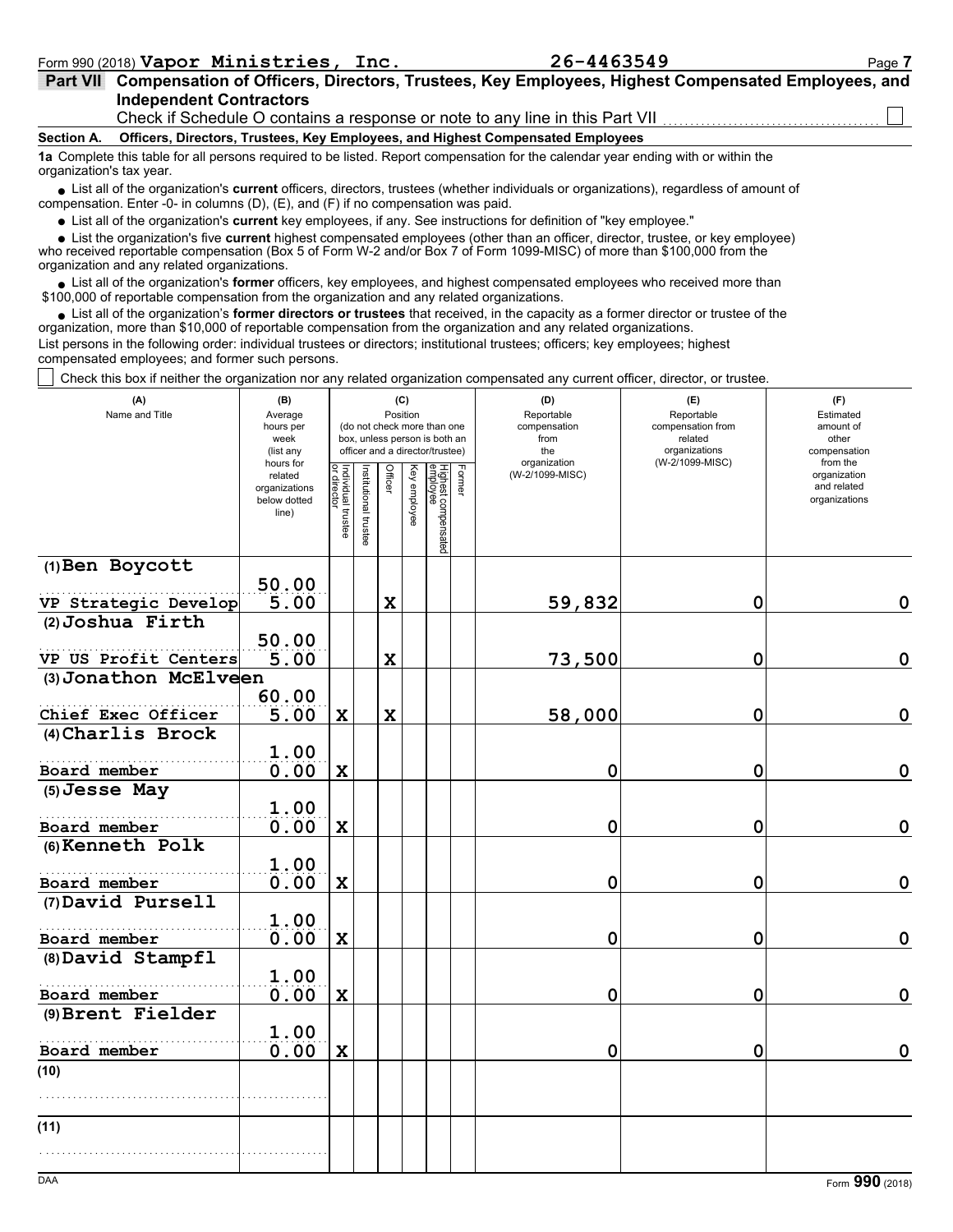|              | Form 990 (2018) Vapor Ministries, Inc.                                                                                                                                                                                                                                                         |                                                                                                                                                                                     |                                   |                      |         |              |                                 |        | 26-4463549                                                       |                                                                                                                                                                    |                                                                    | Page 8              |
|--------------|------------------------------------------------------------------------------------------------------------------------------------------------------------------------------------------------------------------------------------------------------------------------------------------------|-------------------------------------------------------------------------------------------------------------------------------------------------------------------------------------|-----------------------------------|----------------------|---------|--------------|---------------------------------|--------|------------------------------------------------------------------|--------------------------------------------------------------------------------------------------------------------------------------------------------------------|--------------------------------------------------------------------|---------------------|
|              | <b>Part VII</b>                                                                                                                                                                                                                                                                                |                                                                                                                                                                                     |                                   |                      |         |              |                                 |        |                                                                  | Section A. Officers, Directors, Trustees, Key Employees, and Highest Compensated Employees (continued)                                                             |                                                                    |                     |
|              | (A)<br>Name and title                                                                                                                                                                                                                                                                          | (B)<br>(C)<br>Position<br>Average<br>(do not check more than one<br>hours per<br>box, unless person is both an<br>week<br>officer and a director/trustee)<br>(list any<br>hours for |                                   |                      |         |              |                                 |        | (D)<br>Reportable<br>compensation<br>from<br>the<br>organization | (E)<br>Reportable<br>compensation from<br>related<br>organizations<br>(W-2/1099-MISC)                                                                              | (F)<br>Estimated<br>amount of<br>other<br>compensation<br>from the |                     |
|              |                                                                                                                                                                                                                                                                                                | related<br>organizations<br>below dotted<br>line)                                                                                                                                   | Individual trustee<br>or director | nstitutional trustee | Officer | Key employee | Highest compensatec<br>employee | Former | (W-2/1099-MISC)                                                  |                                                                                                                                                                    | organization<br>and related<br>organizations                       |                     |
|              |                                                                                                                                                                                                                                                                                                |                                                                                                                                                                                     |                                   |                      |         |              |                                 |        |                                                                  |                                                                                                                                                                    |                                                                    |                     |
|              |                                                                                                                                                                                                                                                                                                |                                                                                                                                                                                     |                                   |                      |         |              |                                 |        |                                                                  |                                                                                                                                                                    |                                                                    |                     |
|              |                                                                                                                                                                                                                                                                                                |                                                                                                                                                                                     |                                   |                      |         |              |                                 |        |                                                                  |                                                                                                                                                                    |                                                                    |                     |
|              |                                                                                                                                                                                                                                                                                                |                                                                                                                                                                                     |                                   |                      |         |              |                                 |        |                                                                  |                                                                                                                                                                    |                                                                    |                     |
|              |                                                                                                                                                                                                                                                                                                |                                                                                                                                                                                     |                                   |                      |         |              |                                 |        |                                                                  |                                                                                                                                                                    |                                                                    |                     |
|              |                                                                                                                                                                                                                                                                                                |                                                                                                                                                                                     |                                   |                      |         |              |                                 |        |                                                                  |                                                                                                                                                                    |                                                                    |                     |
|              |                                                                                                                                                                                                                                                                                                |                                                                                                                                                                                     |                                   |                      |         |              |                                 |        |                                                                  |                                                                                                                                                                    |                                                                    |                     |
|              |                                                                                                                                                                                                                                                                                                |                                                                                                                                                                                     |                                   |                      |         |              |                                 |        |                                                                  |                                                                                                                                                                    |                                                                    |                     |
| 1b.          | Sub-total                                                                                                                                                                                                                                                                                      |                                                                                                                                                                                     |                                   |                      |         |              |                                 |        | 191,332                                                          |                                                                                                                                                                    |                                                                    |                     |
| d            | c Total from continuation sheets to Part VII, Section A.<br>Total (add lines 1b and 1c)                                                                                                                                                                                                        |                                                                                                                                                                                     |                                   |                      |         |              |                                 |        | 191,332                                                          |                                                                                                                                                                    |                                                                    |                     |
| $\mathbf{2}$ | Total number of individuals (including but not limited to those listed above) who received more than \$100,000 of<br>reportable compensation from the organization $\bigtriangledown$                                                                                                          |                                                                                                                                                                                     |                                   |                      |         |              |                                 |        |                                                                  |                                                                                                                                                                    |                                                                    |                     |
| 3            | Did the organization list any former officer, director, or trustee, key employee, or highest compensated                                                                                                                                                                                       |                                                                                                                                                                                     |                                   |                      |         |              |                                 |        |                                                                  |                                                                                                                                                                    |                                                                    | Yes<br>No           |
| 4            | employee on line 1a? If "Yes," complete Schedule J for such individual<br>For any individual listed on line 1a, is the sum of reportable compensation and other compensation from the<br>organization and related organizations greater than \$150,000? If "Yes," complete Schedule J for such |                                                                                                                                                                                     |                                   |                      |         |              |                                 |        |                                                                  |                                                                                                                                                                    | 3                                                                  | X                   |
| 5            | individual<br>marviqual contract to the contract of the matter of the component of the contract of the property of the Did any person listed on line 1a receive or accrue compensation from any unrelated organization or individual                                                           |                                                                                                                                                                                     |                                   |                      |         |              |                                 |        |                                                                  |                                                                                                                                                                    | 4                                                                  | X                   |
|              | for services rendered to the organization? If "Yes," complete Schedule J for such person                                                                                                                                                                                                       |                                                                                                                                                                                     |                                   |                      |         |              |                                 |        |                                                                  |                                                                                                                                                                    | 5                                                                  | X                   |
| 1            | <b>Section B. Independent Contractors</b><br>Complete this table for your five highest compensated independent contractors that received more than \$100,000 of                                                                                                                                |                                                                                                                                                                                     |                                   |                      |         |              |                                 |        |                                                                  |                                                                                                                                                                    |                                                                    |                     |
|              |                                                                                                                                                                                                                                                                                                | (A)<br>Name and business address                                                                                                                                                    |                                   |                      |         |              |                                 |        |                                                                  | compensation from the organization. Report compensation for the calendar year ending with or within the organization's tax year.<br>(B)<br>Description of services |                                                                    | (C)<br>Compensation |
|              |                                                                                                                                                                                                                                                                                                |                                                                                                                                                                                     |                                   |                      |         |              |                                 |        |                                                                  |                                                                                                                                                                    |                                                                    |                     |
|              |                                                                                                                                                                                                                                                                                                |                                                                                                                                                                                     |                                   |                      |         |              |                                 |        |                                                                  |                                                                                                                                                                    |                                                                    |                     |
|              |                                                                                                                                                                                                                                                                                                |                                                                                                                                                                                     |                                   |                      |         |              |                                 |        |                                                                  |                                                                                                                                                                    |                                                                    |                     |
|              |                                                                                                                                                                                                                                                                                                |                                                                                                                                                                                     |                                   |                      |         |              |                                 |        |                                                                  |                                                                                                                                                                    |                                                                    |                     |
| $\mathbf{2}$ | Total number of independent contractors (including but not limited to those listed above) who<br>received more than \$100,000 of compensation from the organization ▶                                                                                                                          |                                                                                                                                                                                     |                                   |                      |         |              |                                 |        |                                                                  | 0                                                                                                                                                                  |                                                                    |                     |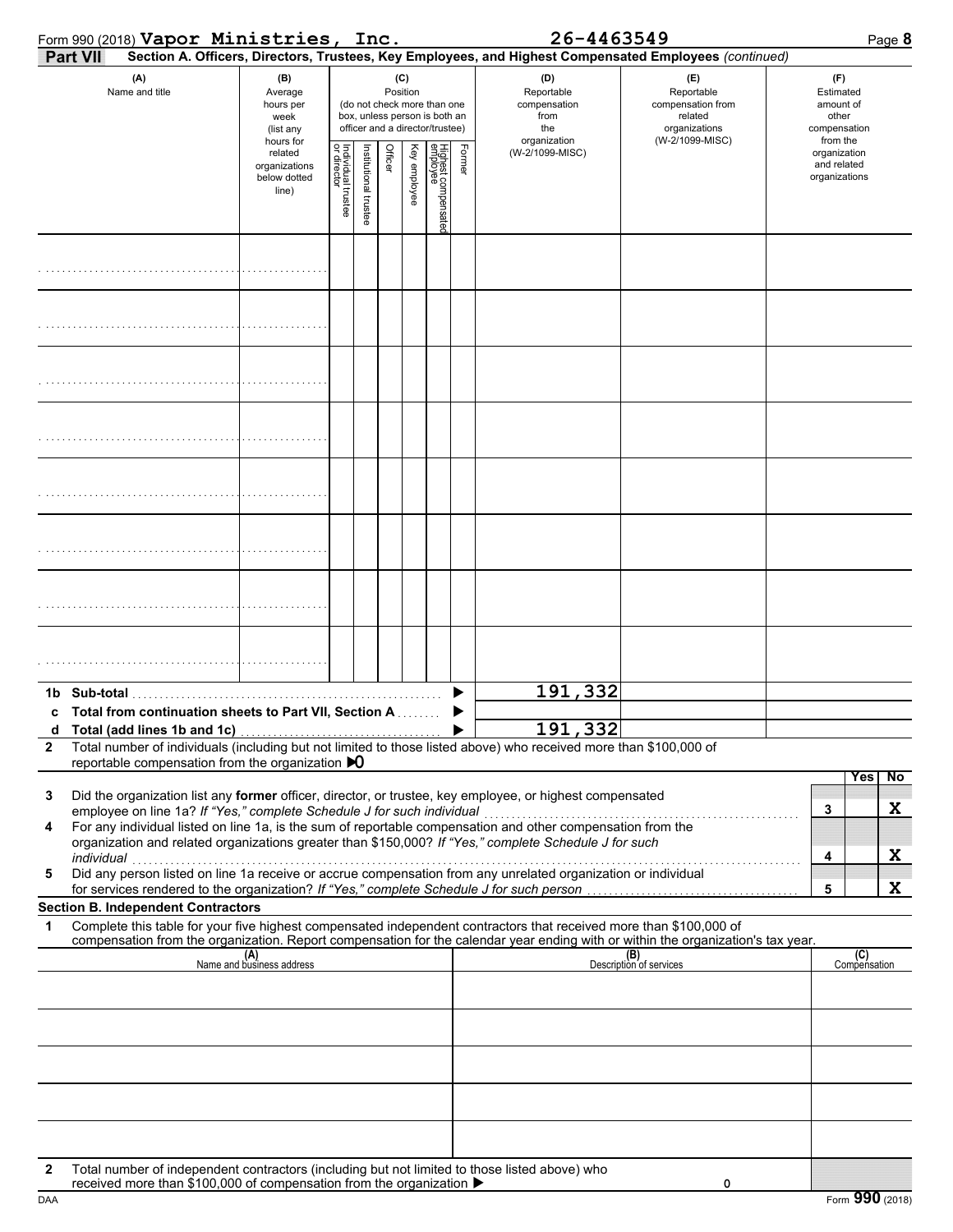|                  | Form 990 (2018) Vapor Ministries, | 26-4463549 | Page 9 |
|------------------|-----------------------------------|------------|--------|
| <b>Part VIII</b> | <b>Statement of Revenue</b>       |            |        |

|                                                                                                                                                     |     | Check if Schedule O contains a response or note to any line in this Part VIII |                |                       |               |                                                    |                                         |                                                                  |
|-----------------------------------------------------------------------------------------------------------------------------------------------------|-----|-------------------------------------------------------------------------------|----------------|-----------------------|---------------|----------------------------------------------------|-----------------------------------------|------------------------------------------------------------------|
|                                                                                                                                                     |     |                                                                               |                |                       | Total revenue | (B)<br>Related or<br>exempt<br>function<br>revenue | (C)<br>Unrelated<br>business<br>revenue | (D)<br>Revenue<br>excluded from tax<br>under sections<br>512-514 |
| Program Service Revenu <mark>e</mark> Contributions, Gifts, Grant <mark>s</mark><br>Program Service Revenue <mark>and Other Similar Amount</mark> s |     | 1a Federated campaigns                                                        | 1a             |                       |               |                                                    |                                         |                                                                  |
|                                                                                                                                                     |     | <b>b</b> Membership dues<br>.                                                 | 1 <sub>b</sub> |                       |               |                                                    |                                         |                                                                  |
|                                                                                                                                                     |     | c Fundraising events                                                          | 1 <sub>c</sub> |                       |               |                                                    |                                         |                                                                  |
|                                                                                                                                                     |     | d Related organizations                                                       | 1 <sub>d</sub> |                       |               |                                                    |                                         |                                                                  |
|                                                                                                                                                     |     | <b>e</b> Government grants (contributions)                                    | 1e             |                       |               |                                                    |                                         |                                                                  |
|                                                                                                                                                     |     | f All other contributions, gifts, grants,                                     |                |                       |               |                                                    |                                         |                                                                  |
|                                                                                                                                                     |     | and similar amounts not included above                                        | 1f             | 3,819,639             |               |                                                    |                                         |                                                                  |
|                                                                                                                                                     |     | g Noncash contributions included in lines 1a-1f: \$                           |                | 1,386,039             |               |                                                    |                                         |                                                                  |
|                                                                                                                                                     |     | h Total. Add lines 1a-1f                                                      |                | $\blacktriangleright$ | 3,819,639     |                                                    |                                         |                                                                  |
|                                                                                                                                                     |     |                                                                               |                | <b>Busn. Code</b>     |               |                                                    |                                         |                                                                  |
|                                                                                                                                                     | 2a  |                                                                               |                |                       |               |                                                    |                                         |                                                                  |
|                                                                                                                                                     | b   |                                                                               |                |                       |               |                                                    |                                         |                                                                  |
|                                                                                                                                                     | c   |                                                                               |                |                       |               |                                                    |                                         |                                                                  |
|                                                                                                                                                     | d   |                                                                               |                |                       |               |                                                    |                                         |                                                                  |
|                                                                                                                                                     |     |                                                                               |                |                       |               |                                                    |                                         |                                                                  |
|                                                                                                                                                     |     | f All other program service revenue                                           |                |                       |               |                                                    |                                         |                                                                  |
|                                                                                                                                                     |     |                                                                               |                | ▶                     |               |                                                    |                                         |                                                                  |
|                                                                                                                                                     | 3   | Investment income (including dividends, interest,                             |                |                       | 13            |                                                    |                                         | 13                                                               |
|                                                                                                                                                     |     | and other similar amounts)                                                    |                |                       |               |                                                    |                                         |                                                                  |
|                                                                                                                                                     | 4   | Income from investment of tax-exempt bond proceed                             |                |                       |               |                                                    |                                         |                                                                  |
|                                                                                                                                                     | 5   | (i) Real                                                                      |                | (ii) Personal         |               |                                                    |                                         |                                                                  |
|                                                                                                                                                     |     | Gross rents                                                                   | 11,922         |                       |               |                                                    |                                         |                                                                  |
|                                                                                                                                                     | 6а  |                                                                               |                |                       |               |                                                    |                                         |                                                                  |
|                                                                                                                                                     |     | Less: rental exps.<br>C Rental inc. or (loss)                                 | 11,922         |                       |               |                                                    |                                         |                                                                  |
|                                                                                                                                                     |     |                                                                               |                |                       | 11,922        |                                                    |                                         | 11,922                                                           |
|                                                                                                                                                     |     | <b>7a</b> Gross amount from<br>(i) Securities                                 |                | (ii) Other            |               |                                                    |                                         |                                                                  |
|                                                                                                                                                     |     | sales of assets<br>other than inventory                                       |                |                       |               |                                                    |                                         |                                                                  |
|                                                                                                                                                     |     | <b>b</b> Less: cost or other                                                  |                |                       |               |                                                    |                                         |                                                                  |
|                                                                                                                                                     |     | basis & sales exps.                                                           |                |                       |               |                                                    |                                         |                                                                  |
|                                                                                                                                                     |     | c Gain or (loss)                                                              |                |                       |               |                                                    |                                         |                                                                  |
|                                                                                                                                                     |     |                                                                               |                | ▶                     |               |                                                    |                                         |                                                                  |
| ån                                                                                                                                                  |     | 8a Gross income from fundraising events                                       |                |                       |               |                                                    |                                         |                                                                  |
|                                                                                                                                                     |     |                                                                               |                |                       |               |                                                    |                                         |                                                                  |
|                                                                                                                                                     |     | of contributions reported on line 1c).                                        |                |                       |               |                                                    |                                         |                                                                  |
|                                                                                                                                                     |     | See Part IV, line 18                                                          | a              |                       |               |                                                    |                                         |                                                                  |
| Other Rever                                                                                                                                         |     | <b>b</b> Less: direct expenses                                                | b              |                       |               |                                                    |                                         |                                                                  |
|                                                                                                                                                     |     | c Net income or (loss) from fundraising events                                |                |                       |               |                                                    |                                         |                                                                  |
|                                                                                                                                                     |     | 9a Gross income from gaming activities.                                       |                |                       |               |                                                    |                                         |                                                                  |
|                                                                                                                                                     |     |                                                                               |                |                       |               |                                                    |                                         |                                                                  |
|                                                                                                                                                     |     | <b>b</b> Less: direct expenses                                                | b              |                       |               |                                                    |                                         |                                                                  |
|                                                                                                                                                     |     | c Net income or (loss) from gaming activities                                 |                |                       |               |                                                    |                                         |                                                                  |
|                                                                                                                                                     |     | 10a Gross sales of inventory, less                                            |                |                       |               |                                                    |                                         |                                                                  |
|                                                                                                                                                     |     | returns and allowances<br>.                                                   | a              | 1,327,072             |               |                                                    |                                         |                                                                  |
|                                                                                                                                                     |     | <b>b</b> Less: cost of goods sold                                             | b              | 1,317,567             |               |                                                    |                                         |                                                                  |
|                                                                                                                                                     |     | c Net income or (loss) from sales of inventory                                |                |                       | 9,505         | 9,505                                              |                                         |                                                                  |
|                                                                                                                                                     |     | Miscellaneous Revenue                                                         |                | <b>Busn. Code</b>     |               |                                                    |                                         |                                                                  |
|                                                                                                                                                     | 11a |                                                                               |                |                       |               |                                                    |                                         |                                                                  |
|                                                                                                                                                     | b   |                                                                               |                |                       |               |                                                    |                                         |                                                                  |
|                                                                                                                                                     |     |                                                                               |                |                       |               |                                                    |                                         |                                                                  |
|                                                                                                                                                     |     |                                                                               |                |                       |               |                                                    |                                         |                                                                  |
|                                                                                                                                                     |     | e Total. Add lines 11a-11d                                                    |                | ▶                     |               |                                                    |                                         | 11,935                                                           |
|                                                                                                                                                     |     | Total revenue. See instructions.                                              |                |                       | 3,841,079     | 9,505                                              | $\mathbf{0}$                            |                                                                  |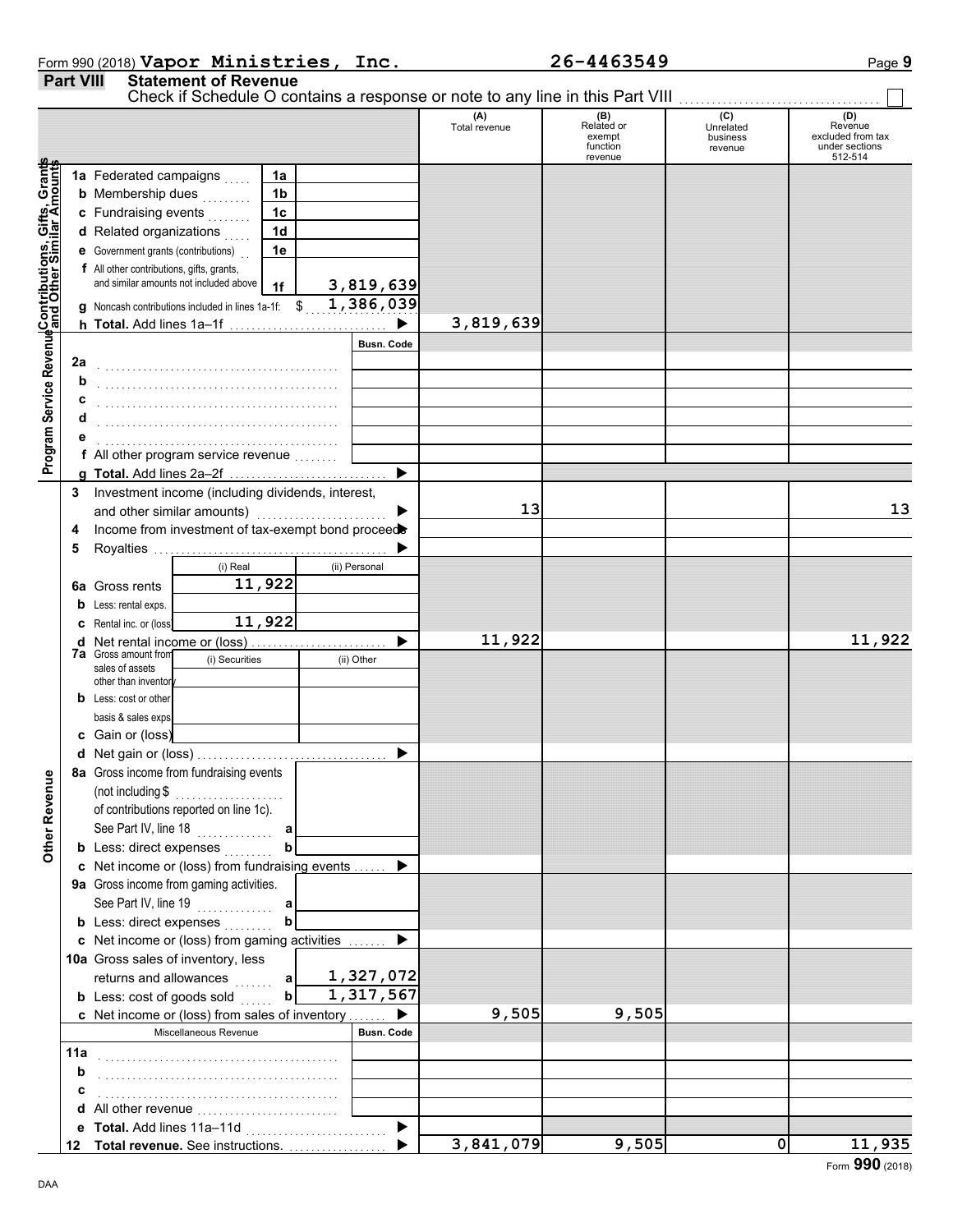| Form 990 (2018) Vapor Ministries, Inc.      | 26-4463549 | Page 10 |
|---------------------------------------------|------------|---------|
| $D = 1$<br>Clotement of Eugesianal Evanness |            |         |

**Part IX Statement of Functional Expenses** *Section 501(c)(3) and 501(c)(4) organizations must complete all columns. All other organizations must complete column (A).* Check if Schedule O contains a response or note to any line in this Part IX

|    | Do not include amounts reported on lines 6b,<br>7b, 8b, 9b, and 10b of Part VIII.                                                          | (A)<br><b>Total expenses</b> | (B)<br>Program service | (C)<br>Management and | (D)<br>Fundraising    |
|----|--------------------------------------------------------------------------------------------------------------------------------------------|------------------------------|------------------------|-----------------------|-----------------------|
|    |                                                                                                                                            |                              | expenses               | general expenses      | expenses              |
|    | 1 Grants and other assistance to domestic organizations                                                                                    |                              |                        |                       |                       |
|    | and domestic governments. See Part IV, line 21<br>Grants and other assistance to domestic                                                  | 1,359,016                    | 1,359,016              |                       |                       |
| 2  |                                                                                                                                            |                              |                        |                       |                       |
|    | individuals. See Part IV, line 22                                                                                                          |                              |                        |                       |                       |
| 3  | Grants and other assistance to foreign                                                                                                     |                              |                        |                       |                       |
|    | organizations, foreign governments, and foreign                                                                                            |                              |                        |                       |                       |
|    | individuals. See Part IV, lines 15 and 16                                                                                                  |                              |                        |                       |                       |
| 4  | Benefits paid to or for members                                                                                                            |                              |                        |                       |                       |
| 5  | Compensation of current officers, directors,                                                                                               |                              |                        |                       |                       |
|    | trustees, and key employees                                                                                                                | 191,332                      | 72,765                 | 92,375                | 26,192                |
| 6  | Compensation not included above, to disqualified                                                                                           |                              |                        |                       |                       |
|    | persons (as defined under section 4958(f)(1)) and                                                                                          |                              |                        |                       |                       |
|    | persons described in section 4958(c)(3)(B)                                                                                                 |                              |                        |                       |                       |
| 7  | Other salaries and wages<br>.                                                                                                              | 939,106                      | 600,528                | 303,544               | 35,034                |
| 8  | Pension plan accruals and contributions (include                                                                                           |                              |                        |                       |                       |
|    | section 401(k) and 403(b) employer contributions)                                                                                          | 3,666                        | 641<br>15,113          | $\frac{2,840}{1,917}$ | 185                   |
| 9  |                                                                                                                                            | 17,064                       |                        |                       | $\overline{34}$       |
| 10 |                                                                                                                                            | 81,261                       | 47,927                 | 29,441                | 3,893                 |
| 11 | Fees for services (non-employees):                                                                                                         |                              |                        |                       |                       |
|    |                                                                                                                                            |                              |                        |                       |                       |
| b  |                                                                                                                                            | 2,392                        | 283                    | 2,109                 |                       |
|    |                                                                                                                                            | 5,875                        |                        | 5,875                 |                       |
| d  |                                                                                                                                            |                              |                        |                       |                       |
|    | e Professional fundraising services. See Part IV, line 17                                                                                  |                              |                        |                       |                       |
|    | Investment management fees                                                                                                                 |                              |                        |                       |                       |
| g  | Other. (If line 11g amount exceeds 10% of line 25, column                                                                                  |                              |                        |                       |                       |
|    |                                                                                                                                            | 71,754                       | 39,821                 | 30,562                | <u>1,371</u><br>3,349 |
| 12 | Advertising and promotion<br>                                                                                                              | 66,458                       | $\overline{26}$ , 649  | 36,460                |                       |
| 13 |                                                                                                                                            | 94,158                       | 46,430                 | 45,289                | 2,439                 |
| 14 |                                                                                                                                            |                              |                        |                       |                       |
| 15 |                                                                                                                                            |                              |                        |                       |                       |
| 16 |                                                                                                                                            | 369,501                      | 361,983                | <u>5,980</u>          | <u>1,538</u>          |
| 17 | Travel                                                                                                                                     | 167,885                      | 129,778                | 33,349                | 4,758                 |
| 18 | Payments of travel or entertainment expenses                                                                                               |                              |                        |                       |                       |
|    | for any federal, state, or local public officials                                                                                          |                              |                        |                       |                       |
| 19 | Conferences, conventions, and meetings                                                                                                     | 44,161                       | $\overline{28}$        | 17,940                | 26,193                |
| 20 | Interest                                                                                                                                   |                              |                        |                       |                       |
| 21 | Payments to affiliates [111] [11] Payments to affiliate successive                                                                         |                              |                        |                       |                       |
| 22 | Depreciation, depletion, and amortization                                                                                                  | 80,687                       | 28,670                 | 49,697                | 2,320                 |
| 23 | Insurance <b>Manual</b>                                                                                                                    | 140,297                      | 78,301                 | 50,445                | 11,551                |
| 24 | Other expenses. Itemize expenses not covered                                                                                               |                              |                        |                       |                       |
|    | above (List miscellaneous expenses in line 24e. If                                                                                         |                              |                        |                       |                       |
|    | line 24e amount exceeds 10% of line 25, column                                                                                             |                              |                        |                       |                       |
|    | (A) amount, list line 24e expenses on Schedule O.)                                                                                         |                              |                        |                       |                       |
| a  | Supplies                                                                                                                                   | 106,458                      | 77,812                 | 9,751                 | 18,895                |
| b  | Sales taxes                                                                                                                                | 56,459                       | 56, 422                | $\overline{37}$       |                       |
| c  | Dues and subscriptions                                                                                                                     | 40,124                       | 20,072                 | 20,052                |                       |
| d  | Training                                                                                                                                   | 37,785                       | 14,878                 | 21,246                | 1,661                 |
| е  | All other expenses                                                                                                                         | 9,968                        | 4,083                  | 5,823                 | 62                    |
| 25 | Total functional expenses. Add lines 1 through 24e                                                                                         | 3,885,407                    | 2,981,200              | 764,732               | 139, 475              |
| 26 | Joint costs. Complete this line only if the<br>organization reported in column (B) joint costs<br>from a combined educational campaign and |                              |                        |                       |                       |
|    | fundraising solicitation. Check here<br>if<br>following SOP 98-2 (ASC 958-720)                                                             |                              |                        |                       |                       |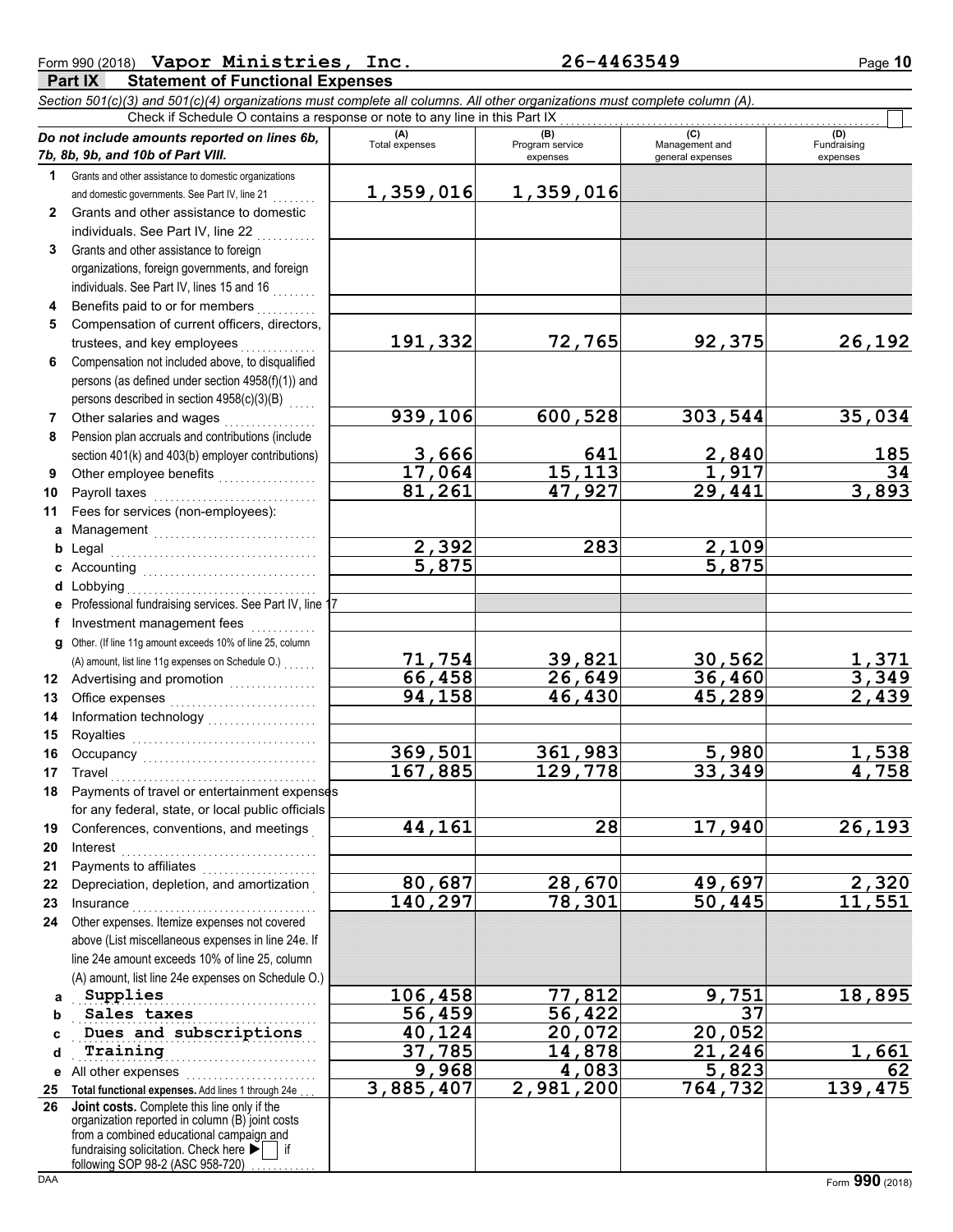|        | Form 990 (2018) Vapor Ministries, Inc. | 26-4463549 | Page 11 |
|--------|----------------------------------------|------------|---------|
| Part X | <b>Balance Sheet</b>                   |            |         |

**Part X Balance Sheet**

|                    |          | Check if Schedule O contains a response or note to any line in this Part X                                                                                                                                                    |        |                                  |                                                 |                |             |
|--------------------|----------|-------------------------------------------------------------------------------------------------------------------------------------------------------------------------------------------------------------------------------|--------|----------------------------------|-------------------------------------------------|----------------|-------------|
|                    |          |                                                                                                                                                                                                                               |        |                                  | (A)                                             |                | (B)         |
|                    |          |                                                                                                                                                                                                                               |        |                                  | Beginning of year                               |                | End of year |
|                    | 1.       | Cash-non-interest bearing                                                                                                                                                                                                     |        |                                  | $\overline{1}$ , 305, 031                       | 1              | 664,863     |
|                    | 2        |                                                                                                                                                                                                                               |        |                                  | 25,391                                          | $\overline{2}$ | 25,333      |
|                    | 3        |                                                                                                                                                                                                                               |        |                                  |                                                 | 3              |             |
|                    | 4        | Accounts receivable, net                                                                                                                                                                                                      |        |                                  |                                                 | 4              | 157         |
|                    | 5        | Loans and other receivables from current and former officers, directors,                                                                                                                                                      |        |                                  |                                                 |                |             |
|                    |          | trustees, key employees, and highest compensated employees.                                                                                                                                                                   |        |                                  |                                                 |                |             |
|                    |          | Complete Part II of Schedule L                                                                                                                                                                                                |        |                                  |                                                 | 5              |             |
|                    | 6        | Loans and other receivables from other disqualified persons (as defined under section                                                                                                                                         |        |                                  |                                                 |                |             |
|                    |          | 4958(f)(1)), persons described in section 4958(c)(3)(B), and contributing employers and                                                                                                                                       |        |                                  |                                                 |                |             |
|                    |          | sponsoring organizations of section 501(c)(9) voluntary employees' beneficiary                                                                                                                                                |        |                                  |                                                 |                |             |
|                    |          | organizations (see instructions). Complete Part II of Schedule L                                                                                                                                                              |        |                                  |                                                 | 6              |             |
| Assets             | 7        | Notes and loans receivable, net [[11][11] Notes and loans receivable, net [11] $\cdots$                                                                                                                                       |        |                                  |                                                 | 7              |             |
|                    | 8        | Inventories for sale or use                                                                                                                                                                                                   |        |                                  | 111,084                                         | 8              | 206,742     |
|                    | 9        | Prepaid expenses and deferred charges                                                                                                                                                                                         |        |                                  |                                                 | 9              | 76,409      |
|                    |          | 10a Land, buildings, and equipment: cost or                                                                                                                                                                                   |        |                                  |                                                 |                |             |
|                    |          | other basis. Complete Part VI of Schedule D<br>I ess: accumulated depreciation<br>10b 558,441                                                                                                                                 |        |                                  |                                                 |                |             |
|                    |          | $\frac{10b}{2}$<br><b>b</b> Less: accumulated depreciation                                                                                                                                                                    |        |                                  | 1,216,199 10c                                   |                | 1,643,649   |
|                    | 11       | Investments-publicly traded securities                                                                                                                                                                                        |        |                                  |                                                 | 11             |             |
|                    | 12       |                                                                                                                                                                                                                               |        |                                  |                                                 | 12             |             |
|                    | 13       |                                                                                                                                                                                                                               |        |                                  |                                                 | 13             |             |
|                    | 14       | Intangible assets                                                                                                                                                                                                             |        |                                  | 14                                              |                |             |
|                    | 15       |                                                                                                                                                                                                                               |        | 12,150<br>$\overline{2,669,855}$ | 15                                              | 28,650         |             |
|                    | 16       |                                                                                                                                                                                                                               | 50,967 | 16<br>17                         | $\overline{2,645,803}$<br>$\overline{71}$ , 243 |                |             |
|                    | 17<br>18 | Grants payable                                                                                                                                                                                                                |        |                                  |                                                 | 18             |             |
|                    | 19       | Deferred revenue                                                                                                                                                                                                              |        |                                  |                                                 | 19             |             |
|                    | 20       | Tax-exempt bond liabilities                                                                                                                                                                                                   |        |                                  |                                                 | 20             |             |
|                    | 21       | Escrow or custodial account liability. Complete Part IV of Schedule D                                                                                                                                                         |        |                                  |                                                 | 21             |             |
|                    | 22       | Loans and other payables to current and former officers, directors,                                                                                                                                                           |        |                                  |                                                 |                |             |
| Liabilities        |          | trustees, key employees, highest compensated employees, and                                                                                                                                                                   |        |                                  |                                                 |                |             |
|                    |          | disqualified persons. Complete Part II of Schedule L                                                                                                                                                                          |        |                                  |                                                 | 22             |             |
|                    | 23       | Secured mortgages and notes payable to unrelated third parties                                                                                                                                                                |        |                                  |                                                 | 23             |             |
|                    | 24       | Unsecured notes and loans payable to unrelated third parties                                                                                                                                                                  |        | .                                |                                                 | 24             |             |
|                    | 25       | Other liabilities (including federal income tax, payables to related third                                                                                                                                                    |        |                                  |                                                 |                |             |
|                    |          | parties, and other liabilities not included on lines 17-24). Complete Part X                                                                                                                                                  |        |                                  |                                                 |                |             |
|                    |          | of Schedule D                                                                                                                                                                                                                 |        |                                  |                                                 | 25             |             |
|                    | 26       |                                                                                                                                                                                                                               |        |                                  | 50,967                                          | 26             | 71,243      |
|                    |          | Organizations that follow SFAS 117 (ASC 958), check here $\blacktriangleright$ $\mathbf{X}$ and                                                                                                                               |        |                                  |                                                 |                |             |
|                    |          | complete lines 27 through 29, and lines 33 and 34.                                                                                                                                                                            |        |                                  |                                                 |                |             |
| <b>Balances</b>    | 27       | Unrestricted net assets                                                                                                                                                                                                       |        |                                  | 2,103,368                                       | 27             | 2,269,566   |
|                    | 28       | Temporarily restricted net assets [11] research and response to the system of the system of the system of the system of the system of the system of the system of the system of the system of the system of the system of the |        |                                  | 515,520                                         | 28             | 304,994     |
|                    | 29       | Permanently restricted net assets                                                                                                                                                                                             |        |                                  |                                                 | 29             |             |
| Net Assets or Fund |          | Organizations that do not follow SFAS 117 (ASC 958), check here                                                                                                                                                               |        | and                              |                                                 |                |             |
|                    |          | complete lines 30 through 34.                                                                                                                                                                                                 |        |                                  |                                                 |                |             |
|                    | 30       | Capital stock or trust principal, or current funds                                                                                                                                                                            |        |                                  |                                                 | 30             |             |
|                    | 31       | Paid-in or capital surplus, or land, building, or equipment fund                                                                                                                                                              |        |                                  |                                                 | 31             |             |
|                    | 32       | Retained earnings, endowment, accumulated income, or other funds                                                                                                                                                              |        |                                  |                                                 | 32             |             |
|                    | 33       | Total net assets or fund balances                                                                                                                                                                                             |        |                                  | $\sqrt{2}$ , 618, 888                           | 33             | 2,574,560   |
|                    | 34       |                                                                                                                                                                                                                               |        |                                  | 2,669,855                                       | 34             | 2,645,803   |

Form **990** (2018)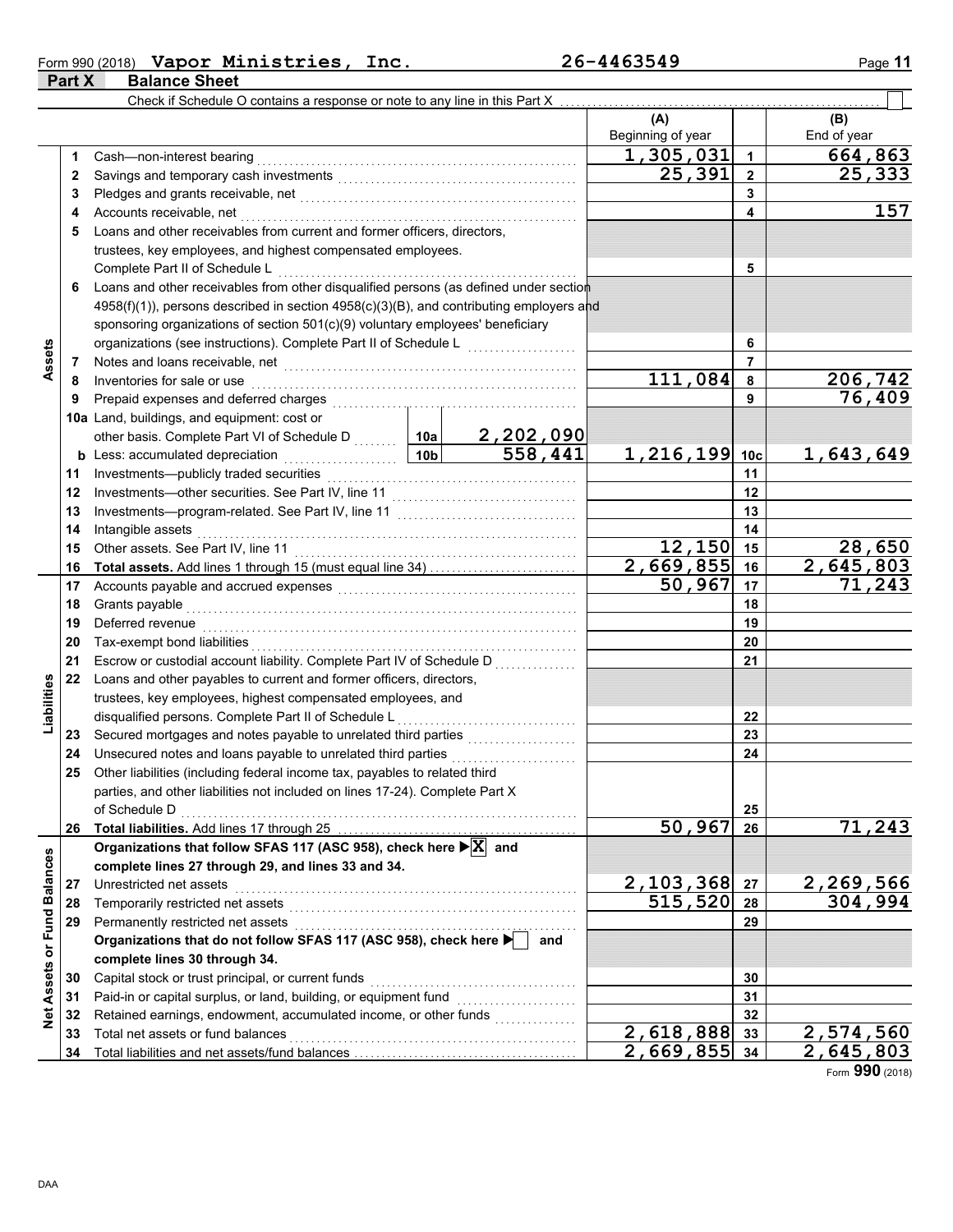|    | 26-4463549<br>Form 990 (2018) $Vapor$ Ministries, Inc.                                                                                                                                                                        |                         |                |             | Page 12   |
|----|-------------------------------------------------------------------------------------------------------------------------------------------------------------------------------------------------------------------------------|-------------------------|----------------|-------------|-----------|
|    | <b>Reconciliation of Net Assets</b><br>Part XI                                                                                                                                                                                |                         |                |             |           |
|    |                                                                                                                                                                                                                               |                         |                |             |           |
| 1  |                                                                                                                                                                                                                               | $\mathbf{1}$            | 3,841,079      |             |           |
| 2  |                                                                                                                                                                                                                               | $\overline{2}$          | 3,885,407      |             |           |
| 3  | Revenue less expenses. Subtract line 2 from line 1                                                                                                                                                                            | $\overline{3}$          |                |             | $-44,328$ |
| 4  | Net assets or fund balances at beginning of year (must equal Part X, line 33, column (A)) [[[[[[[[[[[[[[[[[[[                                                                                                                 | $\overline{\mathbf{4}}$ | 2,618,888      |             |           |
| 5  | Net unrealized gains (losses) on investments [11] production contracts and all the set of the set of the set of the set of the set of the set of the set of the set of the set of the set of the set of the set of the set of | 5                       |                |             |           |
| 6  | Donated services and use of facilities <b>constructs</b> and the service of the service of the services and use of facilities                                                                                                 | 6                       |                |             |           |
| 7  | Investment expenses                                                                                                                                                                                                           | $\overline{7}$          |                |             |           |
| 8  | Prior period adjustments                                                                                                                                                                                                      | 8                       |                |             |           |
| 9  | Other changes in net assets or fund balances (explain in Schedule O)                                                                                                                                                          | $\mathbf{q}$            |                |             |           |
| 10 | Net assets or fund balances at end of year. Combine lines 3 through 9 (must equal Part X, line                                                                                                                                |                         |                |             |           |
|    | $33$ , column $(B)$ )                                                                                                                                                                                                         | 10                      | 2,574,560      |             |           |
|    | <b>Financial Statements and Reporting</b><br><b>Part XII</b>                                                                                                                                                                  |                         |                |             |           |
|    |                                                                                                                                                                                                                               |                         |                |             |           |
|    |                                                                                                                                                                                                                               |                         |                | <b>Yes</b>  | <b>No</b> |
| 1. | $\mathbf{X}$ Accrual<br>Accounting method used to prepare the Form 990:    <br>Cash<br>Other                                                                                                                                  |                         |                |             |           |
|    | If the organization changed its method of accounting from a prior year or checked "Other," explain in                                                                                                                         |                         |                |             |           |
|    | Schedule O.                                                                                                                                                                                                                   |                         |                |             |           |
|    | 2a Were the organization's financial statements compiled or reviewed by an independent accountant?                                                                                                                            |                         | 2a             |             | X         |
|    | If "Yes," check a box below to indicate whether the financial statements for the year were compiled or                                                                                                                        |                         |                |             |           |
|    | reviewed on a separate basis, consolidated basis, or both:                                                                                                                                                                    |                         |                |             |           |
|    | Both consolidated and separate basis<br>Separate basis     Consolidated basis                                                                                                                                                 |                         |                |             |           |
|    | b Were the organization's financial statements audited by an independent accountant?                                                                                                                                          |                         | 2b             | X           |           |
|    | If "Yes," check a box below to indicate whether the financial statements for the year were audited on a                                                                                                                       |                         |                |             |           |
|    | separate basis, consolidated basis, or both:                                                                                                                                                                                  |                         |                |             |           |
|    | Separate basis $\ \mathbf{X}\ $ Consolidated basis<br>  Both consolidated and separate basis                                                                                                                                  |                         |                |             |           |
|    | c If "Yes" to line 2a or 2b, does the organization have a committee that assumes responsibility for oversight                                                                                                                 |                         |                |             |           |
|    | of the audit, review, or compilation of its financial statements and selection of an independent accountant?                                                                                                                  |                         | 2c             | $\mathbf x$ |           |
|    | If the organization changed either its oversight process or selection process during the tax year, explain in                                                                                                                 |                         |                |             |           |
|    | Schedule O.                                                                                                                                                                                                                   |                         |                |             |           |
|    | 3a As a result of a federal award, was the organization required to undergo an audit or audits as set forth in                                                                                                                |                         |                |             |           |
|    | the Single Audit Act and OMB Circular A-133?                                                                                                                                                                                  |                         | За             |             | X         |
|    | <b>b</b> If "Yes," did the organization undergo the required audit or audits? If the organization did not undergo the                                                                                                         |                         |                |             |           |
|    | required audit or audits, explain why in Schedule O and describe any steps taken to undergo such audits.                                                                                                                      |                         | 3 <sub>b</sub> |             |           |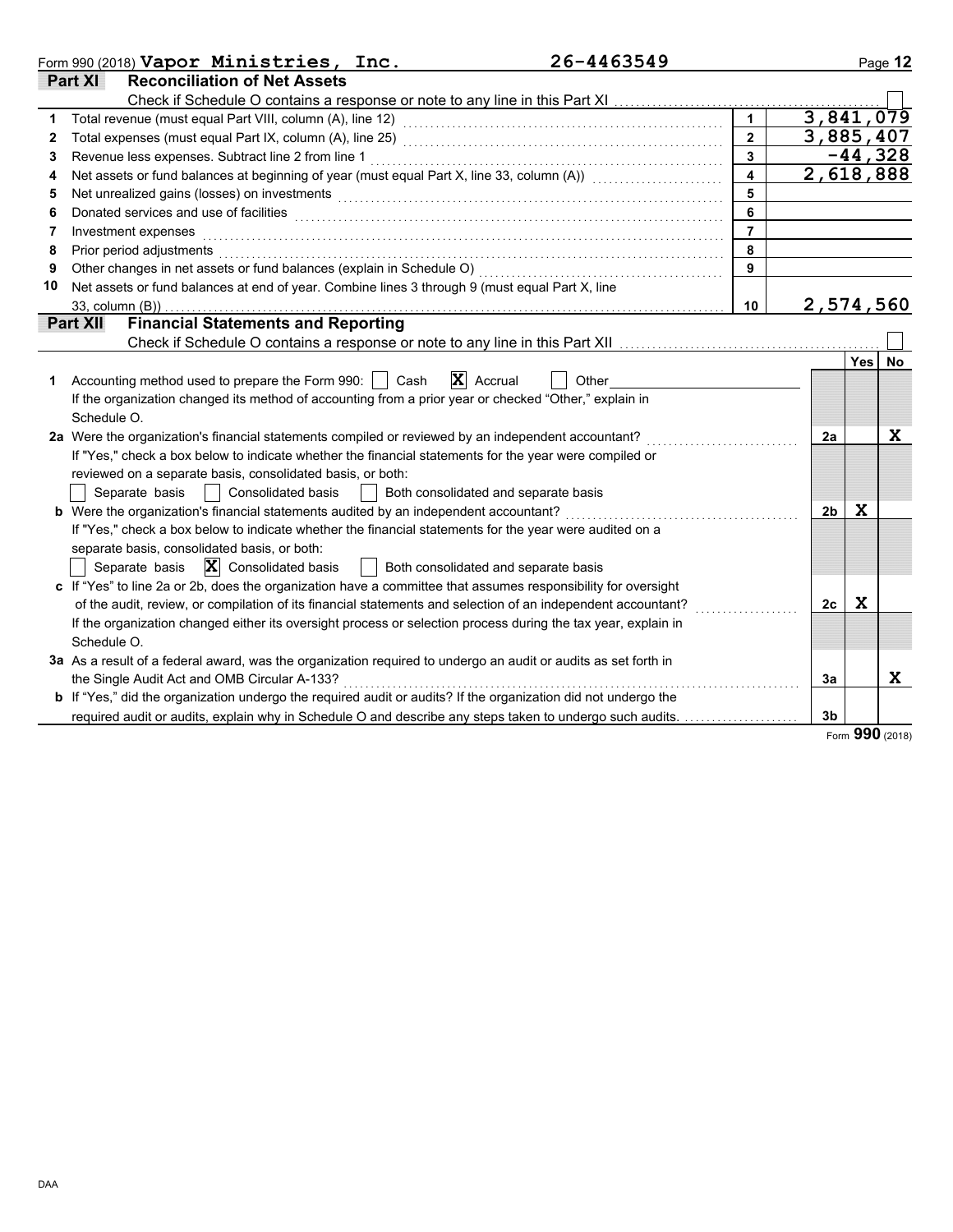| <b>SCHEDULE A</b>   |  |  |
|---------------------|--|--|
| (Form 990 or 990.F) |  |  |

# **Public Charity Status and Public Support**

**Complete if the organization is a section 501(c)(3) organization or a section 4947(a)(1) nonexempt charitable trust. (Form 990 or 990-EZ)**

| pen | $\bullet$ | ir. |
|-----|-----------|-----|

OMB No. 1545-0047

|                                                        |                                                            |                                                                                                                                                                                                                                                                                                                                                                                                                                                                                                                                                                                          |     |                                                                         |                                                         |            | LV I U                                                |
|--------------------------------------------------------|------------------------------------------------------------|------------------------------------------------------------------------------------------------------------------------------------------------------------------------------------------------------------------------------------------------------------------------------------------------------------------------------------------------------------------------------------------------------------------------------------------------------------------------------------------------------------------------------------------------------------------------------------------|-----|-------------------------------------------------------------------------|---------------------------------------------------------|------------|-------------------------------------------------------|
| Department of the Treasury<br>Internal Revenue Service |                                                            | Attach to Form 990 or Form 990-EZ.                                                                                                                                                                                                                                                                                                                                                                                                                                                                                                                                                       |     |                                                                         |                                                         |            | <b>Open to Public</b>                                 |
|                                                        |                                                            | Go to www.irs.gov/Form990 for instructions and the latest information.                                                                                                                                                                                                                                                                                                                                                                                                                                                                                                                   |     |                                                                         |                                                         |            | Inspection                                            |
| Name of the organization                               | Vapor Ministries, Inc.                                     |                                                                                                                                                                                                                                                                                                                                                                                                                                                                                                                                                                                          |     |                                                                         |                                                         | 26-4463549 | <b>Employer identification number</b>                 |
| Part I                                                 |                                                            | Reason for Public Charity Status (All organizations must complete this part.) See instructions.                                                                                                                                                                                                                                                                                                                                                                                                                                                                                          |     |                                                                         |                                                         |            |                                                       |
|                                                        |                                                            | The organization is not a private foundation because it is: (For lines 1 through 12, check only one box.)                                                                                                                                                                                                                                                                                                                                                                                                                                                                                |     |                                                                         |                                                         |            |                                                       |
| 1                                                      |                                                            | A church, convention of churches, or association of churches described in section 170(b)(1)(A)(i).                                                                                                                                                                                                                                                                                                                                                                                                                                                                                       |     |                                                                         |                                                         |            |                                                       |
| 2                                                      |                                                            | A school described in section 170(b)(1)(A)(ii). (Attach Schedule E (Form 990 or 990-EZ).)                                                                                                                                                                                                                                                                                                                                                                                                                                                                                                |     |                                                                         |                                                         |            |                                                       |
| 3                                                      |                                                            | A hospital or a cooperative hospital service organization described in section 170(b)(1)(A)(iii).                                                                                                                                                                                                                                                                                                                                                                                                                                                                                        |     |                                                                         |                                                         |            |                                                       |
| 4                                                      |                                                            | A medical research organization operated in conjunction with a hospital described in section 170(b)(1)(A)(iii). Enter the hospital's name,                                                                                                                                                                                                                                                                                                                                                                                                                                               |     |                                                                         |                                                         |            |                                                       |
| city, and state:                                       |                                                            |                                                                                                                                                                                                                                                                                                                                                                                                                                                                                                                                                                                          |     |                                                                         |                                                         |            |                                                       |
| 5                                                      |                                                            | An organization operated for the benefit of a college or university owned or operated by a governmental unit described in                                                                                                                                                                                                                                                                                                                                                                                                                                                                |     |                                                                         |                                                         |            |                                                       |
|                                                        | section 170(b)(1)(A)(iv). (Complete Part II.)              |                                                                                                                                                                                                                                                                                                                                                                                                                                                                                                                                                                                          |     |                                                                         |                                                         |            |                                                       |
| 6                                                      |                                                            | A federal, state, or local government or governmental unit described in section 170(b)(1)(A)(v).                                                                                                                                                                                                                                                                                                                                                                                                                                                                                         |     |                                                                         |                                                         |            |                                                       |
| 7                                                      | described in section 170(b)(1)(A)(vi). (Complete Part II.) | An organization that normally receives a substantial part of its support from a governmental unit or from the general public                                                                                                                                                                                                                                                                                                                                                                                                                                                             |     |                                                                         |                                                         |            |                                                       |
| 8                                                      |                                                            | A community trust described in section 170(b)(1)(A)(vi). (Complete Part II.)                                                                                                                                                                                                                                                                                                                                                                                                                                                                                                             |     |                                                                         |                                                         |            |                                                       |
| 9<br>university:                                       |                                                            | An agricultural research organization described in section 170(b)(1)(A)(ix) operated in conjunction with a land-grant college<br>or university or a non-land-grant college of agriculture (see instructions). Enter the name, city, and state of the college or                                                                                                                                                                                                                                                                                                                          |     |                                                                         |                                                         |            |                                                       |
| $ {\bf X} $<br>10<br>11                                |                                                            | An organization that normally receives: (1) more than 33 1/3% of its support from contributions, membership fees, and gross<br>receipts from activities related to its exempt functions—subject to certain exceptions, and (2) no more than 33 1/3% of its<br>support from gross investment income and unrelated business taxable income (less section 511 tax) from businesses<br>acquired by the organization after June 30, 1975. See section 509(a)(2). (Complete Part III.)<br>An organization organized and operated exclusively to test for public safety. See section 509(a)(4). |     |                                                                         |                                                         |            |                                                       |
| 12                                                     |                                                            | An organization organized and operated exclusively for the benefit of, to perform the functions of, or to carry out the purposes<br>of one or more publicly supported organizations described in section 509(a)(1) or section 509(a)(2). See section 509(a)(3).<br>Check the box in lines 12a through 12d that describes the type of supporting organization and complete lines 12e, 12f, and 12g.                                                                                                                                                                                       |     |                                                                         |                                                         |            |                                                       |
| a                                                      |                                                            | Type I. A supporting organization operated, supervised, or controlled by its supported organization(s), typically by giving<br>the supported organization(s) the power to regularly appoint or elect a majority of the directors or trustees of the<br>supporting organization. You must complete Part IV, Sections A and B.                                                                                                                                                                                                                                                             |     |                                                                         |                                                         |            |                                                       |
| b                                                      |                                                            | Type II. A supporting organization supervised or controlled in connection with its supported organization(s), by having<br>control or management of the supporting organization vested in the same persons that control or manage the supported<br>organization(s). You must complete Part IV, Sections A and C.                                                                                                                                                                                                                                                                         |     |                                                                         |                                                         |            |                                                       |
| c                                                      |                                                            | Type III functionally integrated. A supporting organization operated in connection with, and functionally integrated with,<br>its supported organization(s) (see instructions). You must complete Part IV, Sections A, D, and E.                                                                                                                                                                                                                                                                                                                                                         |     |                                                                         |                                                         |            |                                                       |
| d                                                      |                                                            | Type III non-functionally integrated. A supporting organization operated in connection with its supported organization(s)<br>that is not functionally integrated. The organization generally must satisfy a distribution requirement and an attentiveness<br>requirement (see instructions). You must complete Part IV, Sections A and D, and Part V.                                                                                                                                                                                                                                    |     |                                                                         |                                                         |            |                                                       |
| е                                                      |                                                            | Check this box if the organization received a written determination from the IRS that it is a Type I, Type II, Type III<br>functionally integrated, or Type III non-functionally integrated supporting organization.                                                                                                                                                                                                                                                                                                                                                                     |     |                                                                         |                                                         |            |                                                       |
| f                                                      | Enter the number of supported organizations                |                                                                                                                                                                                                                                                                                                                                                                                                                                                                                                                                                                                          |     |                                                                         |                                                         |            |                                                       |
| g                                                      |                                                            | Provide the following information about the supported organization(s).                                                                                                                                                                                                                                                                                                                                                                                                                                                                                                                   |     |                                                                         |                                                         |            |                                                       |
| (i) Name of supported<br>organization                  | (ii) EIN                                                   | (iii) Type of organization<br>(described on lines 1-10<br>above (see instructions))                                                                                                                                                                                                                                                                                                                                                                                                                                                                                                      | Yes | (iv) Is the organization<br>listed in your governing<br>document?<br>No | (v) Amount of monetary<br>support (see<br>instructions) |            | (vi) Amount of<br>other support (see<br>instructions) |
| (A)                                                    |                                                            |                                                                                                                                                                                                                                                                                                                                                                                                                                                                                                                                                                                          |     |                                                                         |                                                         |            |                                                       |
| (B)                                                    |                                                            |                                                                                                                                                                                                                                                                                                                                                                                                                                                                                                                                                                                          |     |                                                                         |                                                         |            |                                                       |
|                                                        |                                                            |                                                                                                                                                                                                                                                                                                                                                                                                                                                                                                                                                                                          |     |                                                                         |                                                         |            |                                                       |

**Total**

**(E)**

**(D)**

**(C)**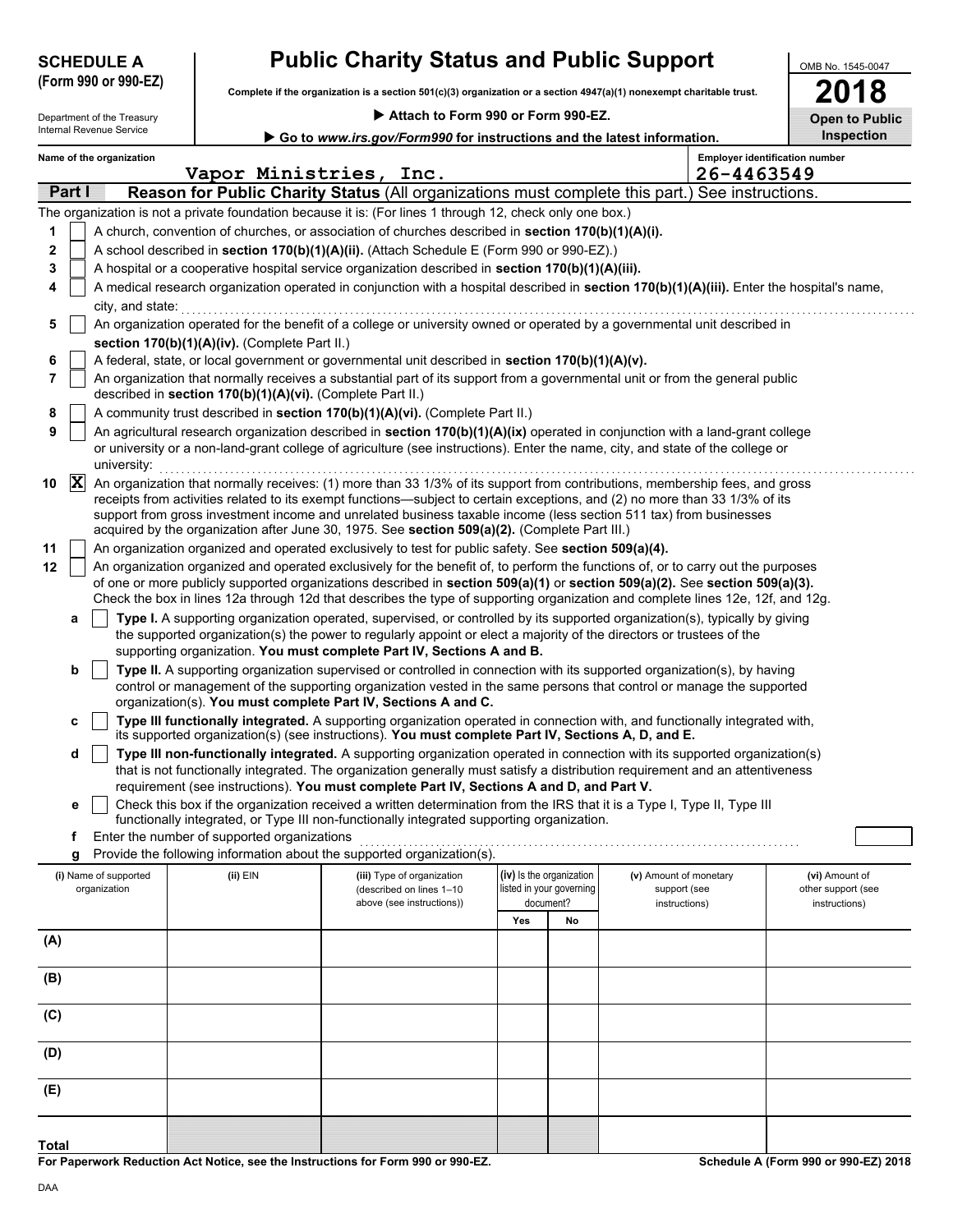| 18 | <b>Private found</b> |
|----|----------------------|
|    |                      |

| Schedule A (Form 990 or 990-EZ) 2018 | Vapor Ministries, Inc. | 26-4463549 | Page 2 |
|--------------------------------------|------------------------|------------|--------|
|                                      |                        |            |        |

|     | Part II<br>Support Schedule for Organizations Described in Sections 170(b)(1)(A)(iv) and 170(b)(1)(A)(vi)                                                                                                                      |          |          |            |            |          |           |
|-----|--------------------------------------------------------------------------------------------------------------------------------------------------------------------------------------------------------------------------------|----------|----------|------------|------------|----------|-----------|
|     | (Complete only if you checked the box on line 5, 7, or 8 of Part I or if the organization failed to qualify under                                                                                                              |          |          |            |            |          |           |
|     | Part III. If the organization fails to qualify under the tests listed below, please complete Part III.)                                                                                                                        |          |          |            |            |          |           |
|     | <b>Section A. Public Support</b>                                                                                                                                                                                               |          |          |            |            |          |           |
|     | Calendar year (or fiscal year beginning in)<br>$\blacktriangleright$                                                                                                                                                           | (a) 2014 | (b) 2015 | $(c)$ 2016 | $(d)$ 2017 | (e) 2018 | (f) Total |
| 1   | Gifts, grants, contributions, and<br>membership fees received. (Do not<br>include any "unusual grants.")                                                                                                                       |          |          |            |            |          |           |
| 2   | Tax revenues levied for the<br>organization's benefit and either paid<br>to or expended on its behalf                                                                                                                          |          |          |            |            |          |           |
| 3   | The value of services or facilities<br>furnished by a governmental unit to the<br>organization without charge                                                                                                                  |          |          |            |            |          |           |
| 4   | Total. Add lines 1 through 3                                                                                                                                                                                                   |          |          |            |            |          |           |
| 5   | The portion of total contributions by<br>each person (other than a<br>governmental unit or publicly<br>supported organization) included on<br>line 1 that exceeds 2% of the amount<br>shown on line 11, column (f)             |          |          |            |            |          |           |
| 6   | Public support. Subtract line 5 from line 4                                                                                                                                                                                    |          |          |            |            |          |           |
|     | <b>Section B. Total Support</b>                                                                                                                                                                                                |          |          |            |            |          |           |
|     | Calendar year (or fiscal year beginning in) ▶                                                                                                                                                                                  | (a) 2014 | (b) 2015 | $(c)$ 2016 | $(d)$ 2017 | (e) 2018 | (f) Total |
| 7   | Amounts from line 4                                                                                                                                                                                                            |          |          |            |            |          |           |
| 8   | Gross income from interest, dividends,<br>payments received on securities loans,<br>rents, royalties, and income from<br>similar sources                                                                                       |          |          |            |            |          |           |
| 9   | Net income from unrelated business<br>activities, whether or not the business<br>is regularly carried on                                                                                                                       |          |          |            |            |          |           |
| 10  | Other income. Do not include gain or<br>loss from the sale of capital assets<br>(Explain in Part VI.)                                                                                                                          |          |          |            |            |          |           |
| 11  | Total support. Add lines 7 through 10                                                                                                                                                                                          |          |          |            |            |          |           |
| 12  | Gross receipts from related activities, etc. (see instructions) [11] content content content of the content of the content of the content of the content of the content of the content of the content of the content of the co |          |          |            |            | 12       |           |
| 13  | First five years. If the Form 990 is for the organization's first, second, third, fourth, or fifth tax year as a section 501(c)(3)                                                                                             |          |          |            |            |          |           |
|     | organization, check this box and stop here                                                                                                                                                                                     |          |          |            |            |          |           |
|     | Section C. Computation of Public Support Percentage                                                                                                                                                                            |          |          |            |            |          |           |
| 14  |                                                                                                                                                                                                                                |          |          |            |            | 14       | %         |
| 15  | Public support percentage from 2017 Schedule A, Part II, line 14                                                                                                                                                               |          |          |            |            | 15       | $\%$      |
| 16a | 33 1/3% support test-2018. If the organization did not check the box on line 13, and line 14 is 33 1/3% or more, check this                                                                                                    |          |          |            |            |          |           |
|     | box and stop here. The organization qualifies as a publicly supported organization                                                                                                                                             |          |          |            |            |          |           |
| b   | 33 1/3% support test-2017. If the organization did not check a box on line 13 or 16a, and line 15 is 33 1/3% or more, check                                                                                                    |          |          |            |            |          |           |
| 17a | this box and stop here. The organization qualifies as a publicly supported organization<br>10%-facts-and-circumstances test-2018. If the organization did not check a box on line 13, 16a, or 16b, and line 14 is              |          |          |            |            |          |           |
|     | 10% or more, and if the organization meets the "facts-and-circumstances" test, check this box and stop here. Explain in                                                                                                        |          |          |            |            |          |           |
|     | Part VI how the organization meets the "facts-and-circumstances" test. The organization qualifies as a publicly supported                                                                                                      |          |          |            |            |          |           |
|     | organization                                                                                                                                                                                                                   |          |          |            |            |          |           |
| b   | 10%-facts-and-circumstances test-2017. If the organization did not check a box on line 13, 16a, 16b, or 17a, and line                                                                                                          |          |          |            |            |          |           |
|     | 15 is 10% or more, and if the organization meets the "facts-and-circumstances" test, check this box and stop here.                                                                                                             |          |          |            |            |          |           |
|     | Explain in Part VI how the organization meets the "facts-and-circumstances" test. The organization qualifies as a publicly                                                                                                     |          |          |            |            |          |           |
|     | supported organization                                                                                                                                                                                                         |          |          |            |            |          |           |
| 18  | Private foundation. If the organization did not check a box on line 13, 16a, 16b, 17a, or 17b, check this box and see                                                                                                          |          |          |            |            |          |           |
|     | instructions                                                                                                                                                                                                                   |          |          |            |            |          |           |
|     |                                                                                                                                                                                                                                |          |          |            |            |          |           |

**Schedule A (Form 990 or 990-EZ) 2018**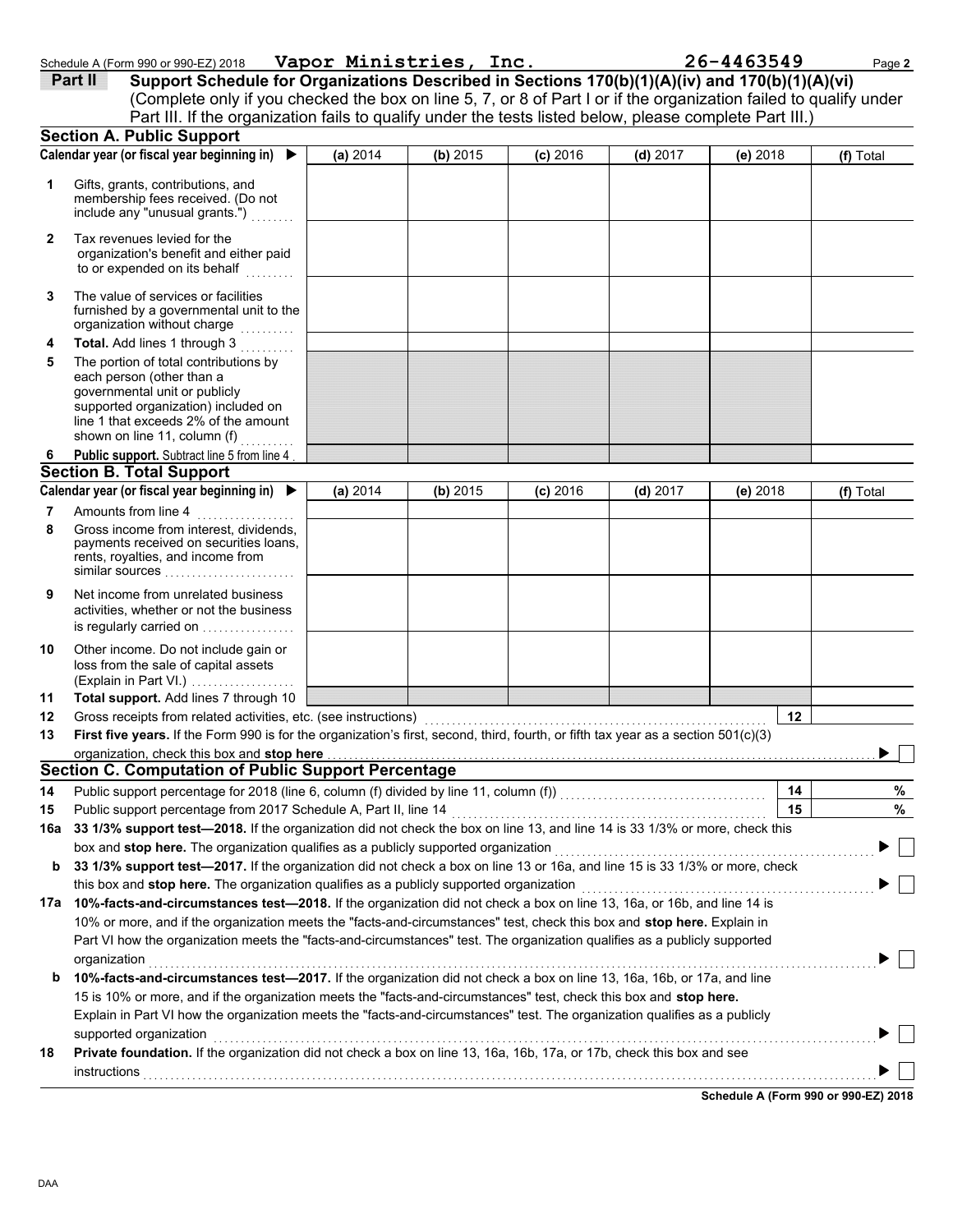### organization's benefit and either paid to or expended on its behalf

**4** Tax revenues levied for the

Gifts, grants, contributions, and membership fees received. (Do not include any "unusual grants.") .

**Calendar year (or fiscal year beginning in)**  X

**Section A. Public Support**

**1**

**2**

**3**

**6**

| 5 | The value of services or facilities     |
|---|-----------------------------------------|
|   | furnished by a governmental unit to the |
|   | organization without charge<br>.        |
| 6 | <b>Total.</b> Add lines 1 through 5     |

unrelated trade or business under section 513

Gross receipts from activities that are not an

organization's tax-exempt purpose ........

Gross receipts from admissions, merchandise sold or services performed, or facilities furnished in any activity that is related to the

| .                                                                                     |
|---------------------------------------------------------------------------------------|
| <b>7a</b> Amounts included on lines 1, 2, and 3<br>received from disqualified persons |

**b** Amounts included on lines 2 and 3 received from other than disqualified persons that exceed the greater of \$5,000 or 1% of the amount on line 13 for the year

Investment income percentage from 2017 Schedule A, Part III, line 17 ..................

**8 Public support.** (Subtract line 7c from **c** Add lines 7a and 7b  $line 6.)$ 

### **Section B. Total Support**

|         | Calendar year (or fiscal year beginning in) $\blacktriangleright$                                                                                                                                                                                                                                                                                                                                  | (a) 2014  | (b) 2015  | $(c)$ 2016  | $(d)$ 2017 | $(e)$ 2018 | (f) Total    |  |
|---------|----------------------------------------------------------------------------------------------------------------------------------------------------------------------------------------------------------------------------------------------------------------------------------------------------------------------------------------------------------------------------------------------------|-----------|-----------|-------------|------------|------------|--------------|--|
| 9       | Amounts from line 6                                                                                                                                                                                                                                                                                                                                                                                | 1,265,171 | 1,064,833 | 6, 244, 822 | 4,341,055  | 5,146,711  | 18,062,592   |  |
| 10a     | Gross income from interest, dividends,<br>payments received on securities loans, rents,<br>royalties, and income from similar sources                                                                                                                                                                                                                                                              | 12,000    | 12,000    | 12,011      | 12,011     | 11,935     | 59,957       |  |
| b       | Unrelated business taxable income (less<br>section 511 taxes) from businesses<br>acquired after June 30, 1975                                                                                                                                                                                                                                                                                      |           |           |             |            |            |              |  |
| C       | Add lines 10a and 10b                                                                                                                                                                                                                                                                                                                                                                              | 12,000    | 12,000    | 12,011      | 12,011     | 11,935     | 59,957       |  |
| 11      | Net income from unrelated business<br>activities not included in line 10b, whether<br>or not the business is regularly carried on.                                                                                                                                                                                                                                                                 |           |           |             |            |            |              |  |
| $12 \,$ | Other income. Do not include gain or<br>loss from the sale of capital assets<br>(Explain in Part VI.)                                                                                                                                                                                                                                                                                              |           |           |             |            |            |              |  |
| 13      | Total support. (Add lines 9, 10c, 11,<br>and 12.)                                                                                                                                                                                                                                                                                                                                                  | 1,277,171 |           |             | 4,353,066  | 5,158,646  | 18, 122, 549 |  |
| 14      | 1,076,833 6,256,833<br>First five years. If the Form 990 is for the organization's first, second, third, fourth, or fifth tax year as a section $501(c)(3)$<br>organization, check this box and stop here <b>contained</b> and all the contained and all the contained and all the contained and all the contained and all the contained and all the contained and all the contained and all the c |           |           |             |            |            |              |  |
|         | Section C. Computation of Public Support Percentage                                                                                                                                                                                                                                                                                                                                                |           |           |             |            |            |              |  |
| 15      | Public support percentage for 2018 (line 8, column (f), divided by line 13, column (f)) [[[[[[[[[[[[[[[[[[[[[                                                                                                                                                                                                                                                                                      |           |           |             |            | 15         | 99.67%       |  |
| 16      |                                                                                                                                                                                                                                                                                                                                                                                                    |           |           |             |            | 16         | $99.65\,\%$  |  |
|         | Section D. Computation of Investment Income Percentage                                                                                                                                                                                                                                                                                                                                             |           |           |             |            |            |              |  |
| 17      | Investment income percentage for 2018 (line 10c, column (f), divided by line 13, column (f))                                                                                                                                                                                                                                                                                                       |           |           |             |            | 17         | $\%$         |  |

17 is not more than 33 1/3%, check this box and **stop here.** The organization qualifies as a publicly supported organization . . . . . . . . . . . . . . .

**b** 33 1/3% support tests—2017. If the organization did not check a box on line 14 or line 19a, and line 16 is more than 33 1/3%, and line 18 is not more than 33 1/3%, check this box and **stop here.** The organization qualifies as a publicly supported organization . . . . . . . . . . **20 Private foundation.** If the organization did not check a box on line 14, 19a, or 19b, check this box and see instructions ................

**19a 33 1/3% support tests—2018.** If the organization did not check the box on line 14, and line 15 is more than 33 1/3%, and line

Schedule A (Form 990 or 990-EZ) 2018 Page **3 Vapor Ministries, Inc. 26-4463549**

**(a)** 2014 **(b)** 2015 **(c)** 2016 **(d)** 2017 **(e)** 2018 **(f)** Total

**127,446 7,707 5,221,345 3,199,616 3,819,639 12,375,753**

**1,137,725 1,057,126 1,023,477 1,141,439 1,327,072 5,686,839**

**1,265,171 1,064,833 6,244,822 4,341,055 5,146,711 18,062,592**

**18**

%

**X**

**18,062,592**

**18**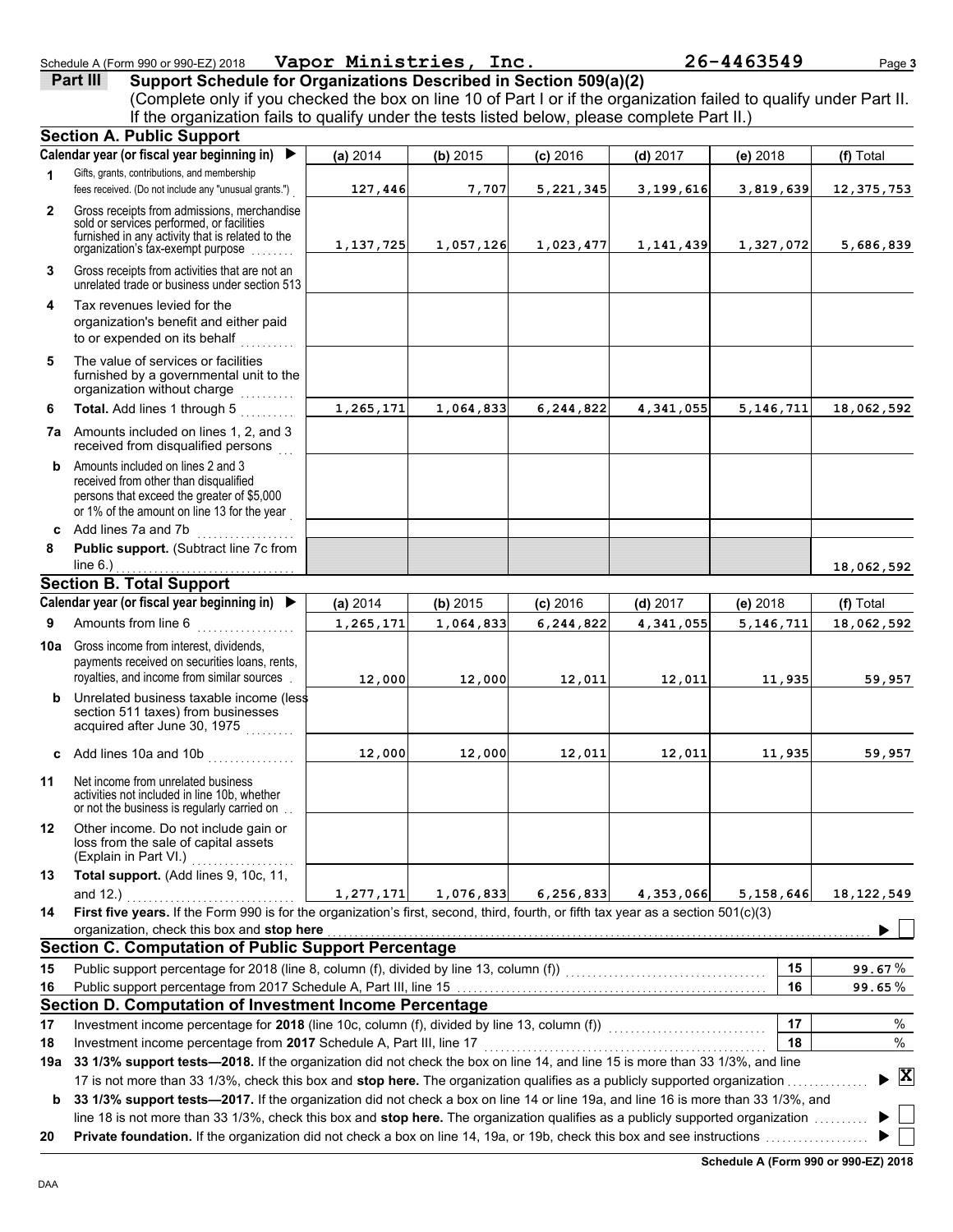| Schedule A (Form 990 or 990-EZ) 2018 | Vapor Ministries, | Inc. | 26-4463549 | <sup>o</sup> age 4 |
|--------------------------------------|-------------------|------|------------|--------------------|
|                                      |                   |      |            |                    |

**Part IV Supporting Organizations** Sections A, D, and E. If you checked 12d of Part I, complete Sections A and D, and complete Part V.) (Complete only if you checked a box in line 12 on Part I. If you checked 12a of Part I, complete Sections A and B. If you checked 12b of Part I, complete Sections A and C. If you checked 12c of Part I, complete

### **Section A. All Supporting Organizations**

- Are all of the organization's supported organizations listed by name in the organization's governing documents? *If "No," describe in Part VI how the supported organizations are designated. If designated by class or purpose, describe the designation. If historic and continuing relationship, explain.* **1**
- Did the organization have any supported organization that does not have an IRS determination of status under section 509(a)(1) or (2)? *If "Yes," explain in Part VI how the organization determined that the supported organization was described in section 509(a)(1) or (2).* **2**
- **3a** Did the organization have a supported organization described in section 501(c)(4), (5), or (6)? *If "Yes," answer (b) and (c) below.*
- **b** Did the organization confirm that each supported organization qualified under section 501(c)(4), (5), or (6) and satisfied the public support tests under section 509(a)(2)? *If "Yes," describe in Part VI when and how the organization made the determination.*
- **c** Did the organization ensure that all support to such organizations was used exclusively for section 170(c)(2)(B) purposes? *If "Yes," explain in Part VI what controls the organization put in place to ensure such use.*
- **4a** Was any supported organization not organized in the United States ("foreign supported organization")? *If "Yes," and if you checked 12a or 12b in Part I, answer (b) and (c) below.*
- **b** Did the organization have ultimate control and discretion in deciding whether to make grants to the foreign supported organization? *If "Yes," describe in Part VI how the organization had such control and discretion despite being controlled or supervised by or in connection with its supported organizations.*
- **c** Did the organization support any foreign supported organization that does not have an IRS determination under sections 501(c)(3) and 509(a)(1) or (2)? *If "Yes," explain in Part VI what controls the organization used to ensure that all support to the foreign supported organization was used exclusively for section 170(c)(2)(B) purposes.*
- **5a** Did the organization add, substitute, or remove any supported organizations during the tax year? *If "Yes," answer (b) and (c) below (if applicable). Also, provide detail in Part VI, including (i) the names and EIN numbers of the supported organizations added, substituted, or removed; (ii) the reasons for each such action; (iii) the authority under the organization's organizing document authorizing such action; and (iv) how the action was accomplished (such as by amendment to the organizing document).*
- **b Type I or Type II only.** Was any added or substituted supported organization part of a class already designated in the organization's organizing document?
- **c Substitutions only.** Was the substitution the result of an event beyond the organization's control?
- **6** Did the organization provide support (whether in the form of grants or the provision of services or facilities) to anyone other than (i) its supported organizations, (ii) individuals that are part of the charitable class benefited by one or more of its supported organizations, or (iii) other supporting organizations that also support or benefit one or more of the filing organization's supported organizations? *If "Yes," provide detail in Part VI.*
- **7** Did the organization provide a grant, loan, compensation, or other similar payment to a substantial contributor (as defined in section 4958(c)(3)(C)), a family member of a substantial contributor, or a 35% controlled entity with regard to a substantial contributor? *If "Yes," complete Part I of Schedule L (Form 990 or 990-EZ).*
- **8** Did the organization make a loan to a disqualified person (as defined in section 4958) not described in line 7? *If "Yes," complete Part I of Schedule L (Form 990 or 990-EZ).*
- **9a** Was the organization controlled directly or indirectly at any time during the tax year by one or more disqualified persons as defined in section 4946 (other than foundation managers and organizations described in section 509(a)(1) or (2))? *If "Yes," provide detail in Part VI.*
- **b** Did one or more disqualified persons (as defined in line 9a) hold a controlling interest in any entity in which the supporting organization had an interest? *If "Yes," provide detail in Part VI.*
- **c** Did a disqualified person (as defined in line 9a) have an ownership interest in, or derive any personal benefit from, assets in which the supporting organization also had an interest? *If "Yes," provide detail in Part VI.*
- **10a** Was the organization subject to the excess business holdings rules of section 4943 because of section 4943(f) (regarding certain Type II supporting organizations, and all Type III non-functionally integrated supporting organizations)? *If "Yes," answer 10b below.*
- **Schedule A (Form 990 or 990-EZ) 2018 b** Did the organization have any excess business holdings in the tax year? *(Use Schedule C, Form 4720, to determine whether the organization had excess business holdings.)*

**Yes No 1 2 3a 3b 3c 4a 4b 4c 5a 5b 5c 6 7 8 9a 9b 9c 10a 10b**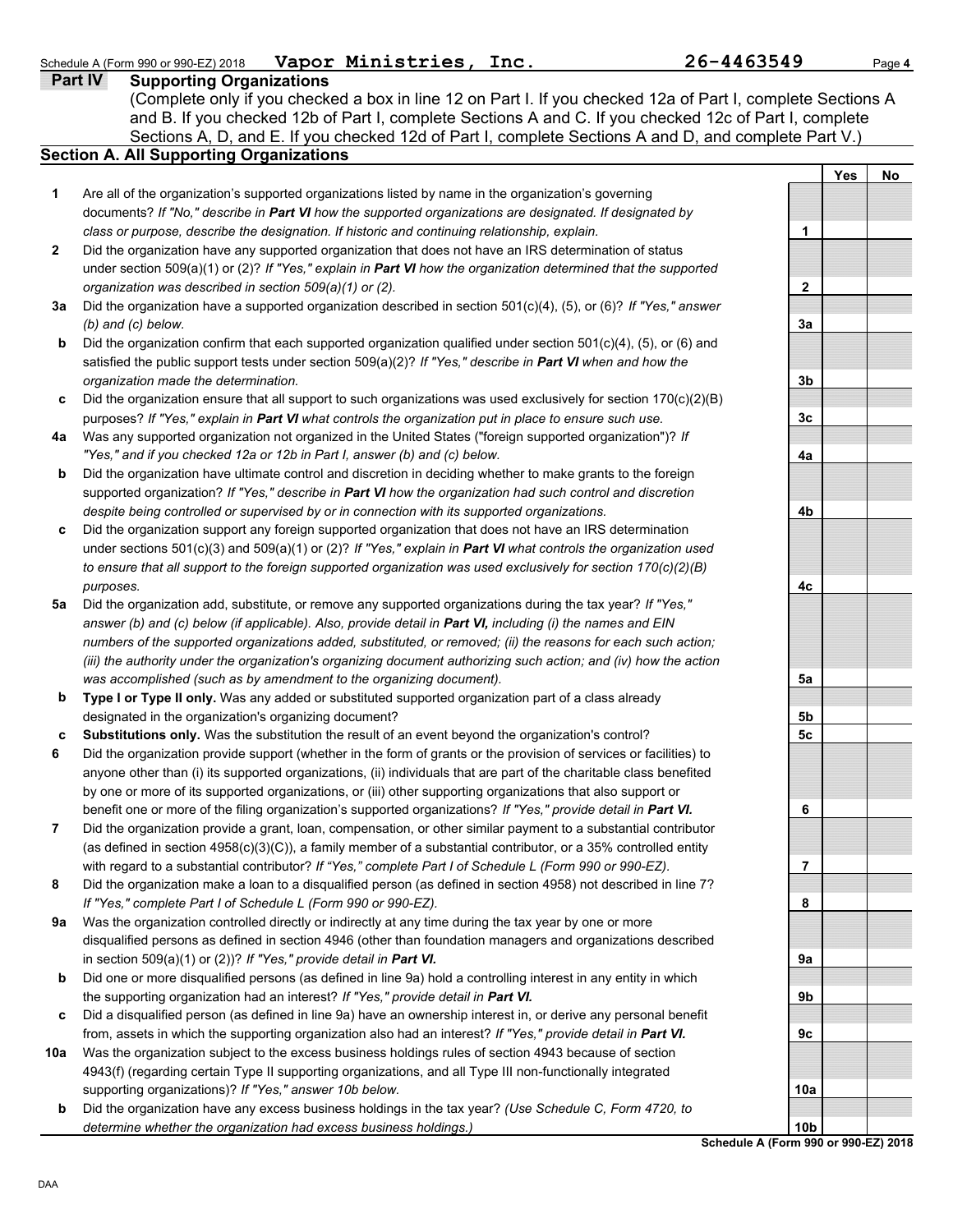Schedule A (Form 990 or 990-EZ) 2018 Page **5 Vapor Ministries, Inc. 26-4463549**

|              | Part IV<br><b>Supporting Organizations (continued)</b>                                                                                                                              |                 |            |    |
|--------------|-------------------------------------------------------------------------------------------------------------------------------------------------------------------------------------|-----------------|------------|----|
|              |                                                                                                                                                                                     |                 | <b>Yes</b> | No |
| 11           | Has the organization accepted a gift or contribution from any of the following persons?                                                                                             |                 |            |    |
| a            | A person who directly or indirectly controls, either alone or together with persons described in (b) and (c)                                                                        |                 |            |    |
|              | below, the governing body of a supported organization?                                                                                                                              | 11a             |            |    |
| b            | A family member of a person described in (a) above?                                                                                                                                 | 11 <sub>b</sub> |            |    |
| c            | A 35% controlled entity of a person described in (a) or (b) above? If "Yes" to a, b, or c, provide detail in Part VI.                                                               | 11c             |            |    |
|              | <b>Section B. Type I Supporting Organizations</b>                                                                                                                                   |                 |            |    |
|              |                                                                                                                                                                                     |                 | <b>Yes</b> | No |
| 1            | Did the directors, trustees, or membership of one or more supported organizations have the power to                                                                                 |                 |            |    |
|              | regularly appoint or elect at least a majority of the organization's directors or trustees at all times during the                                                                  |                 |            |    |
|              | tax year? If "No," describe in Part VI how the supported organization(s) effectively operated, supervised, or                                                                       |                 |            |    |
|              | controlled the organization's activities. If the organization had more than one supported organization,                                                                             |                 |            |    |
|              | describe how the powers to appoint and/or remove directors or trustees were allocated among the supported                                                                           |                 |            |    |
|              | organizations and what conditions or restrictions, if any, applied to such powers during the tax year.                                                                              | 1               |            |    |
| $\mathbf{2}$ | Did the organization operate for the benefit of any supported organization other than the supported                                                                                 |                 |            |    |
|              | organization(s) that operated, supervised, or controlled the supporting organization? If "Yes," explain in Part                                                                     |                 |            |    |
|              | VI how providing such benefit carried out the purposes of the supported organization(s) that operated,                                                                              |                 |            |    |
|              | supervised, or controlled the supporting organization.                                                                                                                              | $\mathbf{2}$    |            |    |
|              | <b>Section C. Type II Supporting Organizations</b>                                                                                                                                  |                 |            |    |
|              |                                                                                                                                                                                     |                 | <b>Yes</b> | No |
| 1            | Were a majority of the organization's directors or trustees during the tax year also a majority of the directors                                                                    |                 |            |    |
|              | or trustees of each of the organization's supported organization(s)? If "No," describe in Part VI how control                                                                       |                 |            |    |
|              | or management of the supporting organization was vested in the same persons that controlled or managed                                                                              |                 |            |    |
|              | the supported organization(s).                                                                                                                                                      | 1               |            |    |
|              |                                                                                                                                                                                     |                 |            |    |
|              | <b>Section D. All Type III Supporting Organizations</b>                                                                                                                             |                 |            |    |
|              |                                                                                                                                                                                     |                 | <b>Yes</b> | No |
| 1            | Did the organization provide to each of its supported organizations, by the last day of the fifth month of the                                                                      |                 |            |    |
|              | organization's tax year, (i) a written notice describing the type and amount of support provided during the prior tax                                                               |                 |            |    |
|              | year, (ii) a copy of the Form 990 that was most recently filed as of the date of notification, and (iii) copies of the                                                              |                 |            |    |
|              | organization's governing documents in effect on the date of notification, to the extent not previously provided?                                                                    | 1               |            |    |
| 2            | Were any of the organization's officers, directors, or trustees either (i) appointed or elected by the supported                                                                    |                 |            |    |
|              | organization(s) or (ii) serving on the governing body of a supported organization? If "No," explain in Part VI how                                                                  |                 |            |    |
|              | the organization maintained a close and continuous working relationship with the supported organization(s).                                                                         | $\mathbf{2}$    |            |    |
| 3            | By reason of the relationship described in (2), did the organization's supported organizations have a                                                                               |                 |            |    |
|              | significant voice in the organization's investment policies and in directing the use of the organization's                                                                          |                 |            |    |
|              | income or assets at all times during the tax year? If "Yes," describe in Part VI the role the organization's                                                                        |                 |            |    |
|              | supported organizations played in this regard.                                                                                                                                      | 3               |            |    |
|              | Section E. Type III Functionally-Integrated Supporting Organizations                                                                                                                |                 |            |    |
| 1            | Check the box next to the method that the organization used to satisfy the Integral Part Test during the year (see instructions).                                                   |                 |            |    |
| a            | The organization satisfied the Activities Test. Complete line 2 below.                                                                                                              |                 |            |    |
| b            | The organization is the parent of each of its supported organizations. Complete line 3 below.                                                                                       |                 |            |    |
| с            | The organization supported a governmental entity. Describe in Part VI how you supported a government entity (see instructions).                                                     |                 |            |    |
|              |                                                                                                                                                                                     |                 |            |    |
| 2            | Activities Test. Answer (a) and (b) below.                                                                                                                                          |                 | Yes        | No |
| а            | Did substantially all of the organization's activities during the tax year directly further the exempt purposes of                                                                  |                 |            |    |
|              | the supported organization(s) to which the organization was responsive? If "Yes," then in Part VI identify                                                                          |                 |            |    |
|              | those supported organizations and explain how these activities directly furthered their exempt purposes,                                                                            |                 |            |    |
|              | how the organization was responsive to those supported organizations, and how the organization determined<br>that these activities constituted substantially all of its activities. | 2a              |            |    |

- **b** Did the activities described in (a) constitute activities that, but for the organization's involvement, one or more of the organization's supported organization(s) would have been engaged in? *If "Yes," explain in Part VI the reasons for the organization's position that its supported organization(s) would have engaged in these activities but for the organization's involvement.*
- **3** Parent of Supported Organizations. *Answer (a) and (b) below.*
- **a** Did the organization have the power to regularly appoint or elect a majority of the officers, directors, or trustees of each of the supported organizations? *Provide details in Part VI.*
- **b** Did the organization exercise a substantial degree of direction over the policies, programs, and activities of each of its supported organizations? *If "Yes," describe in Part VI the role played by the organization in this regard.*

DAA **Schedule A (Form 990 or 990-EZ) 2018 3b**

**2b**

**3a**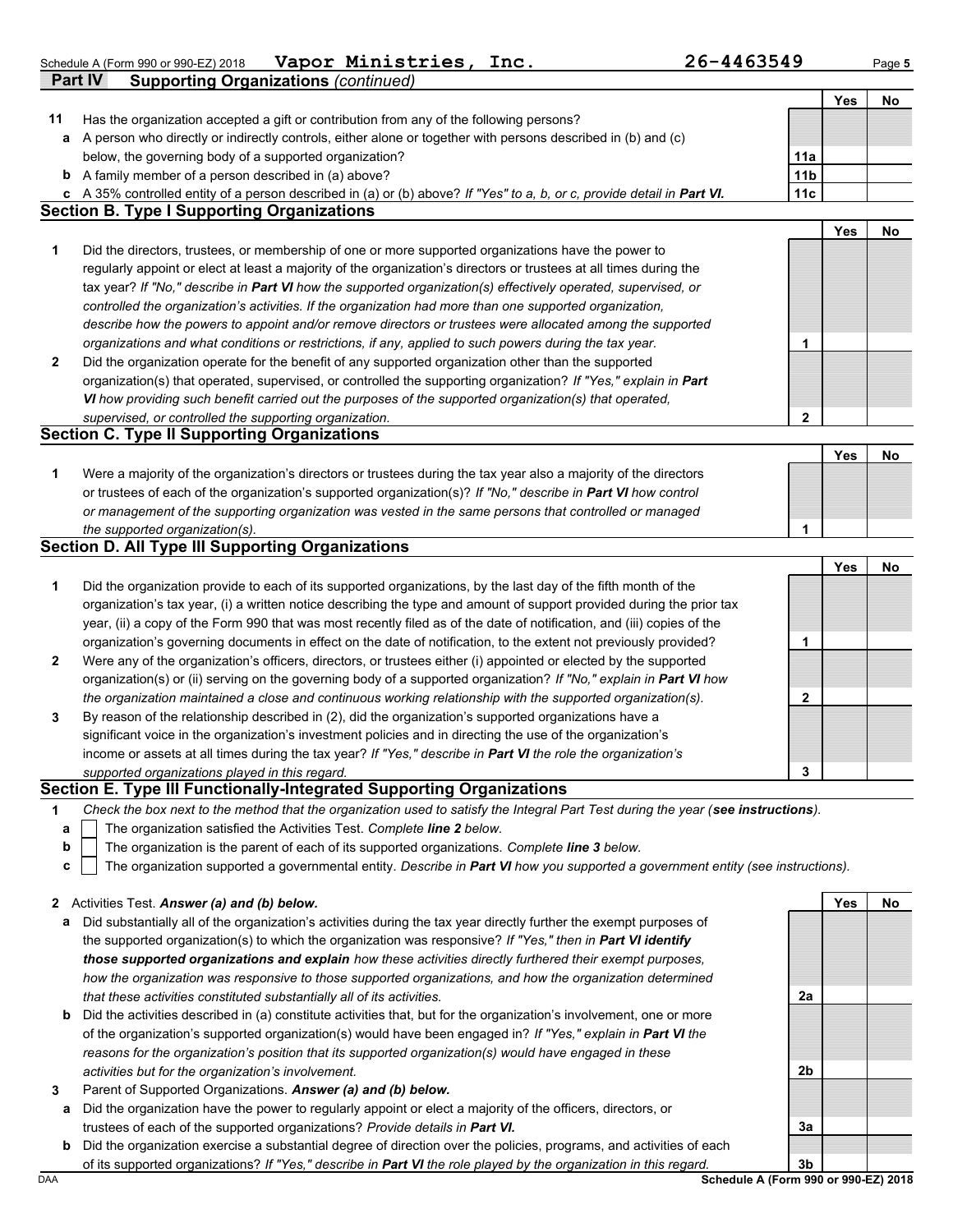| $\mathbf{1}$ | Check here if the organization satisfied the Integral Part Test as a qualifying trust on Nov. 20, 1970 (explain in Part VI). See |                         |                                |                                |
|--------------|----------------------------------------------------------------------------------------------------------------------------------|-------------------------|--------------------------------|--------------------------------|
|              | instructions. All other Type III non-functionally integrated supporting organizations must complete Sections A through E.        |                         |                                |                                |
|              | <b>Section A - Adjusted Net Income</b>                                                                                           | (A) Prior Year          | (B) Current Year<br>(optional) |                                |
| 1            | Net short-term capital gain                                                                                                      | 1                       |                                |                                |
| $\mathbf{2}$ | Recoveries of prior-year distributions                                                                                           | $\mathbf{2}$            |                                |                                |
| 3            | Other gross income (see instructions)                                                                                            | 3                       |                                |                                |
| 4            | Add lines 1 through 3.                                                                                                           | 4                       |                                |                                |
| 5            | Depreciation and depletion                                                                                                       | 5                       |                                |                                |
| 6            | Portion of operating expenses paid or incurred for production or                                                                 |                         |                                |                                |
|              | collection of gross income or for management, conservation, or                                                                   |                         |                                |                                |
|              | maintenance of property held for production of income (see instructions)                                                         | 6                       |                                |                                |
| 7            | Other expenses (see instructions)                                                                                                | $\overline{7}$          |                                |                                |
| 8            | Adjusted Net Income (subtract lines 5, 6, and 7 from line 4)                                                                     | 8                       |                                |                                |
|              | <b>Section B - Minimum Asset Amount</b>                                                                                          |                         | (A) Prior Year                 | (B) Current Year<br>(optional) |
| 1            | Aggregate fair market value of all non-exempt-use assets (see                                                                    |                         |                                |                                |
|              | instructions for short tax year or assets held for part of year):                                                                |                         |                                |                                |
|              | a Average monthly value of securities                                                                                            | 1a                      |                                |                                |
|              | <b>b</b> Average monthly cash balances                                                                                           | 1b                      |                                |                                |
|              | Fair market value of other non-exempt-use assets<br>c.                                                                           | 1c                      |                                |                                |
|              | Total (add lines 1a, 1b, and 1c)<br>d                                                                                            | 1d                      |                                |                                |
|              | Discount claimed for blockage or other<br>е                                                                                      |                         |                                |                                |
|              | factors (explain in detail in Part VI):                                                                                          |                         |                                |                                |
| $\mathbf{2}$ | Acquisition indebtedness applicable to non-exempt-use assets                                                                     | $\mathbf 2$             |                                |                                |
| 3            | Subtract line 2 from line 1d.                                                                                                    | 3                       |                                |                                |
| 4            | Cash deemed held for exempt use. Enter 1-1/2% of line 3 (for greater amount,                                                     |                         |                                |                                |
|              | see instructions).                                                                                                               | 4                       |                                |                                |
| 5            | Net value of non-exempt-use assets (subtract line 4 from line 3)                                                                 | 5                       |                                |                                |
| 6            | Multiply line 5 by .035.                                                                                                         | 6                       |                                |                                |
| 7            | Recoveries of prior-year distributions                                                                                           | $\overline{7}$          |                                |                                |
| 8            | Minimum Asset Amount (add line 7 to line 6)                                                                                      | 8                       |                                |                                |
|              | <b>Section C - Distributable Amount</b>                                                                                          |                         |                                | <b>Current Year</b>            |
| 1            | Adjusted net income for prior year (from Section A, line 8, Column A)                                                            | 1                       |                                |                                |
| $\mathbf{2}$ | Enter 85% of line 1.                                                                                                             | $\overline{\mathbf{2}}$ |                                |                                |
| 3            | Minimum asset amount for prior year (from Section B, line 8, Column A)                                                           | 3                       |                                |                                |
| 4            | Enter greater of line 2 or line 3.                                                                                               | 4                       |                                |                                |
| 5            | Income tax imposed in prior year                                                                                                 | 5                       |                                |                                |
| 6            | <b>Distributable Amount.</b> Subtract line 5 from line 4, unless subject to                                                      |                         |                                |                                |
|              | emergency temporary reduction (see instructions)                                                                                 | 6                       |                                |                                |

**7** | Check here if the current year is the organization's first as a non-functionally integrated Type III supporting organization (see

instructions).

**Schedule A (Form 990 or 990-EZ) 2018**

## Schedule A (Form 990 or 990-EZ) 2018 Page **6 Vapor Ministries, Inc. 26-4463549**

**Part V Type III Non-Functionally Integrated 509(a)(3) Supporting Organizations**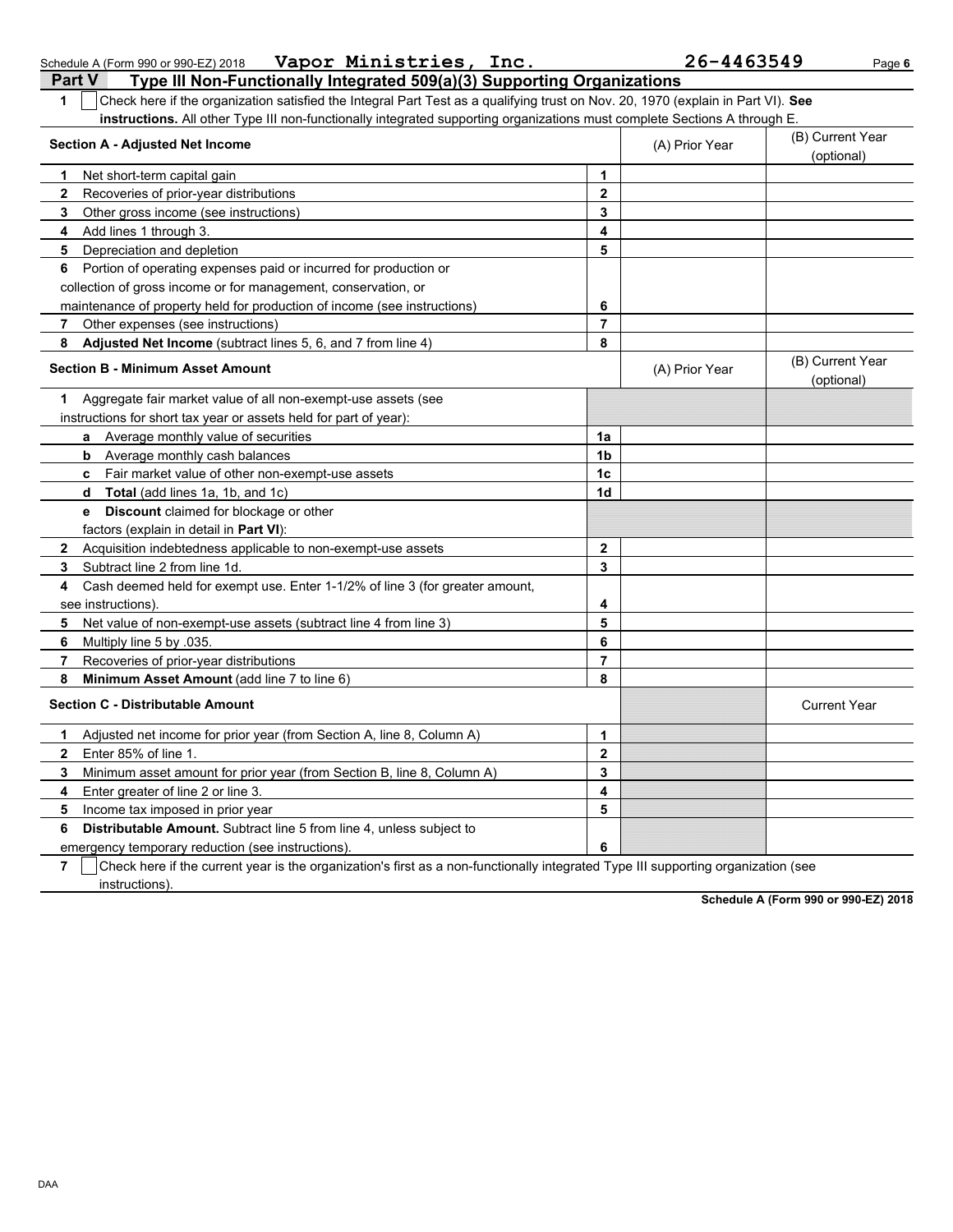Schedule A (Form 990 or 990-EZ) 2018 Page **7 Vapor Ministries, Inc. 26-4463549**

| Part V       | Type III Non-Functionally Integrated 509(a)(3) Supporting Organizations (continued)                                         |                                    |                                               |                                                         |  |  |  |
|--------------|-----------------------------------------------------------------------------------------------------------------------------|------------------------------------|-----------------------------------------------|---------------------------------------------------------|--|--|--|
|              | <b>Section D - Distributions</b>                                                                                            |                                    |                                               | <b>Current Year</b>                                     |  |  |  |
| 1            | Amounts paid to supported organizations to accomplish exempt purposes                                                       |                                    |                                               |                                                         |  |  |  |
| $\mathbf{2}$ | Amounts paid to perform activity that directly furthers exempt purposes of supported                                        |                                    |                                               |                                                         |  |  |  |
|              | organizations, in excess of income from activity                                                                            |                                    |                                               |                                                         |  |  |  |
| 3            | Administrative expenses paid to accomplish exempt purposes of supported organizations                                       |                                    |                                               |                                                         |  |  |  |
| 4            | Amounts paid to acquire exempt-use assets                                                                                   |                                    |                                               |                                                         |  |  |  |
| 5            | Qualified set-aside amounts (prior IRS approval required)                                                                   |                                    |                                               |                                                         |  |  |  |
| 6            | Other distributions (describe in Part VI). See instructions.                                                                |                                    |                                               |                                                         |  |  |  |
| 7            | Total annual distributions. Add lines 1 through 6.                                                                          |                                    |                                               |                                                         |  |  |  |
| 8            | Distributions to attentive supported organizations to which the organization is responsive                                  |                                    |                                               |                                                         |  |  |  |
|              | (provide details in Part VI). See instructions.                                                                             |                                    |                                               |                                                         |  |  |  |
| 9            | Distributable amount for 2018 from Section C, line 6                                                                        |                                    |                                               |                                                         |  |  |  |
| 10           | Line 8 amount divided by line 9 amount                                                                                      |                                    |                                               |                                                         |  |  |  |
|              | <b>Section E - Distribution Allocations (see instructions)</b>                                                              | (i)<br><b>Excess Distributions</b> | (ii)<br><b>Underdistributions</b><br>Pre-2018 | (iii)<br><b>Distributable</b><br><b>Amount for 2018</b> |  |  |  |
| 1            | Distributable amount for 2018 from Section C, line 6                                                                        |                                    |                                               |                                                         |  |  |  |
| $\mathbf{2}$ | Underdistributions, if any, for years prior to 2018<br>(reasonable cause required-explain in Part VI). See<br>instructions. |                                    |                                               |                                                         |  |  |  |
| 3            | Excess distributions carryover, if any, to 2018                                                                             |                                    |                                               |                                                         |  |  |  |
|              | a From 2013                                                                                                                 |                                    |                                               |                                                         |  |  |  |
|              | $b$ From 2014                                                                                                               |                                    |                                               |                                                         |  |  |  |
|              | <b>c</b> From 2015                                                                                                          |                                    |                                               |                                                         |  |  |  |
|              | d From 2016                                                                                                                 |                                    |                                               |                                                         |  |  |  |
|              | e From 2017                                                                                                                 |                                    |                                               |                                                         |  |  |  |
|              | f Total of lines 3a through e                                                                                               |                                    |                                               |                                                         |  |  |  |
|              | g Applied to underdistributions of prior years                                                                              |                                    |                                               |                                                         |  |  |  |
|              | h Applied to 2018 distributable amount                                                                                      |                                    |                                               |                                                         |  |  |  |
|              | Carryover from 2013 not applied (see instructions)                                                                          |                                    |                                               |                                                         |  |  |  |
|              | Remainder. Subtract lines 3g, 3h, and 3i from 3f.                                                                           |                                    |                                               |                                                         |  |  |  |
| 4            | Distributions for 2018 from                                                                                                 |                                    |                                               |                                                         |  |  |  |
|              | \$<br>Section D, line 7:                                                                                                    |                                    |                                               |                                                         |  |  |  |
|              | a Applied to underdistributions of prior years                                                                              |                                    |                                               |                                                         |  |  |  |
|              | <b>b</b> Applied to 2018 distributable amount                                                                               |                                    |                                               |                                                         |  |  |  |
|              | c Remainder. Subtract lines 4a and 4b from 4.                                                                               |                                    |                                               |                                                         |  |  |  |
| 5            | Remaining underdistributions for years prior to 2018, if<br>any. Subtract lines 3g and 4a from line 2. For result           |                                    |                                               |                                                         |  |  |  |
|              | greater than zero, explain in Part VI. See instructions.                                                                    |                                    |                                               |                                                         |  |  |  |
| 6            | Remaining underdistributions for 2018. Subtract lines 3h                                                                    |                                    |                                               |                                                         |  |  |  |
|              | and 4b from line 1. For result greater than zero, explain in                                                                |                                    |                                               |                                                         |  |  |  |
|              | Part VI. See instructions.                                                                                                  |                                    |                                               |                                                         |  |  |  |
| 7            | Excess distributions carryover to 2019. Add lines 3j                                                                        |                                    |                                               |                                                         |  |  |  |
|              | and 4c.                                                                                                                     |                                    |                                               |                                                         |  |  |  |
| 8            | Breakdown of line 7:                                                                                                        |                                    |                                               |                                                         |  |  |  |
|              | a Excess from 2014                                                                                                          |                                    |                                               |                                                         |  |  |  |
|              | <b>b</b> Excess from 2015                                                                                                   |                                    |                                               |                                                         |  |  |  |
|              | c Excess from 2016                                                                                                          |                                    |                                               |                                                         |  |  |  |
|              | d Excess from 2017                                                                                                          |                                    |                                               |                                                         |  |  |  |
|              | e Excess from 2018                                                                                                          |                                    |                                               |                                                         |  |  |  |
|              |                                                                                                                             |                                    |                                               |                                                         |  |  |  |

**Schedule A (Form 990 or 990-EZ) 2018**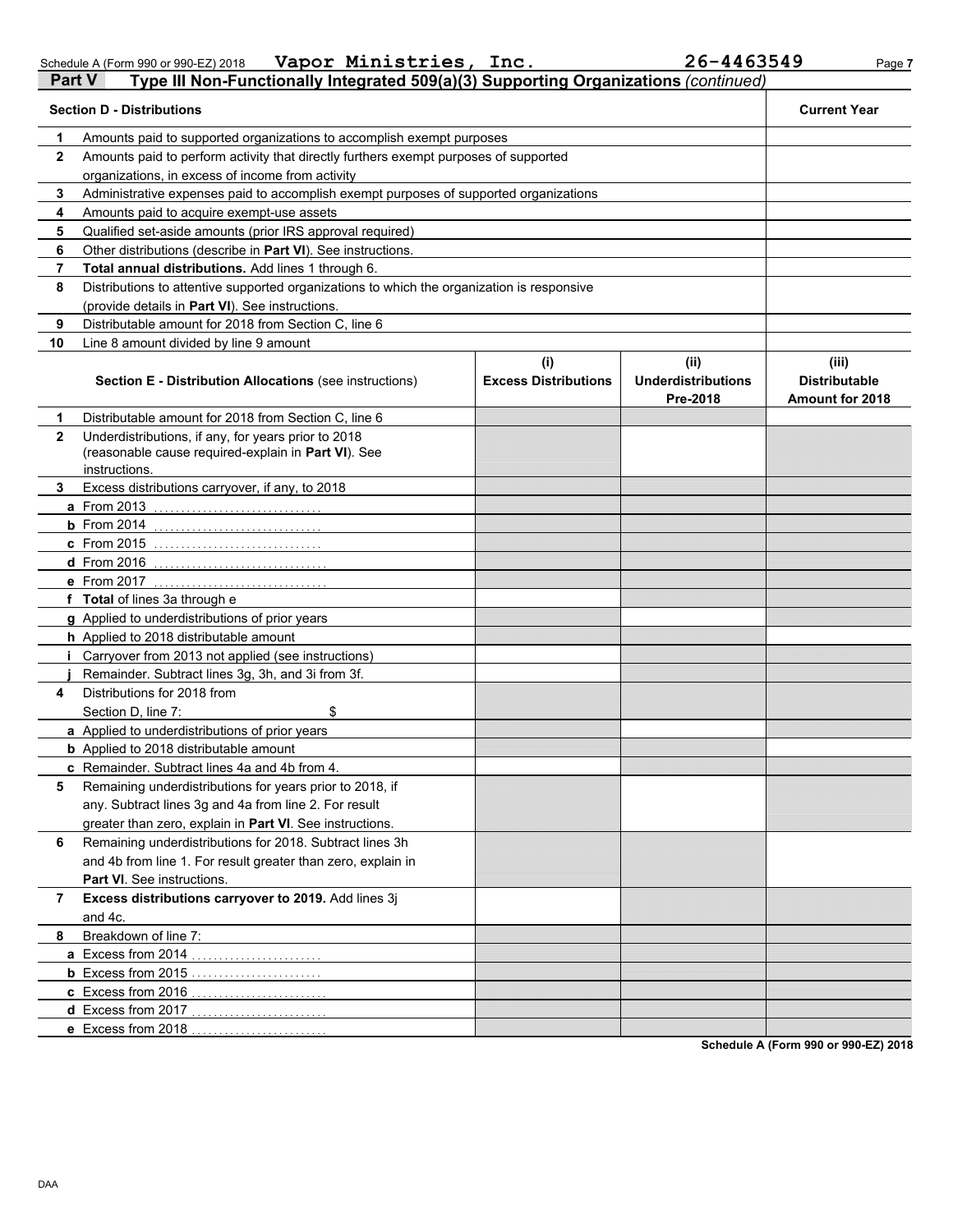|         | Schedule A (Form 990 or 990-EZ) 2018                                                           | Vapor Ministries, Inc. |  | 26-4463549                                                                                                                                                                                                                                     | Page 8 |
|---------|------------------------------------------------------------------------------------------------|------------------------|--|------------------------------------------------------------------------------------------------------------------------------------------------------------------------------------------------------------------------------------------------|--------|
| Part VI |                                                                                                |                        |  | Supplemental Information. Provide the explanations required by Part II, line 10; Part II, line 17a or 17b; Part<br>III, line 12; Part IV, Section A, lines 1, 2, 3b, 3c, 4b, 4c, 5a, 6, 9a, 9b, 9c, 11a, 11b, and 11c; Part IV, Section        |        |
|         | lines 2, 5, and 6. Also complete this part for any additional information. (See instructions.) |                        |  | B, lines 1 and 2; Part IV, Section C, line 1; Part IV, Section D, lines 2 and 3; Part IV, Section E, lines 1c, 2a, 2b,<br>3a, and 3b; Part V, line 1; Part V, Section B, line 1e; Part V, Section D, lines 5, 6, and 8; and Part V, Section E, |        |
|         |                                                                                                |                        |  |                                                                                                                                                                                                                                                |        |
|         |                                                                                                |                        |  |                                                                                                                                                                                                                                                |        |
|         |                                                                                                |                        |  |                                                                                                                                                                                                                                                |        |
|         |                                                                                                |                        |  |                                                                                                                                                                                                                                                |        |
|         |                                                                                                |                        |  |                                                                                                                                                                                                                                                |        |
|         |                                                                                                |                        |  |                                                                                                                                                                                                                                                |        |
|         |                                                                                                |                        |  |                                                                                                                                                                                                                                                |        |
|         |                                                                                                |                        |  |                                                                                                                                                                                                                                                |        |
|         |                                                                                                |                        |  |                                                                                                                                                                                                                                                |        |
|         |                                                                                                |                        |  |                                                                                                                                                                                                                                                |        |
|         |                                                                                                |                        |  |                                                                                                                                                                                                                                                |        |
|         |                                                                                                |                        |  |                                                                                                                                                                                                                                                |        |
|         |                                                                                                |                        |  |                                                                                                                                                                                                                                                |        |
|         |                                                                                                |                        |  |                                                                                                                                                                                                                                                |        |
|         |                                                                                                |                        |  |                                                                                                                                                                                                                                                |        |
|         |                                                                                                |                        |  |                                                                                                                                                                                                                                                |        |
|         |                                                                                                |                        |  |                                                                                                                                                                                                                                                |        |
|         |                                                                                                |                        |  |                                                                                                                                                                                                                                                |        |
|         |                                                                                                |                        |  |                                                                                                                                                                                                                                                |        |
|         |                                                                                                |                        |  |                                                                                                                                                                                                                                                |        |
|         |                                                                                                |                        |  |                                                                                                                                                                                                                                                |        |
|         |                                                                                                |                        |  |                                                                                                                                                                                                                                                |        |
|         |                                                                                                |                        |  |                                                                                                                                                                                                                                                |        |
|         |                                                                                                |                        |  |                                                                                                                                                                                                                                                |        |
|         |                                                                                                |                        |  |                                                                                                                                                                                                                                                |        |
|         |                                                                                                |                        |  |                                                                                                                                                                                                                                                |        |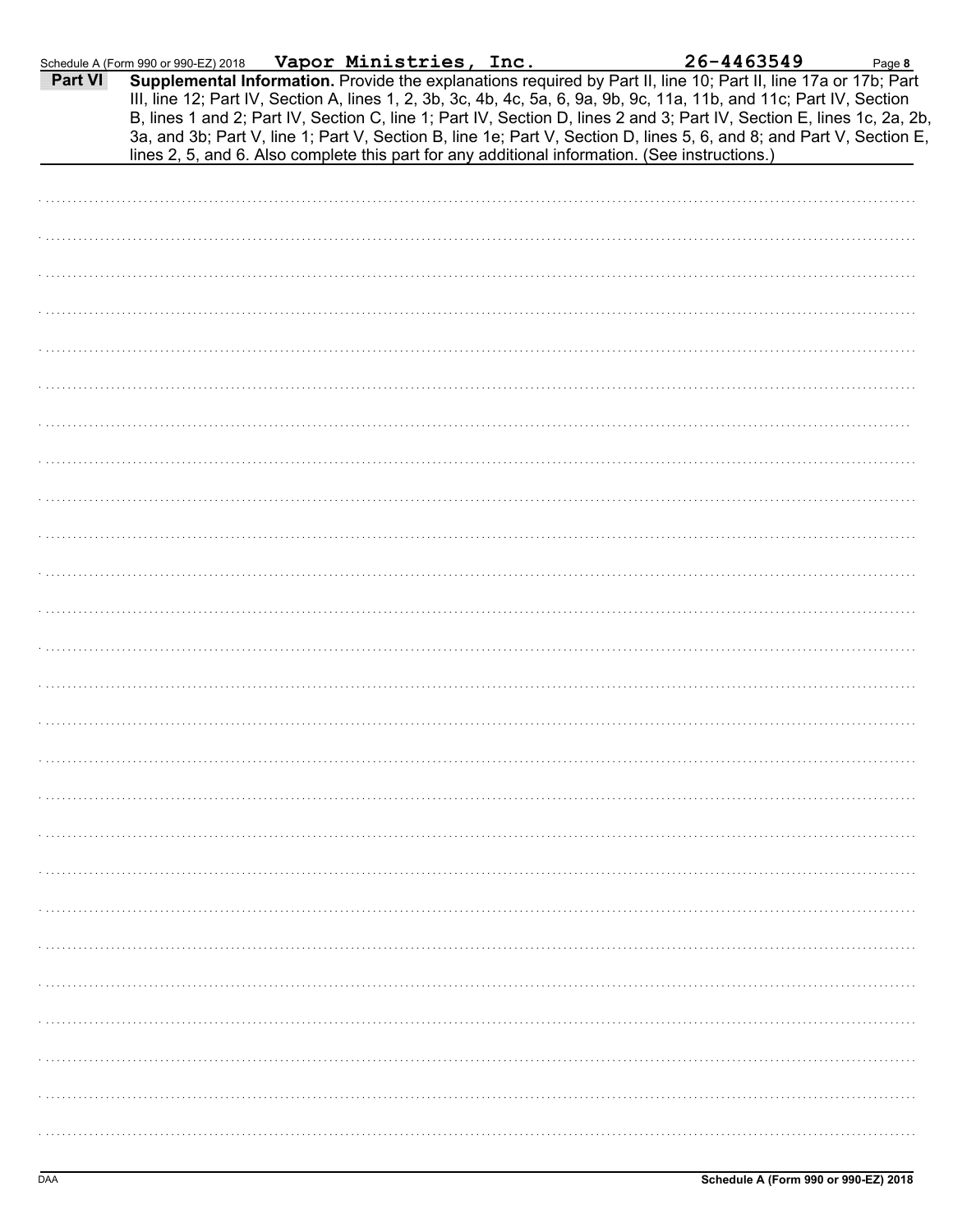Department of the Treasury Internal Revenue Service **Name of the organization**

## **SCHEDULE D Supplemental Financial Statements**

Attach to Form 990. **(Form 990)** ● **P** Complete if the organization answered "Yes" on Form 990,<br>Part IV, line 6, 7, 8, 9, 10, 11a, 11b, 11c, 11d, 11e, 11f, 12a, or 12b.

**2018 Open to Public Inspection**

OMB No. 1545-0047

▶ Go to www.irs.gov/Form990 for instructions and the latest information.

**Employer identification number**

|              | Vapor Ministries, Inc.                                                                                                                                                     |                                                    | 26-4463549                      |
|--------------|----------------------------------------------------------------------------------------------------------------------------------------------------------------------------|----------------------------------------------------|---------------------------------|
|              | Organizations Maintaining Donor Advised Funds or Other Similar Funds or Accounts.<br>Part I                                                                                |                                                    |                                 |
|              | Complete if the organization answered "Yes" on Form 990, Part IV, line 6.                                                                                                  |                                                    |                                 |
|              |                                                                                                                                                                            | (a) Donor advised funds                            | (b) Funds and other accounts    |
| 1.           | Total number at end of year                                                                                                                                                |                                                    |                                 |
| 2            |                                                                                                                                                                            |                                                    |                                 |
|              |                                                                                                                                                                            | <u> 1989 - Johann Barbara, martin d</u>            |                                 |
| 3            |                                                                                                                                                                            | <u> 1989 - Johann Barbara, martin a</u>            |                                 |
| 4            | Aggregate value at end of year                                                                                                                                             |                                                    |                                 |
| 5            | Did the organization inform all donors and donor advisors in writing that the assets held in donor advised                                                                 |                                                    |                                 |
|              | funds are the organization's property, subject to the organization's exclusive legal control?                                                                              |                                                    | Yes<br><b>No</b>                |
| 6            | Did the organization inform all grantees, donors, and donor advisors in writing that grant funds can be used                                                               |                                                    |                                 |
|              | only for charitable purposes and not for the benefit of the donor or donor advisor, or for any other purpose                                                               |                                                    |                                 |
|              | conferring impermissible private benefit?<br><b>Conservation Easements.</b>                                                                                                |                                                    | <b>Yes</b><br>No                |
|              | Part II<br>Complete if the organization answered "Yes" on Form 990, Part IV, line 7.                                                                                       |                                                    |                                 |
|              |                                                                                                                                                                            |                                                    |                                 |
| 1            | Purpose(s) of conservation easements held by the organization (check all that apply).                                                                                      |                                                    |                                 |
|              | Preservation of land for public use (e.g., recreation or education)                                                                                                        | Preservation of a historically important land area |                                 |
|              | Protection of natural habitat                                                                                                                                              | Preservation of a certified historic structure     |                                 |
|              | Preservation of open space                                                                                                                                                 |                                                    |                                 |
| $\mathbf{z}$ | Complete lines 2a through 2d if the organization held a qualified conservation contribution in the form of a conservation                                                  |                                                    |                                 |
|              | easement on the last day of the tax year.                                                                                                                                  |                                                    | Held at the End of the Tax Year |
| a            | Total number of conservation easements                                                                                                                                     |                                                    | 2a                              |
| b            |                                                                                                                                                                            |                                                    | 2 <sub>b</sub>                  |
|              | Number of conservation easements on a certified historic structure included in (a) [11] Number of conservation easements on a certified historic structure included in (a) |                                                    | 2c                              |
|              | Number of conservation easements included in (c) acquired after 7/25/06, and not on a                                                                                      |                                                    |                                 |
|              | historic structure listed in the National Register                                                                                                                         |                                                    | 2d                              |
| 3            | Number of conservation easements modified, transferred, released, extinguished, or terminated by the organization during the                                               |                                                    |                                 |
|              | tax year $\blacktriangleright$                                                                                                                                             |                                                    |                                 |
| 4            | Number of states where property subject to conservation easement is located ▶                                                                                              |                                                    |                                 |
| 5            | Does the organization have a written policy regarding the periodic monitoring, inspection, handling of                                                                     |                                                    |                                 |
|              | violations, and enforcement of the conservation easements it holds?                                                                                                        |                                                    | Yes<br>No                       |
| 6            | Staff and volunteer hours devoted to monitoring, inspecting, handling of violations, and enforcing conservation easements during the year                                  |                                                    |                                 |
|              |                                                                                                                                                                            |                                                    |                                 |
| 7            | Amount of expenses incurred in monitoring, inspecting, handling of violations, and enforcing conservation easements during the year                                        |                                                    |                                 |
|              | ▶ \$                                                                                                                                                                       |                                                    |                                 |
|              | Does each conservation easement reported on line 2(d) above satisfy the requirements of section 170(h)(4)(B)(i)                                                            |                                                    |                                 |
|              |                                                                                                                                                                            |                                                    | $\Box$ Yes $\Box$ No            |
| 9            | In Part XIII, describe how the organization reports conservation easements in its revenue and expense statement, and                                                       |                                                    |                                 |
|              | balance sheet, and include, if applicable, the text of the footnote to the organization's financial statements that describes the                                          |                                                    |                                 |
|              | organization's accounting for conservation easements.                                                                                                                      |                                                    |                                 |
|              | Organizations Maintaining Collections of Art, Historical Treasures, or Other Similar Assets.<br>Part III                                                                   |                                                    |                                 |
|              | Complete if the organization answered "Yes" on Form 990, Part IV, line 8.                                                                                                  |                                                    |                                 |
|              | 1a If the organization elected, as permitted under SFAS 116 (ASC 958), not to report in its revenue statement and balance sheet                                            |                                                    |                                 |
|              | works of art, historical treasures, or other similar assets held for public exhibition, education, or research in furtherance of                                           |                                                    |                                 |
|              | public service, provide, in Part XIII, the text of the footnote to its financial statements that describes these items.                                                    |                                                    |                                 |
|              | <b>b</b> If the organization elected, as permitted under SFAS 116 (ASC 958), to report in its revenue statement and balance sheet                                          |                                                    |                                 |
|              | works of art, historical treasures, or other similar assets held for public exhibition, education, or research in furtherance of                                           |                                                    |                                 |
|              | public service, provide the following amounts relating to these items:                                                                                                     |                                                    |                                 |
|              |                                                                                                                                                                            |                                                    | $\frac{1}{2}$                   |
|              | (ii) Assets included in Form 990, Part X                                                                                                                                   |                                                    | $\frac{1}{2}$                   |
| $\mathbf{2}$ | If the organization received or held works of art, historical treasures, or other similar assets for financial gain, provide the                                           |                                                    |                                 |
|              | following amounts required to be reported under SFAS 116 (ASC 958) relating to these items:                                                                                |                                                    |                                 |
|              |                                                                                                                                                                            |                                                    | $\frac{1}{2}$                   |
|              |                                                                                                                                                                            |                                                    | $\blacktriangleright$ s         |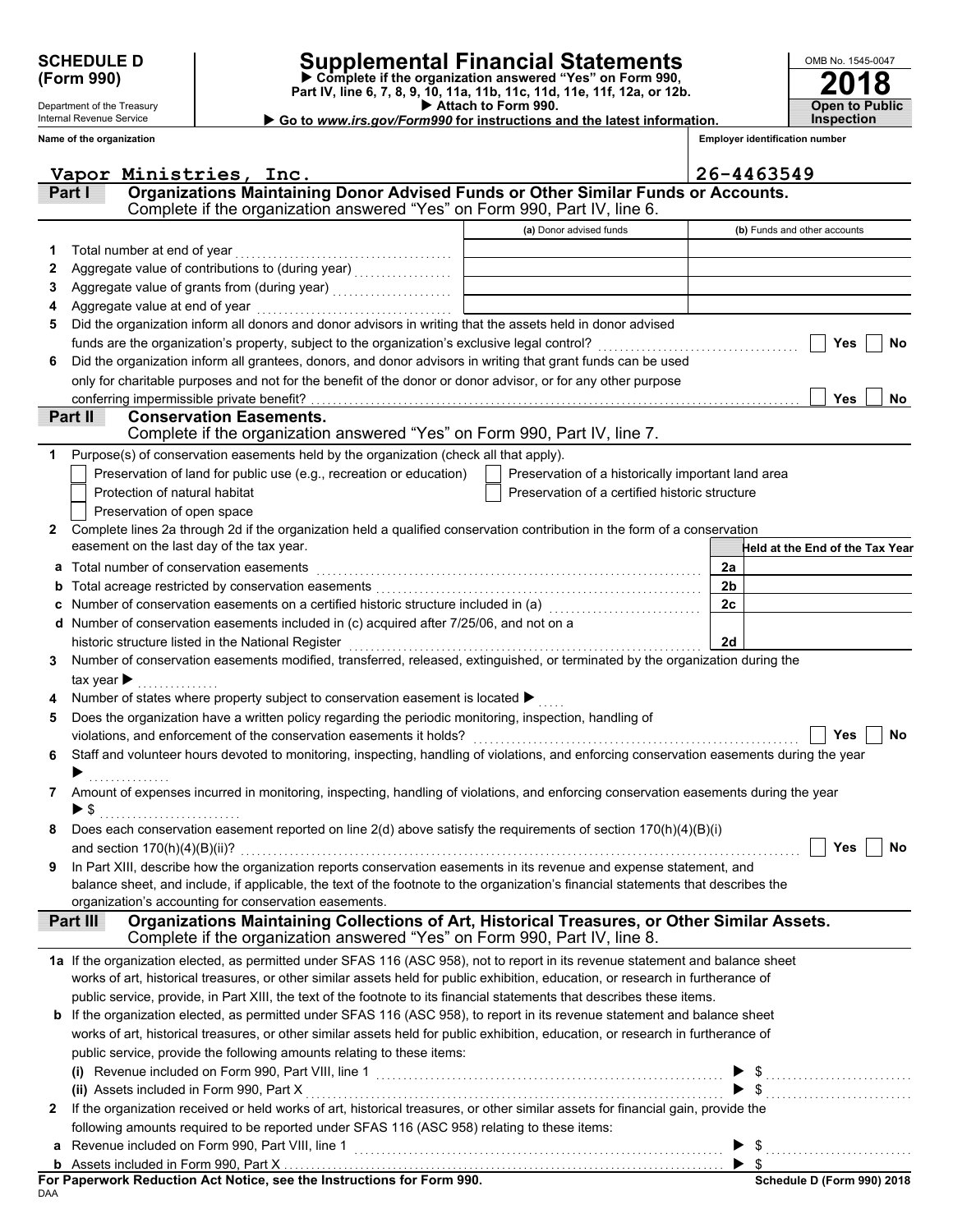|   | Schedule D (Form 990) 2018 Vapor Ministries, Inc.                                                                                                                                                                                                                                                                                                    |                         |                           |                         | 26-4463549           | Page 2              |
|---|------------------------------------------------------------------------------------------------------------------------------------------------------------------------------------------------------------------------------------------------------------------------------------------------------------------------------------------------------|-------------------------|---------------------------|-------------------------|----------------------|---------------------|
|   | Organizations Maintaining Collections of Art, Historical Treasures, or Other Similar Assets (continued)<br>Part III                                                                                                                                                                                                                                  |                         |                           |                         |                      |                     |
| 3 | Using the organization's acquisition, accession, and other records, check any of the following that are a significant use of its<br>collection items (check all that apply):                                                                                                                                                                         |                         |                           |                         |                      |                     |
| a | Public exhibition                                                                                                                                                                                                                                                                                                                                    | d                       | Loan or exchange programs |                         |                      |                     |
| b | Scholarly research                                                                                                                                                                                                                                                                                                                                   | е                       |                           |                         |                      |                     |
| c | Preservation for future generations                                                                                                                                                                                                                                                                                                                  |                         |                           |                         |                      |                     |
|   | Provide a description of the organization's collections and explain how they further the organization's exempt purpose in Part                                                                                                                                                                                                                       |                         |                           |                         |                      |                     |
|   | XIII.                                                                                                                                                                                                                                                                                                                                                |                         |                           |                         |                      |                     |
| 5 | During the year, did the organization solicit or receive donations of art, historical treasures, or other similar                                                                                                                                                                                                                                    |                         |                           |                         |                      | <b>Yes</b><br>No    |
|   | <b>Escrow and Custodial Arrangements.</b><br><b>Part IV</b>                                                                                                                                                                                                                                                                                          |                         |                           |                         |                      |                     |
|   | Complete if the organization answered "Yes" on Form 990, Part IV, line 9, or reported an amount on Form                                                                                                                                                                                                                                              |                         |                           |                         |                      |                     |
|   | 990, Part X, line 21.                                                                                                                                                                                                                                                                                                                                |                         |                           |                         |                      |                     |
|   | 1a Is the organization an agent, trustee, custodian or other intermediary for contributions or other assets not                                                                                                                                                                                                                                      |                         |                           |                         |                      |                     |
|   | included on Form 990, Part X?                                                                                                                                                                                                                                                                                                                        |                         |                           |                         |                      | <b>Yes</b><br>No    |
|   | b If "Yes," explain the arrangement in Part XIII and complete the following table:                                                                                                                                                                                                                                                                   |                         |                           |                         |                      |                     |
|   |                                                                                                                                                                                                                                                                                                                                                      |                         |                           |                         |                      | Amount              |
|   | c Beginning balance                                                                                                                                                                                                                                                                                                                                  |                         |                           |                         | 1c                   |                     |
|   |                                                                                                                                                                                                                                                                                                                                                      |                         |                           |                         | 1d<br>1e             |                     |
| е |                                                                                                                                                                                                                                                                                                                                                      |                         |                           |                         | 1f                   |                     |
|   | f Ending balance encourance and the contract of the contract of the contract of the contract of the contract of the contract of the contract of the contract of the contract of the contract of the contract of the contract o<br>2a Did the organization include an amount on Form 990, Part X, line 21, for escrow or custodial account liability? |                         |                           |                         |                      | Yes<br>No           |
|   | <b>b</b> If "Yes," explain the arrangement in Part XIII. Check here if the explanation has been provided on Part XIII                                                                                                                                                                                                                                |                         |                           |                         |                      |                     |
|   | <b>Endowment Funds.</b><br>Part V                                                                                                                                                                                                                                                                                                                    |                         |                           |                         |                      |                     |
|   | Complete if the organization answered "Yes" on Form 990, Part IV, line 10.                                                                                                                                                                                                                                                                           |                         |                           |                         |                      |                     |
|   |                                                                                                                                                                                                                                                                                                                                                      | (a) Current year        | (b) Prior year            | (c) Two years back      | (d) Three years back | (e) Four years back |
|   | 1a Beginning of year balance <i>minimum</i>                                                                                                                                                                                                                                                                                                          |                         |                           |                         |                      |                     |
|   | <b>b</b> Contributions                                                                                                                                                                                                                                                                                                                               |                         |                           |                         |                      |                     |
|   | c Net investment earnings, gains, and                                                                                                                                                                                                                                                                                                                |                         |                           |                         |                      |                     |
|   |                                                                                                                                                                                                                                                                                                                                                      |                         |                           |                         |                      |                     |
|   | d Grants or scholarships                                                                                                                                                                                                                                                                                                                             |                         |                           |                         |                      |                     |
|   | e Other expenditures for facilities and                                                                                                                                                                                                                                                                                                              |                         |                           |                         |                      |                     |
|   |                                                                                                                                                                                                                                                                                                                                                      |                         |                           |                         |                      |                     |
|   | End of year balance <i>manufactured</i> in the set of the set of the set of the set of the set of the set of the set of the set of the set of the set of the set of the set of the set of the set of the set of the set of the set                                                                                                                   |                         |                           |                         |                      |                     |
|   | 2 Provide the estimated percentage of the current year end balance (line 1g, column (a)) held as:                                                                                                                                                                                                                                                    |                         |                           |                         |                      |                     |
|   | a Board designated or quasi-endowment $\blacktriangleright$                                                                                                                                                                                                                                                                                          |                         |                           |                         |                      |                     |
|   | <b>b</b> Permanent endowment $\blacktriangleright$<br>$\%$                                                                                                                                                                                                                                                                                           |                         |                           |                         |                      |                     |
|   | c Temporarily restricted endowment >                                                                                                                                                                                                                                                                                                                 | %                       |                           |                         |                      |                     |
|   | The percentages on lines 2a, 2b, and 2c should equal 100%.                                                                                                                                                                                                                                                                                           |                         |                           |                         |                      |                     |
|   | 3a Are there endowment funds not in the possession of the organization that are held and administered for the                                                                                                                                                                                                                                        |                         |                           |                         |                      |                     |
|   | organization by:                                                                                                                                                                                                                                                                                                                                     |                         |                           |                         |                      | Yes<br>No           |
|   | (i) unrelated organizations entertainment and all the contract of the contract of the contract of the contract or contract or contract or contract or contract or contract or contract or contract or contract or contract or                                                                                                                        |                         |                           |                         |                      | 3a(i)               |
|   | (ii) related organizations                                                                                                                                                                                                                                                                                                                           |                         |                           |                         |                      | 3a(ii)              |
|   | b If "Yes" on line 3a(ii), are the related organizations listed as required on Schedule R? [[[[[[[[[[[[[[[[[[[                                                                                                                                                                                                                                       |                         |                           |                         |                      | 3b                  |
|   | Describe in Part XIII the intended uses of the organization's endowment funds.<br>Land, Buildings, and Equipment.<br><b>Part VI</b>                                                                                                                                                                                                                  |                         |                           |                         |                      |                     |
|   | Complete if the organization answered "Yes" on Form 990, Part IV, line 11a. See Form 990, Part X, line 10.                                                                                                                                                                                                                                           |                         |                           |                         |                      |                     |
|   | Description of property                                                                                                                                                                                                                                                                                                                              | (a) Cost or other basis |                           | (b) Cost or other basis | (c) Accumulated      | (d) Book value      |
|   |                                                                                                                                                                                                                                                                                                                                                      | (investment)            |                           | (other)                 | depreciation         |                     |
|   |                                                                                                                                                                                                                                                                                                                                                      |                         |                           | 102,000                 |                      | 102,000             |
|   | <b>b</b> Buildings <b>Manual</b> Buildings <b>b</b>                                                                                                                                                                                                                                                                                                  |                         |                           | 1,121,639               | 220,861              | 900,778             |
|   |                                                                                                                                                                                                                                                                                                                                                      |                         |                           | 589,262                 | 83,935               | 505,327             |
|   |                                                                                                                                                                                                                                                                                                                                                      |                         |                           | 389,189                 | 253,645              | 135,544             |
|   |                                                                                                                                                                                                                                                                                                                                                      |                         |                           | 4,788                   | 4,788                |                     |
|   | Total. Add lines 1a through 1e. (Column (d) must equal Form 990, Part X, column (B), line 10c.)                                                                                                                                                                                                                                                      |                         |                           |                         | ▶                    | 1,643,649           |

**Schedule D (Form 990) 2018**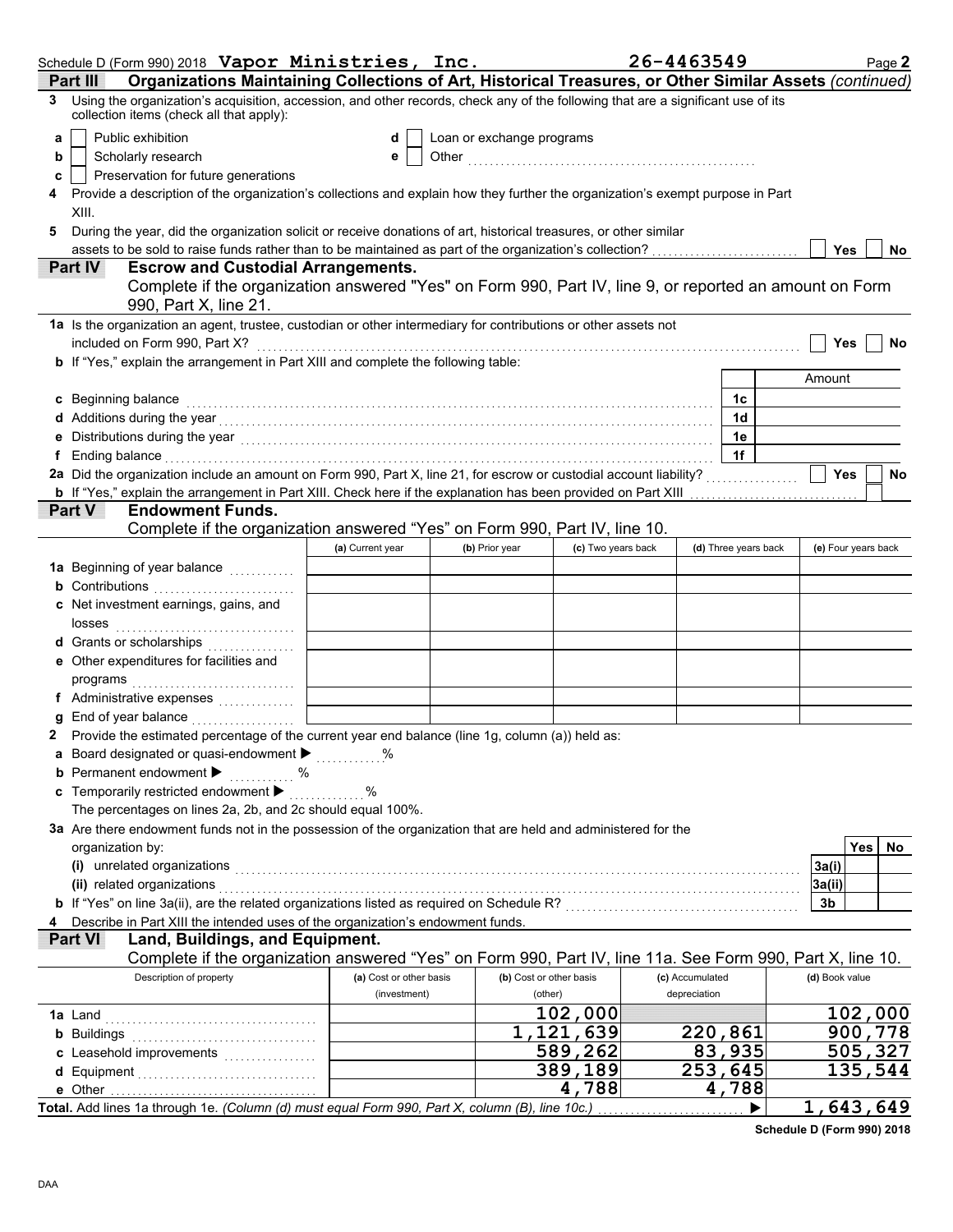| Schedule D (Form 990) 2018 Vapor Ministries, Inc |  |  |
|--------------------------------------------------|--|--|
|                                                  |  |  |

|--|--|

| <b>Part VII</b>           | <b>Investments-Other Securities.</b><br>Complete if the organization answered "Yes" on Form 990, Part IV, line 11b. See Form 990, Part X, line 12.                                                                                                                                                                                 |                |                                  |                |
|---------------------------|------------------------------------------------------------------------------------------------------------------------------------------------------------------------------------------------------------------------------------------------------------------------------------------------------------------------------------|----------------|----------------------------------|----------------|
|                           | (a) Description of security or category                                                                                                                                                                                                                                                                                            | (b) Book value | (c) Method of valuation:         |                |
|                           | (including name of security)                                                                                                                                                                                                                                                                                                       |                | Cost or end-of-year market value |                |
| (1) Financial derivatives |                                                                                                                                                                                                                                                                                                                                    |                |                                  |                |
|                           | (2) Closely-held equity interests                                                                                                                                                                                                                                                                                                  |                |                                  |                |
| (3) Other                 |                                                                                                                                                                                                                                                                                                                                    |                |                                  |                |
|                           |                                                                                                                                                                                                                                                                                                                                    |                |                                  |                |
|                           |                                                                                                                                                                                                                                                                                                                                    |                |                                  |                |
|                           | $\overline{C}$ (C) $\overline{C}$ (C) $\overline{C}$ (C) $\overline{C}$ (C) $\overline{C}$ (C) $\overline{C}$ (C) $\overline{C}$ (C) $\overline{C}$ (C) $\overline{C}$ (C) $\overline{C}$ (C) $\overline{C}$ (C) $\overline{C}$ (C) $\overline{C}$ (C) $\overline{C}$ (C) $\overline{C}$ (C) $\overline{C}$ (C) $\overline{C}$ (C) |                |                                  |                |
| (0)                       |                                                                                                                                                                                                                                                                                                                                    |                |                                  |                |
|                           |                                                                                                                                                                                                                                                                                                                                    |                |                                  |                |
| $\Gamma$ (F) $\Gamma$     |                                                                                                                                                                                                                                                                                                                                    |                |                                  |                |
| (G)                       |                                                                                                                                                                                                                                                                                                                                    |                |                                  |                |
| (H)                       |                                                                                                                                                                                                                                                                                                                                    |                |                                  |                |
| <b>Part VIII</b>          | Total. (Column (b) must equal Form 990, Part X, col. (B) line 12.) ▶                                                                                                                                                                                                                                                               |                |                                  |                |
|                           | <b>Investments-Program Related.</b><br>Complete if the organization answered "Yes" on Form 990, Part IV, line 11c. See Form 990, Part X, line 13.                                                                                                                                                                                  |                |                                  |                |
|                           | (a) Description of investment                                                                                                                                                                                                                                                                                                      | (b) Book value | (c) Method of valuation:         |                |
|                           |                                                                                                                                                                                                                                                                                                                                    |                | Cost or end-of-year market value |                |
| (1)                       |                                                                                                                                                                                                                                                                                                                                    |                |                                  |                |
| (2)                       |                                                                                                                                                                                                                                                                                                                                    |                |                                  |                |
| (3)                       |                                                                                                                                                                                                                                                                                                                                    |                |                                  |                |
| (4)                       |                                                                                                                                                                                                                                                                                                                                    |                |                                  |                |
| (5)                       |                                                                                                                                                                                                                                                                                                                                    |                |                                  |                |
| (6)                       |                                                                                                                                                                                                                                                                                                                                    |                |                                  |                |
| (7)                       |                                                                                                                                                                                                                                                                                                                                    |                |                                  |                |
| (8)                       |                                                                                                                                                                                                                                                                                                                                    |                |                                  |                |
| (9)                       |                                                                                                                                                                                                                                                                                                                                    |                |                                  |                |
| Part IX                   | Total. (Column (b) must equal Form 990, Part X, col. (B) line 13.) ▶<br><b>Other Assets.</b>                                                                                                                                                                                                                                       |                |                                  |                |
|                           | Complete if the organization answered "Yes" on Form 990, Part IV, line 11d. See Form 990, Part X, line 15.                                                                                                                                                                                                                         |                |                                  |                |
|                           | (a) Description                                                                                                                                                                                                                                                                                                                    |                |                                  | (b) Book value |
| (1)                       |                                                                                                                                                                                                                                                                                                                                    |                |                                  |                |
| (2)                       |                                                                                                                                                                                                                                                                                                                                    |                |                                  |                |
| (3)                       |                                                                                                                                                                                                                                                                                                                                    |                |                                  |                |
| (4)                       |                                                                                                                                                                                                                                                                                                                                    |                |                                  |                |
| (5)                       |                                                                                                                                                                                                                                                                                                                                    |                |                                  |                |
| (6)<br>(7)                |                                                                                                                                                                                                                                                                                                                                    |                |                                  |                |
| (8)                       |                                                                                                                                                                                                                                                                                                                                    |                |                                  |                |
| (9)                       |                                                                                                                                                                                                                                                                                                                                    |                |                                  |                |
|                           | Total. (Column (b) must equal Form 990, Part X, col. (B) line 15.)                                                                                                                                                                                                                                                                 |                | ▶                                |                |
| Part X                    | <b>Other Liabilities.</b><br>Complete if the organization answered "Yes" on Form 990, Part IV, line 11e or 11f. See Form 990, Part X,<br>line 25.                                                                                                                                                                                  |                |                                  |                |
| 1.                        | (a) Description of liability                                                                                                                                                                                                                                                                                                       | (b) Book value |                                  |                |
| (1)                       | Federal income taxes                                                                                                                                                                                                                                                                                                               |                |                                  |                |
| (2)                       |                                                                                                                                                                                                                                                                                                                                    |                |                                  |                |
| (3)                       |                                                                                                                                                                                                                                                                                                                                    |                |                                  |                |
| (4)                       |                                                                                                                                                                                                                                                                                                                                    |                |                                  |                |
| (5)                       |                                                                                                                                                                                                                                                                                                                                    |                |                                  |                |
| (6)                       |                                                                                                                                                                                                                                                                                                                                    |                |                                  |                |
| (7)                       |                                                                                                                                                                                                                                                                                                                                    |                |                                  |                |
| (8)                       |                                                                                                                                                                                                                                                                                                                                    |                |                                  |                |
| (9)                       |                                                                                                                                                                                                                                                                                                                                    |                |                                  |                |
|                           | Total. (Column (b) must equal Form 990, Part X, col. (B) line 25.) $\blacktriangleright$                                                                                                                                                                                                                                           |                |                                  |                |

Liability for uncertain tax positions. In Part XIII, provide the text of the footnote to the organization's financial statements that reports the **2.** organization's liability for uncertain tax positions under FIN 48 (ASC 740). Check here if the text of the footnote has been provided in Part XIII

- 1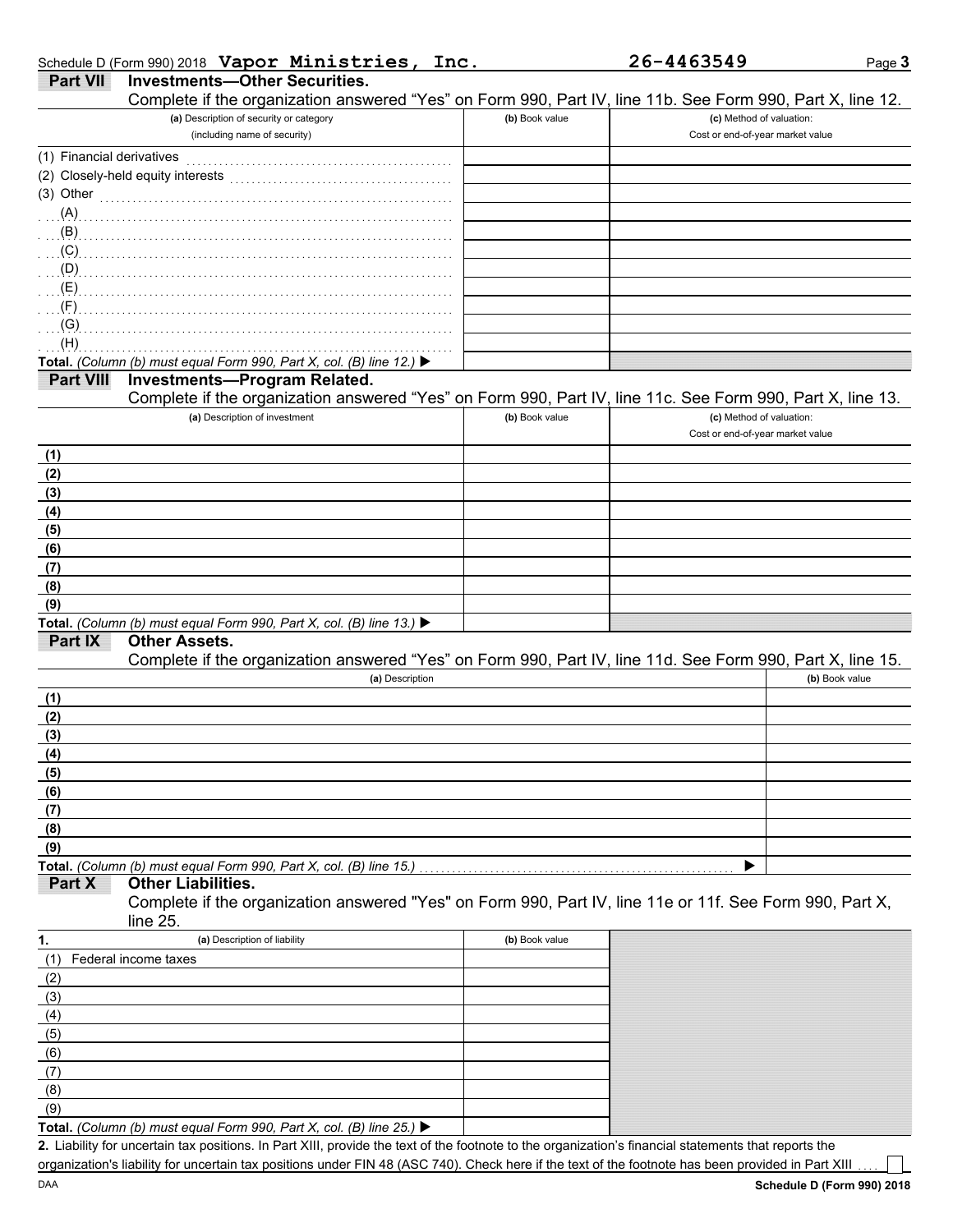|    | Schedule D (Form 990) 2018 Vapor Ministries, Inc.                                                                                                                                                                              |                | 26-4463549 | Page 4 |
|----|--------------------------------------------------------------------------------------------------------------------------------------------------------------------------------------------------------------------------------|----------------|------------|--------|
|    | Reconciliation of Revenue per Audited Financial Statements With Revenue per Return.<br>Part XI                                                                                                                                 |                |            |        |
|    | Complete if the organization answered "Yes" on Form 990, Part IV, line 12a.                                                                                                                                                    |                |            |        |
| 1  | Total revenue, gains, and other support per audited financial statements                                                                                                                                                       |                | 1          |        |
| 2  | Amounts included on line 1 but not on Form 990, Part VIII, line 12:                                                                                                                                                            |                |            |        |
| a  | Net unrealized gains (losses) on investments [11] with an intervention of the state of the state of the state of the state of the state of the state of the state of the state of the state of the state of the state of the s | 2a             |            |        |
| b  |                                                                                                                                                                                                                                | 2 <sub>b</sub> |            |        |
| c  | Recoveries of prior year grants <b>contained</b> and <b>contained a set of prior</b> year grants                                                                                                                               | 2c             |            |        |
| d  |                                                                                                                                                                                                                                | 2d             |            |        |
| е  | Add lines 2a through 2d [11] Additional Property of the Additional Property and The Additional Property and Property and Property and Property and Property and Property and Property and Property and Property and Property a |                | 2e         |        |
| 3  |                                                                                                                                                                                                                                |                | 3          |        |
| 4  | Amounts included on Form 990, Part VIII, line 12, but not on line 1:                                                                                                                                                           |                |            |        |
| а  | Investment expenses not included on Form 990, Part VIII, line 7b [[[[[[[[[[[[[[[[[[[[[[[[[[]]]]]]]]]                                                                                                                           | 4a             |            |        |
| b  |                                                                                                                                                                                                                                | 4b             |            |        |
| c  | Add lines 4a and 4b                                                                                                                                                                                                            |                | 4с         |        |
| 5  |                                                                                                                                                                                                                                |                | 5          |        |
|    | Reconciliation of Expenses per Audited Financial Statements With Expenses per Return.<br><b>Part XII</b>                                                                                                                       |                |            |        |
|    | Complete if the organization answered "Yes" on Form 990, Part IV, line 12a.                                                                                                                                                    |                |            |        |
| 1. | Total expenses and losses per audited financial statements                                                                                                                                                                     |                | 1          |        |
| 2  | Amounts included on line 1 but not on Form 990, Part IX, line 25:                                                                                                                                                              |                |            |        |
| a  | Donated services and use of facilities [11] contained a service of facilities [11] contained a service of facilities [11] contained a service of facilities [11] contained a service of facilities [11] contained a service of | 2a             |            |        |
| b  | Prior year adjustments <b>constructs constructs constructs constructs constructs constructs constructs constructs</b>                                                                                                          | 2 <sub>b</sub> |            |        |
| c  | Other losses                                                                                                                                                                                                                   | 2 <sub>c</sub> |            |        |
| d  |                                                                                                                                                                                                                                | 2d             |            |        |
| е  |                                                                                                                                                                                                                                |                | 2e         |        |
| 3  |                                                                                                                                                                                                                                |                | 3          |        |
| 4  | Amounts included on Form 990, Part IX, line 25, but not on line 1:                                                                                                                                                             |                |            |        |
| а  |                                                                                                                                                                                                                                | 4а             |            |        |
| b  |                                                                                                                                                                                                                                | 4 <sub>b</sub> |            |        |
|    | c Add lines 4a and 4b                                                                                                                                                                                                          |                | 4c         |        |
|    |                                                                                                                                                                                                                                |                | 5          |        |
|    | <b>Part XIII</b> Supplemental Information.                                                                                                                                                                                     |                |            |        |
|    | Provide the descriptions required for Part II, lines 3, 5, and 9; Part III, lines 1a and 4; Part IV, lines 1b and 2b; Part V, line 4; Part X, line                                                                             |                |            |        |
|    | 2; Part XI, lines 2d and 4b; and Part XII, lines 2d and 4b. Also complete this part to provide any additional information.                                                                                                     |                |            |        |
|    |                                                                                                                                                                                                                                |                |            |        |
|    |                                                                                                                                                                                                                                |                |            |        |
|    |                                                                                                                                                                                                                                |                |            |        |
|    |                                                                                                                                                                                                                                |                |            |        |
|    |                                                                                                                                                                                                                                |                |            |        |
|    |                                                                                                                                                                                                                                |                |            |        |
|    |                                                                                                                                                                                                                                |                |            |        |
|    |                                                                                                                                                                                                                                |                |            |        |
|    |                                                                                                                                                                                                                                |                |            |        |
|    |                                                                                                                                                                                                                                |                |            |        |
|    |                                                                                                                                                                                                                                |                |            |        |
|    |                                                                                                                                                                                                                                |                |            |        |
|    |                                                                                                                                                                                                                                |                |            |        |
|    |                                                                                                                                                                                                                                |                |            |        |
|    |                                                                                                                                                                                                                                |                |            |        |
|    |                                                                                                                                                                                                                                |                |            |        |
|    |                                                                                                                                                                                                                                |                |            |        |
|    |                                                                                                                                                                                                                                |                |            |        |
|    |                                                                                                                                                                                                                                |                |            |        |
|    |                                                                                                                                                                                                                                |                |            |        |
|    |                                                                                                                                                                                                                                |                |            |        |
|    |                                                                                                                                                                                                                                |                |            |        |
|    |                                                                                                                                                                                                                                |                |            |        |
|    |                                                                                                                                                                                                                                |                |            |        |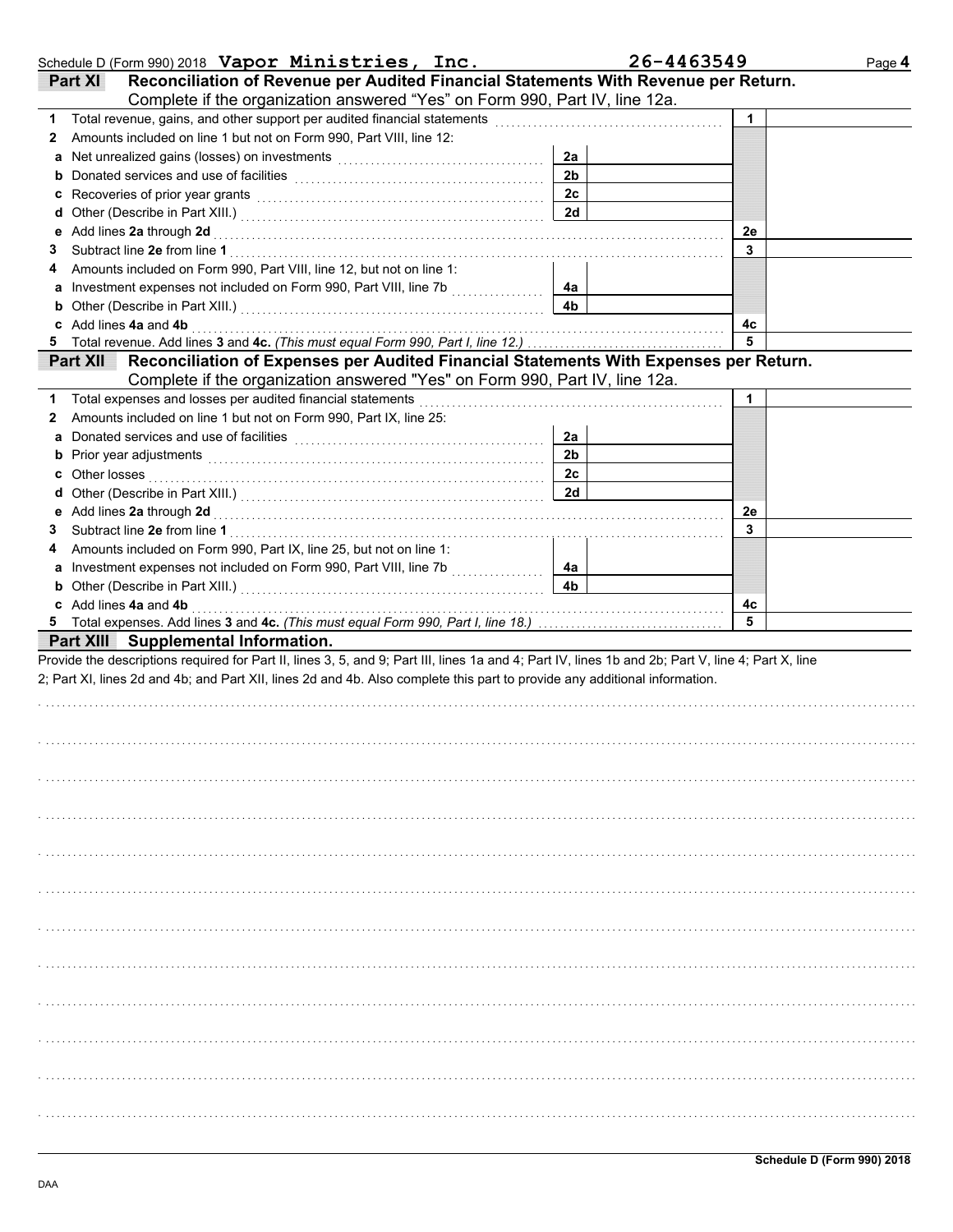| Schedule D (Form 990) 2018 $\sqrt{V}$ $\sqrt{V}$ $\sqrt{V}$ $\sqrt{V}$ $\sqrt{V}$ $\sqrt{V}$ $\sqrt{V}$ $\sqrt{V}$ |  |  |
|--------------------------------------------------------------------------------------------------------------------|--|--|
| <b>Part XIII</b> Supplemental Information (continued)                                                              |  |  |

| .<br>. |  |
|--------|--|
|        |  |
|        |  |
|        |  |
|        |  |
|        |  |
|        |  |
|        |  |
|        |  |
|        |  |
|        |  |
|        |  |
|        |  |
|        |  |
|        |  |
|        |  |
|        |  |
|        |  |
|        |  |
|        |  |
|        |  |
|        |  |
|        |  |
|        |  |
|        |  |
|        |  |
|        |  |
|        |  |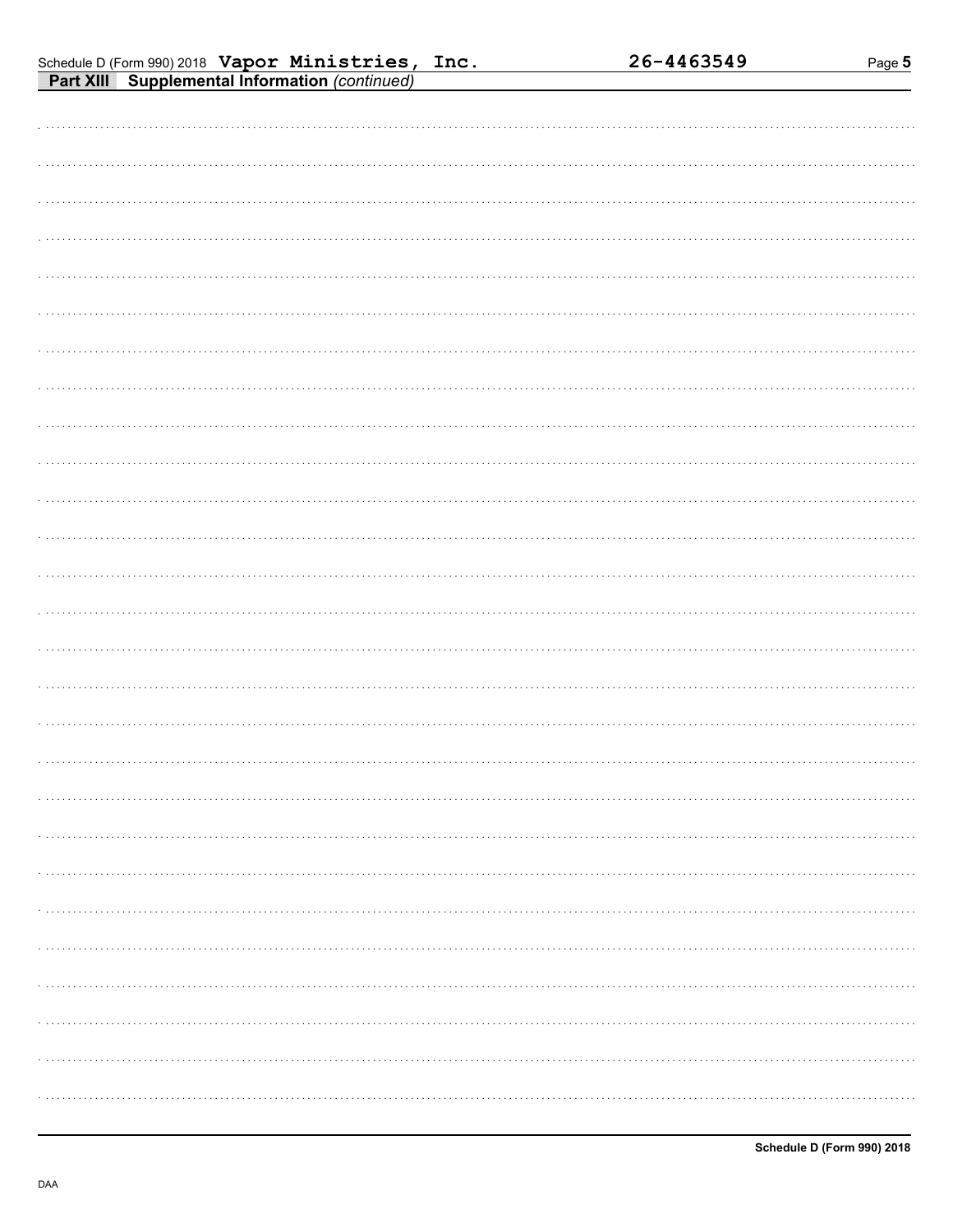| <b>SCHEDULE I</b><br>(Form 990)                                             |                                                                                                                                                                                                                                                                                                                                                                                                                  |                  |                                        | <b>Grants and Other Assistance to Organizations,</b><br>Governments, and Individuals in the United States<br>Complete if the organization answered "Yes" on Form 990, Part IV, line 21 or 22.<br>Attach to Form 990. |                                       |                                                             |                                          | OMB No. 1545-0047<br>2018<br><b>Open to Public</b>  |    |
|-----------------------------------------------------------------------------|------------------------------------------------------------------------------------------------------------------------------------------------------------------------------------------------------------------------------------------------------------------------------------------------------------------------------------------------------------------------------------------------------------------|------------------|----------------------------------------|----------------------------------------------------------------------------------------------------------------------------------------------------------------------------------------------------------------------|---------------------------------------|-------------------------------------------------------------|------------------------------------------|-----------------------------------------------------|----|
| Department of the Treasury<br>Internal Revenue Service                      |                                                                                                                                                                                                                                                                                                                                                                                                                  |                  |                                        | Go to www.irs.gov/Form990 for the latest information.                                                                                                                                                                |                                       |                                                             |                                          | <b>Inspection</b>                                   |    |
| Name of the organization                                                    | Vapor Ministries, Inc.                                                                                                                                                                                                                                                                                                                                                                                           |                  |                                        |                                                                                                                                                                                                                      |                                       |                                                             |                                          | <b>Employer identification number</b><br>26-4463549 |    |
| Part I                                                                      | <b>General Information on Grants and Assistance</b>                                                                                                                                                                                                                                                                                                                                                              |                  |                                        |                                                                                                                                                                                                                      |                                       |                                                             |                                          |                                                     |    |
| $\mathbf 1$                                                                 | Does the organization maintain records to substantiate the amount of the grants or assistance, the grantees' eligibility for the grants or assistance, and<br>the selection criteria used to award the grants or assistance?<br>The Sciencian chief a used to award the grants or assistance?<br>2 Describe in Part IV the organization's procedures for monitoring the use of grant funds in the United States. |                  |                                        |                                                                                                                                                                                                                      |                                       |                                                             |                                          | $\overline{X}$ Yes                                  | No |
| Part II                                                                     | Grants and Other Assistance to Domestic Organizations and Domestic Governments. Complete if the organization answered "Yes" on Form 990,<br>Part IV, line 21, for any recipient that received more than \$5,000. Part II can be duplicated if additional space is needed.                                                                                                                                        |                  |                                        |                                                                                                                                                                                                                      |                                       |                                                             |                                          |                                                     |    |
| $\mathbf 1$                                                                 | (a) Name and address of organization<br>or government                                                                                                                                                                                                                                                                                                                                                            | $(b)$ EIN        | $(c)$ IRC<br>section<br>if applicable) | (d) Amount of cash<br>grant                                                                                                                                                                                          | (e) Amount of non-<br>cash assistance | (f) Method of valuation<br>(book, FMV, appraisal,<br>other) | (g) Description of<br>noncash assistance | (h) Purpose of grant<br>or assistance               |    |
| (1) Vapor Sports Ministries, Inc.<br>338 Talladega Springs Rd.<br>Sylacauga | AL 35151                                                                                                                                                                                                                                                                                                                                                                                                         | 03-0566373 501c3 |                                        | 1,359,016                                                                                                                                                                                                            |                                       |                                                             |                                          | See supp. informatio                                |    |
| (2)                                                                         |                                                                                                                                                                                                                                                                                                                                                                                                                  |                  |                                        |                                                                                                                                                                                                                      |                                       |                                                             |                                          |                                                     |    |
| (3)                                                                         |                                                                                                                                                                                                                                                                                                                                                                                                                  |                  |                                        |                                                                                                                                                                                                                      |                                       |                                                             |                                          |                                                     |    |
|                                                                             |                                                                                                                                                                                                                                                                                                                                                                                                                  |                  |                                        |                                                                                                                                                                                                                      |                                       |                                                             |                                          |                                                     |    |
| (4)                                                                         |                                                                                                                                                                                                                                                                                                                                                                                                                  |                  |                                        |                                                                                                                                                                                                                      |                                       |                                                             |                                          |                                                     |    |
| (5)                                                                         |                                                                                                                                                                                                                                                                                                                                                                                                                  |                  |                                        |                                                                                                                                                                                                                      |                                       |                                                             |                                          |                                                     |    |
|                                                                             |                                                                                                                                                                                                                                                                                                                                                                                                                  |                  |                                        |                                                                                                                                                                                                                      |                                       |                                                             |                                          |                                                     |    |
| (6)                                                                         |                                                                                                                                                                                                                                                                                                                                                                                                                  |                  |                                        |                                                                                                                                                                                                                      |                                       |                                                             |                                          |                                                     |    |
|                                                                             |                                                                                                                                                                                                                                                                                                                                                                                                                  |                  |                                        |                                                                                                                                                                                                                      |                                       |                                                             |                                          |                                                     |    |
| (7)                                                                         |                                                                                                                                                                                                                                                                                                                                                                                                                  |                  |                                        |                                                                                                                                                                                                                      |                                       |                                                             |                                          |                                                     |    |
|                                                                             |                                                                                                                                                                                                                                                                                                                                                                                                                  |                  |                                        |                                                                                                                                                                                                                      |                                       |                                                             |                                          |                                                     |    |
| (8)                                                                         |                                                                                                                                                                                                                                                                                                                                                                                                                  |                  |                                        |                                                                                                                                                                                                                      |                                       |                                                             |                                          |                                                     |    |
|                                                                             |                                                                                                                                                                                                                                                                                                                                                                                                                  |                  |                                        |                                                                                                                                                                                                                      |                                       |                                                             |                                          |                                                     |    |
| (9)                                                                         |                                                                                                                                                                                                                                                                                                                                                                                                                  |                  |                                        |                                                                                                                                                                                                                      |                                       |                                                             |                                          |                                                     |    |
|                                                                             |                                                                                                                                                                                                                                                                                                                                                                                                                  |                  |                                        |                                                                                                                                                                                                                      |                                       |                                                             |                                          |                                                     |    |
| 2<br>3                                                                      | Enter total number of section $501(c)(3)$ and government organizations listed in the line 1 table<br>Enter total number of other organizations listed in the line 1 table                                                                                                                                                                                                                                        |                  |                                        |                                                                                                                                                                                                                      |                                       |                                                             |                                          | $\blacktriangleright$ 1                             |    |
|                                                                             | For Paperwork Reduction Act Notice, see the Instructions for Form 990.                                                                                                                                                                                                                                                                                                                                           |                  |                                        |                                                                                                                                                                                                                      |                                       |                                                             |                                          | Schedule I (Form 990) (2018)                        |    |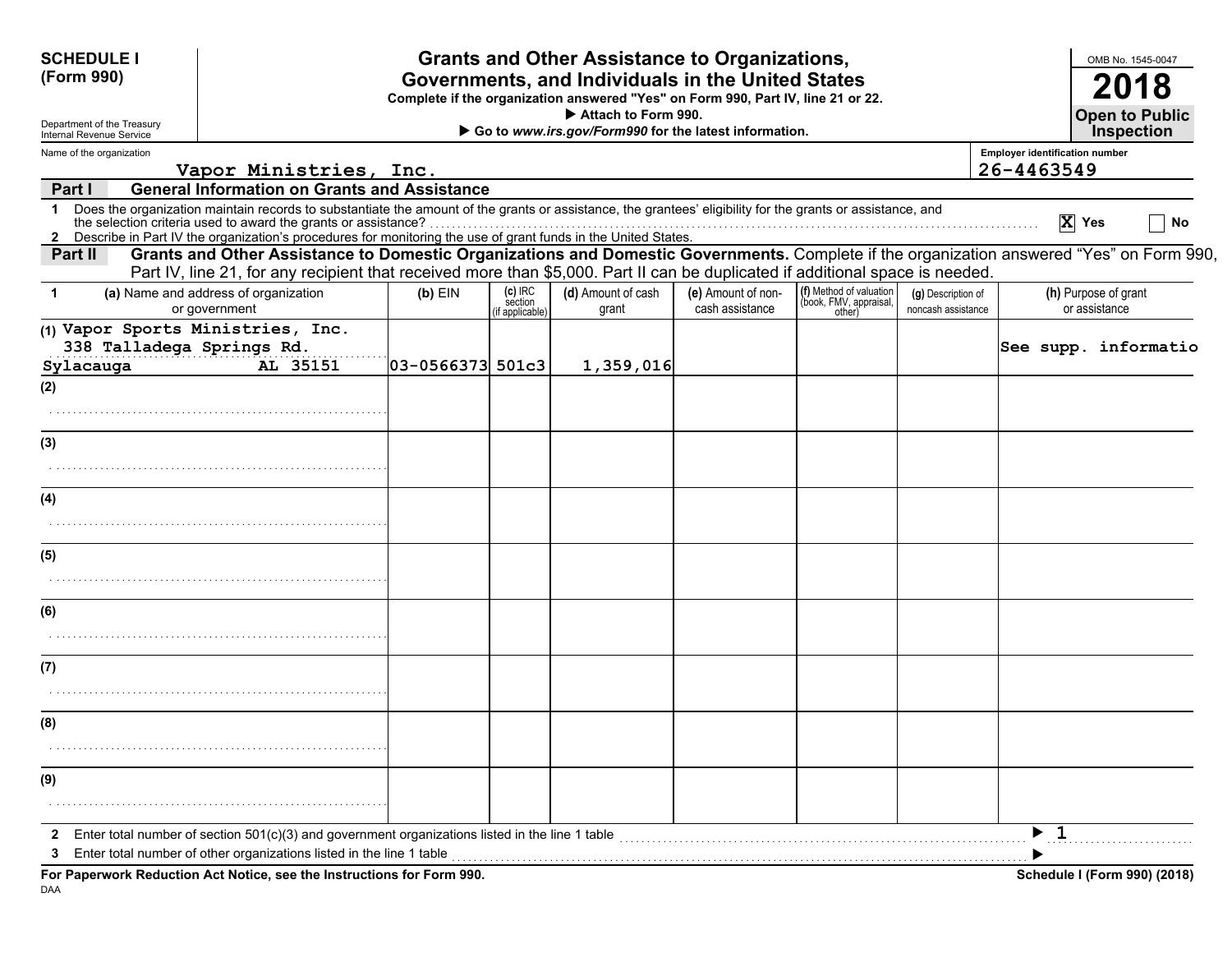Schedule I (Form 990) (2018) Page **2 Vapor Ministries, Inc. 26-4463549**

| (a) Type of grant or assistance                                                                                                                                                                                                                                                                                                                                                                                                                                    | (b) Number of<br>recipients | (c) Amount of<br>cash grant | (d) Amount of<br>noncash assistance | FMV, appraisal, other) | (e) Method of valuation (book, $ $ (f) Description of noncash assistance |
|--------------------------------------------------------------------------------------------------------------------------------------------------------------------------------------------------------------------------------------------------------------------------------------------------------------------------------------------------------------------------------------------------------------------------------------------------------------------|-----------------------------|-----------------------------|-------------------------------------|------------------------|--------------------------------------------------------------------------|
|                                                                                                                                                                                                                                                                                                                                                                                                                                                                    |                             |                             |                                     |                        |                                                                          |
| $\overline{\phantom{a}2}$                                                                                                                                                                                                                                                                                                                                                                                                                                          |                             |                             |                                     |                        |                                                                          |
| $\frac{3}{2}$                                                                                                                                                                                                                                                                                                                                                                                                                                                      |                             |                             |                                     |                        |                                                                          |
|                                                                                                                                                                                                                                                                                                                                                                                                                                                                    |                             |                             |                                     |                        |                                                                          |
| $5\overline{5}$                                                                                                                                                                                                                                                                                                                                                                                                                                                    |                             |                             |                                     |                        |                                                                          |
| $6\phantom{.}6$                                                                                                                                                                                                                                                                                                                                                                                                                                                    |                             |                             |                                     |                        |                                                                          |
|                                                                                                                                                                                                                                                                                                                                                                                                                                                                    |                             |                             |                                     |                        |                                                                          |
|                                                                                                                                                                                                                                                                                                                                                                                                                                                                    |                             |                             |                                     |                        |                                                                          |
| Supplemental Information. Provide the information required in Part I, line 2; Part III, column (b); and any other additional information.                                                                                                                                                                                                                                                                                                                          |                             |                             |                                     |                        |                                                                          |
|                                                                                                                                                                                                                                                                                                                                                                                                                                                                    |                             |                             |                                     |                        |                                                                          |
|                                                                                                                                                                                                                                                                                                                                                                                                                                                                    |                             |                             |                                     |                        |                                                                          |
|                                                                                                                                                                                                                                                                                                                                                                                                                                                                    |                             |                             |                                     |                        |                                                                          |
|                                                                                                                                                                                                                                                                                                                                                                                                                                                                    |                             |                             |                                     |                        |                                                                          |
|                                                                                                                                                                                                                                                                                                                                                                                                                                                                    |                             |                             |                                     |                        |                                                                          |
|                                                                                                                                                                                                                                                                                                                                                                                                                                                                    |                             |                             |                                     |                        |                                                                          |
| Part IV<br>Part I, Line 2 - Procedures for Monitoring the Use of Grant Funds<br>Grants are provided to a related organization, Vapor Sports Ministries,<br>Inc. Management of this organization also oversees the use of the grant<br>funds by Vapor Sports Ministries, Inc. Grants are selected and funded based<br>on alignment with Vapor Ministries, Inc. intended mission. Grants are<br>monitored through ongoing evaluation which may include; newsletters, |                             |                             |                                     |                        |                                                                          |
| financial statements, personal interviews and site visits.                                                                                                                                                                                                                                                                                                                                                                                                         |                             |                             |                                     |                        |                                                                          |
| Part II, Line 1, Column (h): Purpose of grant or assistance - Establish<br>self-sustaining centers for humanitarian aid and disciple making in third-                                                                                                                                                                                                                                                                                                              |                             |                             |                                     |                        |                                                                          |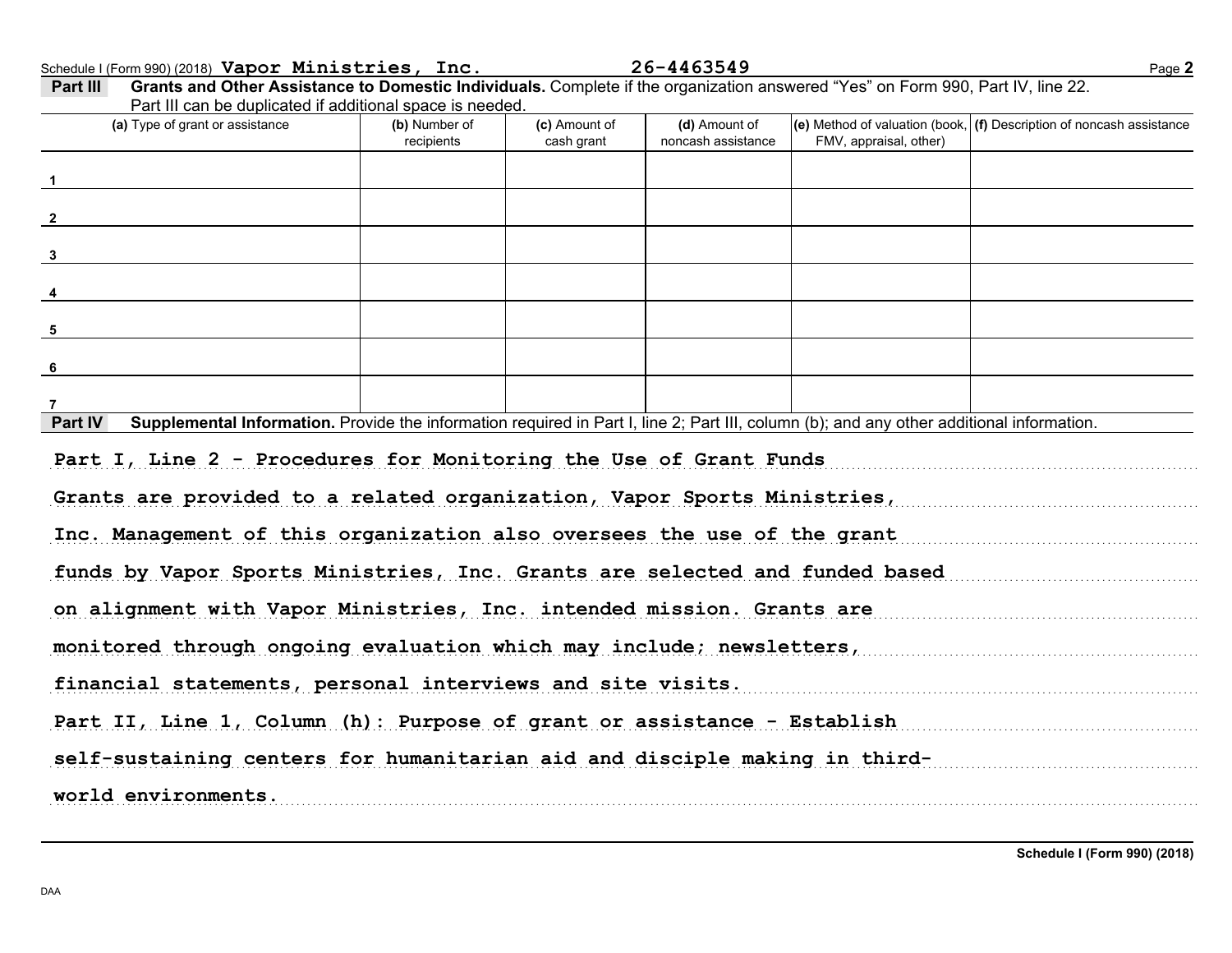# **(Form 990)**

# **SCHEDULE M Noncash Contributions**

OMB No. 1545-0047 **2018**

**Inspection Open To Public**

Attach to Form 990.

X **Go to** *www.irs.gov/Form990* **for instructions and the latest information.**

Name of the organization **Employer identification number Employer identification number** Department of the Treasury<br>Internal Revenue Service

| Vapor Ministries, Inc. | $ 26 - 4463549$ |
|------------------------|-----------------|

|              | <b>Types of Property</b><br>Part I                                                                                 |                 |                                   |                                                    |                              |     |            |    |
|--------------|--------------------------------------------------------------------------------------------------------------------|-----------------|-----------------------------------|----------------------------------------------------|------------------------------|-----|------------|----|
|              |                                                                                                                    | (a)<br>Check if | (b)<br>Number of contributions or | (c)<br>Noncash contribution<br>amounts reported on | (d)<br>Method of determining |     |            |    |
|              |                                                                                                                    | applicable      | items contributed                 | Form 990, Part VIII, line 1g                       | noncash contribution amounts |     |            |    |
| 1            | Art - Works of art                                                                                                 |                 |                                   |                                                    |                              |     |            |    |
| $\mathbf{2}$ | Art - Historical treasures                                                                                         |                 |                                   |                                                    |                              |     |            |    |
| 3            | Art - Fractional interests                                                                                         |                 |                                   |                                                    |                              |     |            |    |
| 4            | Books and publications<br>.                                                                                        |                 |                                   |                                                    |                              |     |            |    |
| 5            | Clothing and household                                                                                             |                 |                                   |                                                    |                              |     |            |    |
|              | goods                                                                                                              |                 |                                   |                                                    |                              |     |            |    |
| 6            | Cars and other vehicles                                                                                            |                 |                                   |                                                    |                              |     |            |    |
| 7            | Boats and planes<br>.                                                                                              |                 |                                   |                                                    |                              |     |            |    |
| 8            |                                                                                                                    |                 |                                   |                                                    |                              |     |            |    |
| 9            | Securities - Publicly traded                                                                                       |                 |                                   |                                                    |                              |     |            |    |
| 10           | Securities - Closely held stock                                                                                    |                 |                                   |                                                    |                              |     |            |    |
| 11           | Securities - Partnership, LLC,                                                                                     |                 |                                   |                                                    |                              |     |            |    |
|              | or trust interests                                                                                                 |                 |                                   |                                                    |                              |     |            |    |
| 12           | Securities - Miscellaneous                                                                                         |                 |                                   |                                                    |                              |     |            |    |
| 13           | Qualified conservation<br>contribution - Historic                                                                  |                 |                                   |                                                    |                              |     |            |    |
|              |                                                                                                                    |                 |                                   |                                                    |                              |     |            |    |
| 14           | Qualified conservation                                                                                             |                 |                                   |                                                    |                              |     |            |    |
|              | contribution - Other                                                                                               |                 |                                   |                                                    |                              |     |            |    |
| 15           | Real estate - Residential                                                                                          |                 |                                   |                                                    |                              |     |            |    |
| 16           | Real estate - Commercial                                                                                           |                 |                                   |                                                    |                              |     |            |    |
| 17           | Real estate - Other                                                                                                |                 |                                   |                                                    |                              |     |            |    |
| 18           | Collectibles                                                                                                       |                 |                                   |                                                    |                              |     |            |    |
| 19           | Food inventory                                                                                                     |                 |                                   |                                                    |                              |     |            |    |
| 20           | Drugs and medical supplies                                                                                         |                 |                                   |                                                    |                              |     |            |    |
| 21           | Taxidermy<br>.                                                                                                     |                 |                                   |                                                    |                              |     |            |    |
| 22           | Historical artifacts                                                                                               |                 |                                   |                                                    |                              |     |            |    |
| 23           | Scientific specimens                                                                                               |                 |                                   |                                                    |                              |     |            |    |
| 24           | Archeological artifacts                                                                                            |                 |                                   |                                                    |                              |     |            |    |
| 25           | Other (Thrift st merch                                                                                             | $\mathbf x$     | $\mathbf{1}$                      |                                                    | $1,386,039$ Actual sales     |     |            |    |
| 26           |                                                                                                                    |                 |                                   |                                                    |                              |     |            |    |
| 27           |                                                                                                                    |                 |                                   |                                                    |                              |     |            |    |
| 28           | Other $\blacktriangleright$ (                                                                                      |                 |                                   |                                                    |                              |     |            |    |
| 29           | Number of Forms 8283 received by the organization during the tax year for contributions for                        |                 |                                   |                                                    |                              |     |            |    |
|              | which the organization completed Form 8283, Part IV, Donee Acknowledgement                                         |                 |                                   |                                                    | 29                           |     |            |    |
|              |                                                                                                                    |                 |                                   |                                                    |                              |     | <b>Yes</b> | No |
|              | 30a During the year, did the organization receive by contribution any property reported in Part I, lines 1 through |                 |                                   |                                                    |                              |     |            |    |
|              | 28, that it must hold for at least three years from the date of the initial contribution, and which isn't required |                 |                                   |                                                    |                              |     |            |    |
|              | to be used for exempt purposes for the entire holding period?                                                      |                 |                                   |                                                    |                              | 30a |            | X  |
| b            | If "Yes," describe the arrangement in Part II.                                                                     |                 |                                   |                                                    |                              |     |            |    |
| 31           | Does the organization have a gift acceptance policy that requires the review of any nonstandard                    |                 |                                   |                                                    |                              |     |            |    |
|              | contributions?                                                                                                     |                 |                                   |                                                    |                              | 31  | X          |    |
|              | 32a Does the organization hire or use third parties or related organizations to solicit, process, or sell noncash  |                 |                                   |                                                    |                              |     |            |    |
|              | contributions?                                                                                                     |                 |                                   |                                                    |                              | 32a |            | X  |
| b            | If "Yes," describe in Part II.                                                                                     |                 |                                   |                                                    |                              |     |            |    |
| 33           | If the organization didn't report an amount in column (c) for a type of property for which column (a) is checked,  |                 |                                   |                                                    |                              |     |            |    |
|              | describe in Part II.                                                                                               |                 |                                   |                                                    |                              |     |            |    |

For Paperwork Reduction Act Notice, see the Instructions for Form 990. **Schedule M** (Form 990) 2018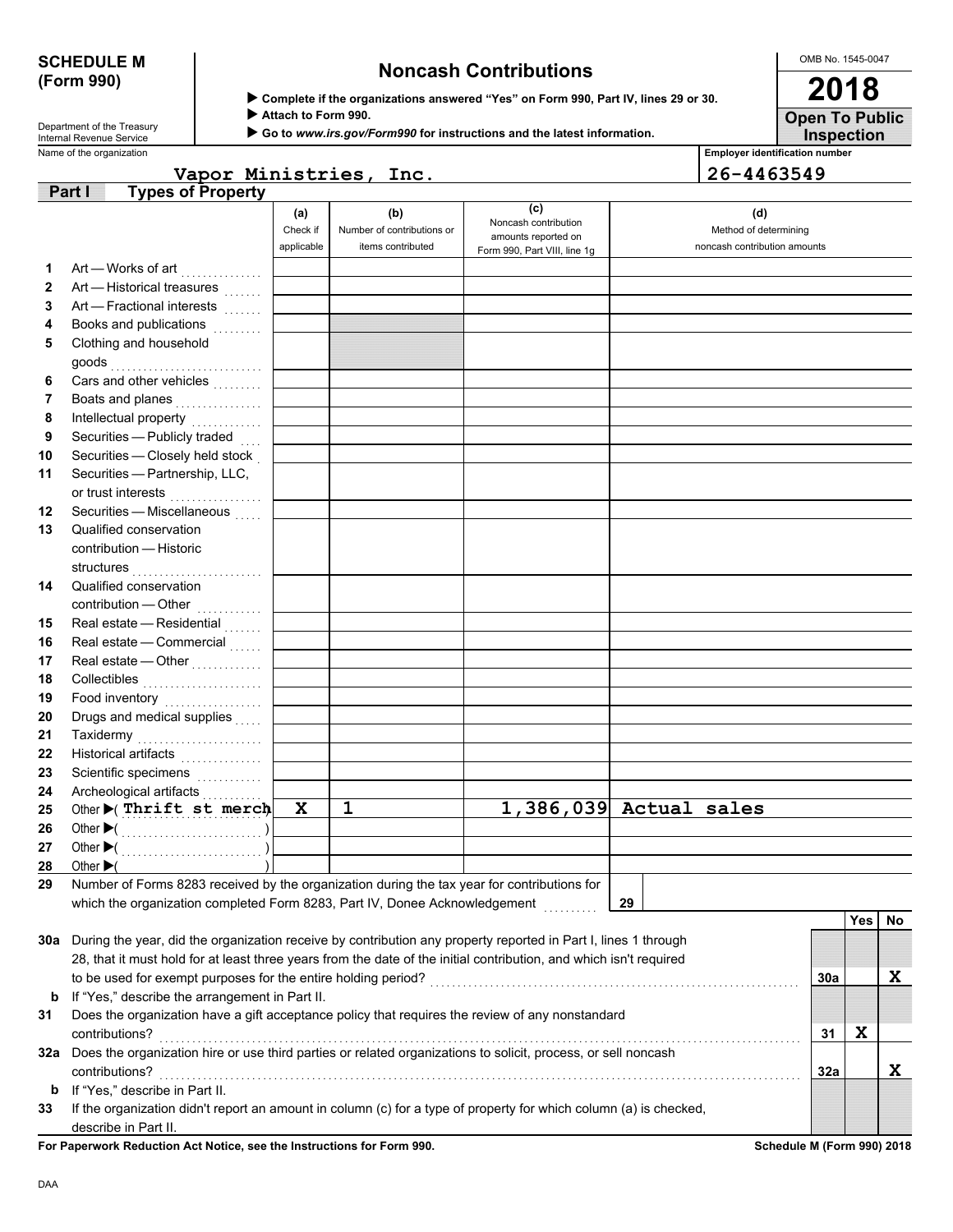| Schedule M (Form 990) 2018 Vapor Ministries, Inc. |                                       |  |  |                                                                                                                                                                                                                                                                                                                   | 26-4463549 |  |  | Page 2 |
|---------------------------------------------------|---------------------------------------|--|--|-------------------------------------------------------------------------------------------------------------------------------------------------------------------------------------------------------------------------------------------------------------------------------------------------------------------|------------|--|--|--------|
| Part II                                           |                                       |  |  | Supplemental Information. Provide the information required by Part I, lines 30b, 32b, and 33, and whether<br>the organization is reporting in Part I, column (b), the number of contributions, the number of items received,<br>or a combination of both. Also complete this part for any additional information. |            |  |  |        |
|                                                   | Schedule M - Supplemental Information |  |  |                                                                                                                                                                                                                                                                                                                   |            |  |  |        |
|                                                   |                                       |  |  |                                                                                                                                                                                                                                                                                                                   |            |  |  |        |
|                                                   |                                       |  |  | Merchandise is donated to the thrift store for sale to the public.                                                                                                                                                                                                                                                |            |  |  |        |
|                                                   |                                       |  |  |                                                                                                                                                                                                                                                                                                                   |            |  |  |        |
|                                                   |                                       |  |  |                                                                                                                                                                                                                                                                                                                   |            |  |  |        |
|                                                   |                                       |  |  |                                                                                                                                                                                                                                                                                                                   |            |  |  |        |
|                                                   |                                       |  |  |                                                                                                                                                                                                                                                                                                                   |            |  |  |        |
|                                                   |                                       |  |  |                                                                                                                                                                                                                                                                                                                   |            |  |  |        |
|                                                   |                                       |  |  |                                                                                                                                                                                                                                                                                                                   |            |  |  |        |
|                                                   |                                       |  |  |                                                                                                                                                                                                                                                                                                                   |            |  |  |        |
|                                                   |                                       |  |  |                                                                                                                                                                                                                                                                                                                   |            |  |  |        |
|                                                   |                                       |  |  |                                                                                                                                                                                                                                                                                                                   |            |  |  |        |
|                                                   |                                       |  |  |                                                                                                                                                                                                                                                                                                                   |            |  |  |        |
|                                                   |                                       |  |  |                                                                                                                                                                                                                                                                                                                   |            |  |  |        |
|                                                   |                                       |  |  |                                                                                                                                                                                                                                                                                                                   |            |  |  |        |
|                                                   |                                       |  |  |                                                                                                                                                                                                                                                                                                                   |            |  |  |        |
|                                                   |                                       |  |  |                                                                                                                                                                                                                                                                                                                   |            |  |  |        |
|                                                   |                                       |  |  |                                                                                                                                                                                                                                                                                                                   |            |  |  |        |
|                                                   |                                       |  |  |                                                                                                                                                                                                                                                                                                                   |            |  |  |        |
|                                                   |                                       |  |  |                                                                                                                                                                                                                                                                                                                   |            |  |  |        |
|                                                   |                                       |  |  |                                                                                                                                                                                                                                                                                                                   |            |  |  |        |
|                                                   |                                       |  |  |                                                                                                                                                                                                                                                                                                                   |            |  |  |        |
|                                                   |                                       |  |  |                                                                                                                                                                                                                                                                                                                   |            |  |  |        |
|                                                   |                                       |  |  |                                                                                                                                                                                                                                                                                                                   |            |  |  |        |
|                                                   |                                       |  |  |                                                                                                                                                                                                                                                                                                                   |            |  |  |        |
|                                                   |                                       |  |  |                                                                                                                                                                                                                                                                                                                   |            |  |  |        |
|                                                   |                                       |  |  |                                                                                                                                                                                                                                                                                                                   |            |  |  |        |
|                                                   |                                       |  |  |                                                                                                                                                                                                                                                                                                                   |            |  |  |        |
|                                                   |                                       |  |  |                                                                                                                                                                                                                                                                                                                   |            |  |  |        |
|                                                   |                                       |  |  |                                                                                                                                                                                                                                                                                                                   |            |  |  |        |
|                                                   |                                       |  |  |                                                                                                                                                                                                                                                                                                                   |            |  |  |        |
|                                                   |                                       |  |  |                                                                                                                                                                                                                                                                                                                   |            |  |  |        |
|                                                   |                                       |  |  |                                                                                                                                                                                                                                                                                                                   |            |  |  |        |
|                                                   |                                       |  |  |                                                                                                                                                                                                                                                                                                                   |            |  |  |        |
|                                                   |                                       |  |  |                                                                                                                                                                                                                                                                                                                   |            |  |  |        |
|                                                   |                                       |  |  |                                                                                                                                                                                                                                                                                                                   |            |  |  |        |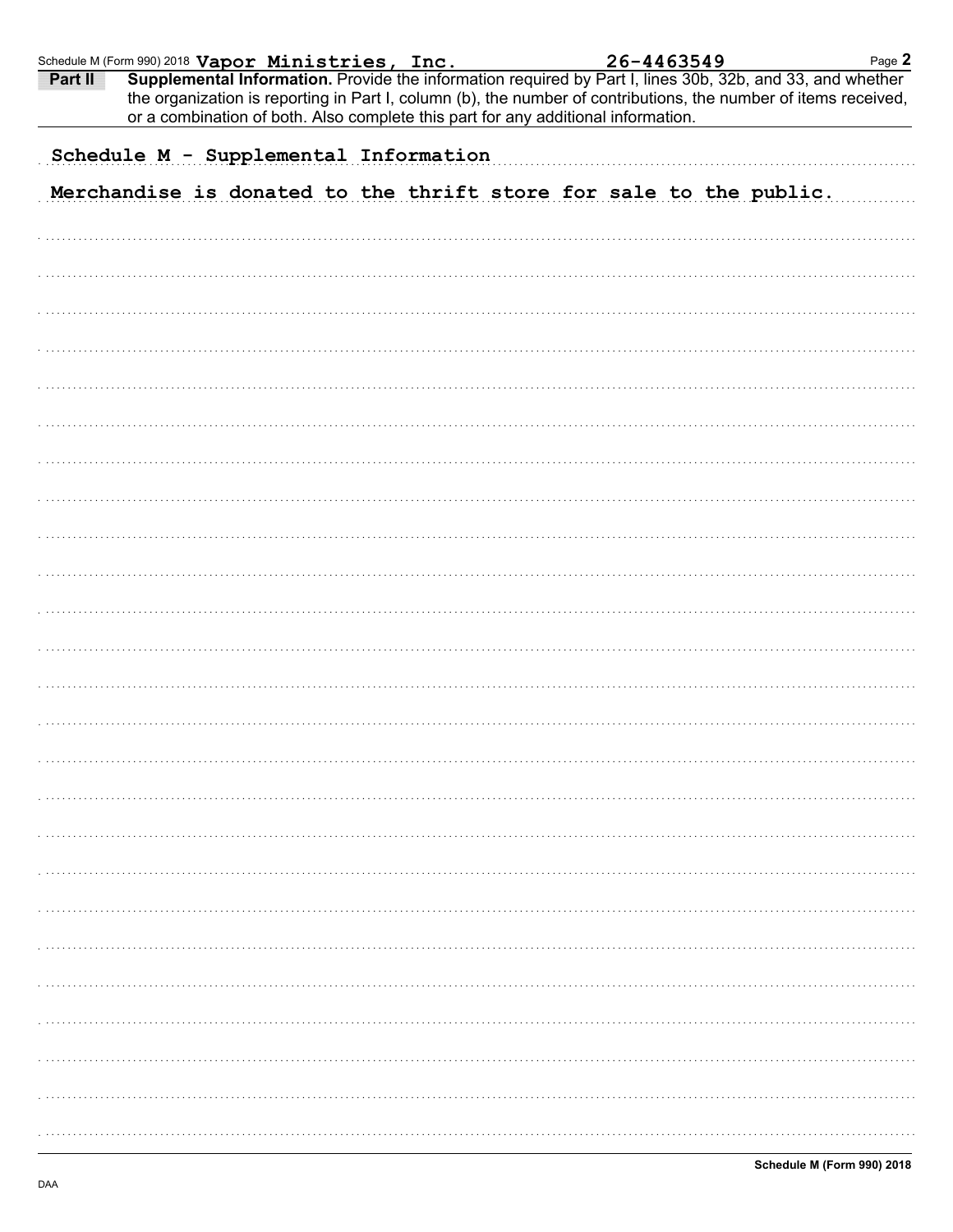| <b>SCHEDULE O</b><br>(Form 990 or 990-EZ)<br>Department of the Treasury<br>Internal Revenue Service | Supplemental Information to Form 990 or 990-EZ<br>Complete to provide information for responses to specific questions on<br>Form 990 or 990-EZ or to provide any additional information.<br>Attach to Form 990 or 990-EZ.<br>Go to www.irs.gov/Form990 for the latest information. |            | OMB No. 1545-0047<br>2018<br><b>Open to Public</b><br><b>Inspection</b> |
|-----------------------------------------------------------------------------------------------------|------------------------------------------------------------------------------------------------------------------------------------------------------------------------------------------------------------------------------------------------------------------------------------|------------|-------------------------------------------------------------------------|
| Name of the organization                                                                            |                                                                                                                                                                                                                                                                                    |            | <b>Employer identification number</b>                                   |
|                                                                                                     | Vapor Ministries, Inc.                                                                                                                                                                                                                                                             | 26-4463549 |                                                                         |
|                                                                                                     | Form 990, Part III, Line 4d - All Other Accomplishments                                                                                                                                                                                                                            |            |                                                                         |
|                                                                                                     | Facilitate public and private short-term mission trips to program centers.                                                                                                                                                                                                         |            |                                                                         |
|                                                                                                     | Each trip guest is responsible for supplying funds for the trip, plus                                                                                                                                                                                                              |            |                                                                         |
|                                                                                                     |                                                                                                                                                                                                                                                                                    |            |                                                                         |
|                                                                                                     | additional funds to cover overhead.                                                                                                                                                                                                                                                |            |                                                                         |
|                                                                                                     | Form 990, Part VI, Line 11b - Organization's Process to Review Form 990                                                                                                                                                                                                            |            |                                                                         |
|                                                                                                     | A draft copy of Form 990 and attachments is provided to the organization's                                                                                                                                                                                                         |            |                                                                         |
|                                                                                                     | officers for review. After approval of the board the return is filed.                                                                                                                                                                                                              |            |                                                                         |
|                                                                                                     |                                                                                                                                                                                                                                                                                    |            |                                                                         |
|                                                                                                     | Form 990, Part VI, Line 19 - Governing Documents Disclosure Explanation<br>These documents are available to the public upon request.                                                                                                                                               |            |                                                                         |
|                                                                                                     |                                                                                                                                                                                                                                                                                    |            |                                                                         |
|                                                                                                     |                                                                                                                                                                                                                                                                                    |            |                                                                         |
|                                                                                                     |                                                                                                                                                                                                                                                                                    |            |                                                                         |
|                                                                                                     |                                                                                                                                                                                                                                                                                    |            |                                                                         |
|                                                                                                     |                                                                                                                                                                                                                                                                                    |            |                                                                         |
|                                                                                                     |                                                                                                                                                                                                                                                                                    |            |                                                                         |
|                                                                                                     |                                                                                                                                                                                                                                                                                    |            |                                                                         |
|                                                                                                     |                                                                                                                                                                                                                                                                                    |            |                                                                         |
|                                                                                                     |                                                                                                                                                                                                                                                                                    |            |                                                                         |
|                                                                                                     |                                                                                                                                                                                                                                                                                    |            |                                                                         |
|                                                                                                     |                                                                                                                                                                                                                                                                                    |            |                                                                         |
|                                                                                                     |                                                                                                                                                                                                                                                                                    |            |                                                                         |
|                                                                                                     |                                                                                                                                                                                                                                                                                    |            |                                                                         |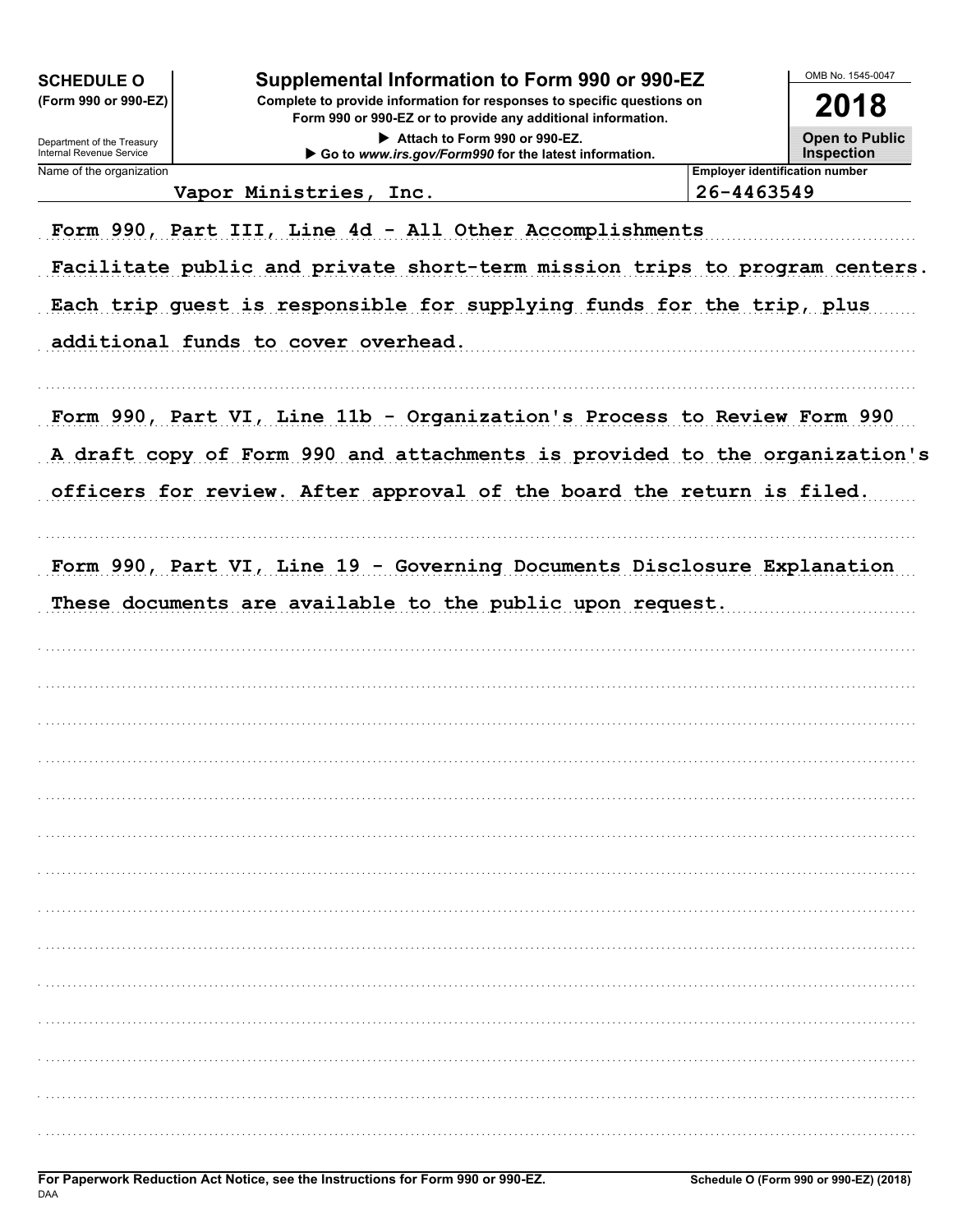| <b>SCHEDULE R</b> |  |
|-------------------|--|
| <b>/Form 990)</b> |  |

# **(Form 990) Related Organizations and Unrelated Partnerships**

▶ Complete if the organization answered "Yes" on Form 990, Part IV, line 33, 34, 35b, 36, or 37.

▶ Attach to Form 990.

▶ Go to *www.irs.gov/Form990* for instructions and the latest information.

Department of the Treasury Internal Revenue ServiceName of the organization

DAA

**Vapor Ministries, Inc. 26-4463549**

**Employer identification number Open to Public Inspection**

**Part IIdentification of Disregarded Entities.** Complete if the organization answered "Yes" on Form 990, Part IV, line 33.

| (a)<br>Name, address, and EIN (if applicable) of disregarded entity                                                                                                                                                           | (b)<br>Primary activity | (c)<br>Legal domicile (state<br>or foreign country) |                                   | (d)<br>Total income                                       | (e)<br>End-of-year assets           | (f)<br>Direct controlling<br>entity |                                                          |
|-------------------------------------------------------------------------------------------------------------------------------------------------------------------------------------------------------------------------------|-------------------------|-----------------------------------------------------|-----------------------------------|-----------------------------------------------------------|-------------------------------------|-------------------------------------|----------------------------------------------------------|
| (1) Vapor Thrift Store, LLC<br>338 Talledega Springs Rd.<br>47-5650184<br>AL 35151<br>Sylacauga                                                                                                                               | Thrift sto              | AL                                                  |                                   | 1,399,096                                                 | 886,605                             | N/A                                 |                                                          |
| (2)                                                                                                                                                                                                                           |                         |                                                     |                                   |                                                           |                                     |                                     |                                                          |
| (3)                                                                                                                                                                                                                           |                         |                                                     |                                   |                                                           |                                     |                                     |                                                          |
| (4)                                                                                                                                                                                                                           |                         |                                                     |                                   |                                                           |                                     |                                     |                                                          |
| (5)                                                                                                                                                                                                                           |                         |                                                     |                                   |                                                           |                                     |                                     |                                                          |
| Identification of Related Tax-Exempt Organizations. Complete if the organization answered "Yes" on Form 990, Part IV, line 34, because it had<br>Part II<br>one or more related tax-exempt organizations during the tax year. |                         |                                                     |                                   |                                                           |                                     |                                     |                                                          |
| (a)<br>Name, address, and EIN of related organization                                                                                                                                                                         | (b)<br>Primary activity | (c)<br>Legal domicile (state<br>or foreign country) | (d)<br><b>Exempt Code section</b> | (e)<br>Public charity status<br>(if section $501(c)(3)$ ) | (f)<br>Direct controlling<br>entity | Yes                                 | $(g)$<br>Section 512(b)(13)<br>controlled entity?<br>No. |
| (1) Vapor Sports Ministries, Inc.<br>338 Talladega Springs Rd.<br>03-0566373<br>AL 35151<br>Sylacauga                                                                                                                         | Ministry                | <b>MO</b>                                           | 501c3                             | 7                                                         | Vapor Mini                          |                                     | $\mathbf x$                                              |
| (2)                                                                                                                                                                                                                           |                         |                                                     |                                   |                                                           |                                     |                                     |                                                          |
| (3)                                                                                                                                                                                                                           |                         |                                                     |                                   |                                                           |                                     |                                     |                                                          |
| (4)                                                                                                                                                                                                                           |                         |                                                     |                                   |                                                           |                                     |                                     |                                                          |
| (5)                                                                                                                                                                                                                           |                         |                                                     |                                   |                                                           |                                     |                                     |                                                          |
|                                                                                                                                                                                                                               |                         |                                                     |                                   |                                                           |                                     |                                     |                                                          |

OMB No. 1545-0047

**2018**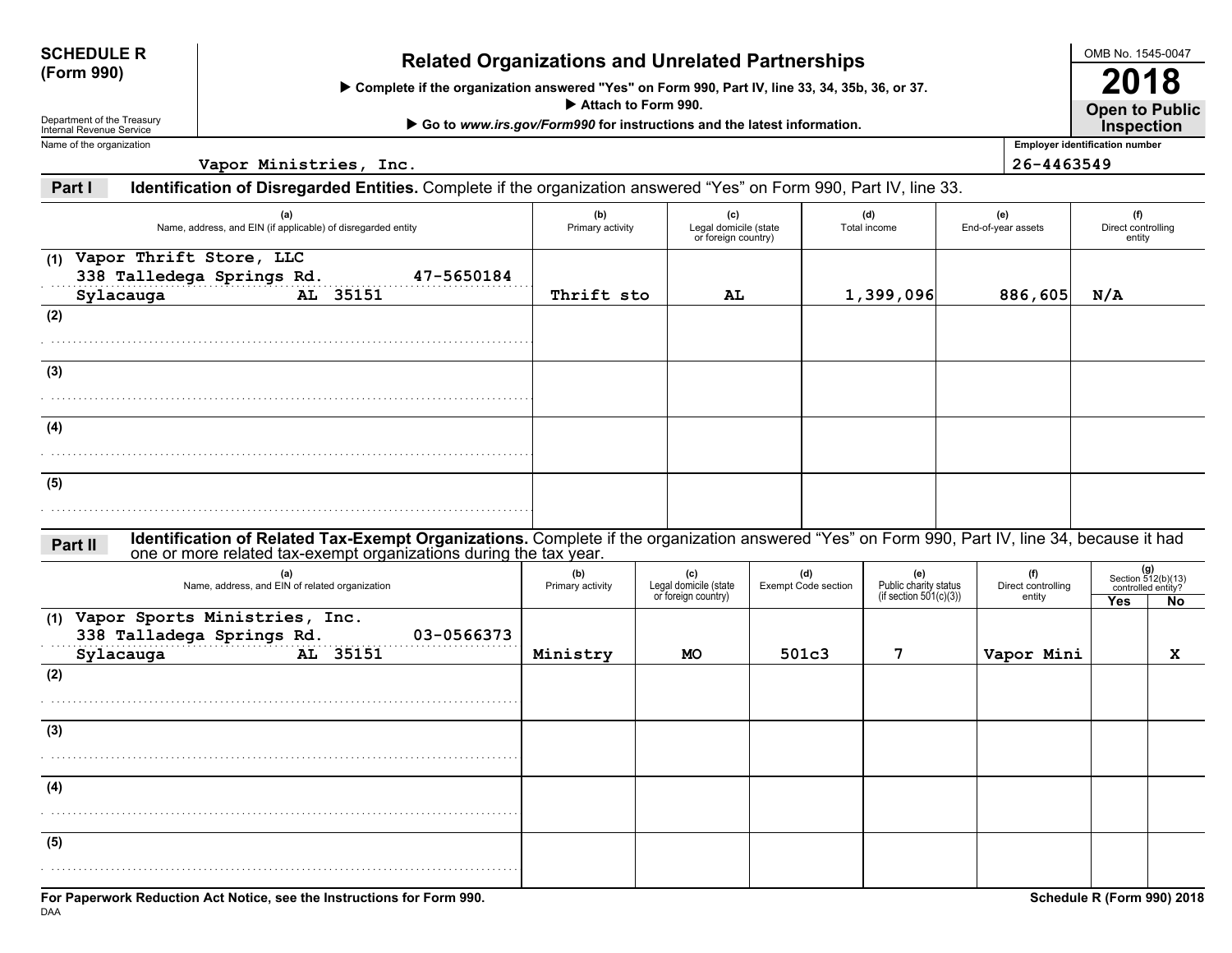| because it had one or more related organizations treated as a partnership during the tax year.<br>(a)                                                                                                                                     | (b)                     | (c)                                                  | (d)                                                    | (e)                                                                                              | (f)                                                    | (g)                             | (h)                                        | (i)                                                              | (j)                                          | (k)                                                   |
|-------------------------------------------------------------------------------------------------------------------------------------------------------------------------------------------------------------------------------------------|-------------------------|------------------------------------------------------|--------------------------------------------------------|--------------------------------------------------------------------------------------------------|--------------------------------------------------------|---------------------------------|--------------------------------------------|------------------------------------------------------------------|----------------------------------------------|-------------------------------------------------------|
| Name, address, and EIN of<br>related organization                                                                                                                                                                                         | Primary activity        | Legal<br>domicile<br>(state or<br>foreign<br>country | Direct controlling<br>entity                           | Predominant<br>income (related,<br>unrelated,<br>excluded from<br>tax under<br>sections 512-514) | Share of total<br>income                               | Share of end-of-<br>year assets | Dispro-<br>portionate<br>alloc.?<br>Yes No | Code V-UBI<br>amount in box 20<br>of Schedule K-1<br>(Form 1065) | General or<br>managing<br>partner?<br>Yes No | Percentage<br>ownership                               |
| (1)                                                                                                                                                                                                                                       |                         |                                                      |                                                        |                                                                                                  |                                                        |                                 |                                            |                                                                  |                                              |                                                       |
|                                                                                                                                                                                                                                           |                         |                                                      |                                                        |                                                                                                  |                                                        |                                 |                                            |                                                                  |                                              |                                                       |
| (2)                                                                                                                                                                                                                                       |                         |                                                      |                                                        |                                                                                                  |                                                        |                                 |                                            |                                                                  |                                              |                                                       |
|                                                                                                                                                                                                                                           |                         |                                                      |                                                        |                                                                                                  |                                                        |                                 |                                            |                                                                  |                                              |                                                       |
| (3)                                                                                                                                                                                                                                       |                         |                                                      |                                                        |                                                                                                  |                                                        |                                 |                                            |                                                                  |                                              |                                                       |
|                                                                                                                                                                                                                                           |                         |                                                      |                                                        |                                                                                                  |                                                        |                                 |                                            |                                                                  |                                              |                                                       |
| (4)                                                                                                                                                                                                                                       |                         |                                                      |                                                        |                                                                                                  |                                                        |                                 |                                            |                                                                  |                                              |                                                       |
|                                                                                                                                                                                                                                           |                         |                                                      |                                                        |                                                                                                  |                                                        |                                 |                                            |                                                                  |                                              |                                                       |
| Identification of Related Organizations Taxable as a Corporation or Trust. Complete if the organization answered "Yes" on Form 990, Part IV, line 34, because it had one or more related organizations treated as a corporatio<br>Part IV |                         |                                                      |                                                        |                                                                                                  |                                                        |                                 |                                            |                                                                  |                                              |                                                       |
| (a)<br>Name, address, and EIN of related organization                                                                                                                                                                                     | (b)<br>Primary activity |                                                      | (c)<br>Legal domicile<br>(state or<br>foreign country) | (d)<br>Direct controlling<br>entity                                                              | (e)<br>Type of entity<br>(C corp, S corp,<br>or trust) | (f)<br>Share of total<br>income | (g)<br>Share of<br>end-of-year assets      | (h)<br>Percentage<br>ownership                                   |                                              | (i)<br>Section<br>512(b)(13)<br>controlled<br>entity? |
|                                                                                                                                                                                                                                           |                         |                                                      |                                                        |                                                                                                  |                                                        |                                 |                                            |                                                                  |                                              | Yes   No                                              |
| (1)                                                                                                                                                                                                                                       |                         |                                                      |                                                        |                                                                                                  |                                                        |                                 |                                            |                                                                  |                                              |                                                       |
|                                                                                                                                                                                                                                           |                         |                                                      |                                                        |                                                                                                  |                                                        |                                 |                                            |                                                                  |                                              |                                                       |
|                                                                                                                                                                                                                                           |                         |                                                      |                                                        |                                                                                                  |                                                        |                                 |                                            |                                                                  |                                              |                                                       |
| (2)                                                                                                                                                                                                                                       |                         |                                                      |                                                        |                                                                                                  |                                                        |                                 |                                            |                                                                  |                                              |                                                       |
|                                                                                                                                                                                                                                           |                         |                                                      |                                                        |                                                                                                  |                                                        |                                 |                                            |                                                                  |                                              |                                                       |
| (3)                                                                                                                                                                                                                                       |                         |                                                      |                                                        |                                                                                                  |                                                        |                                 |                                            |                                                                  |                                              |                                                       |
|                                                                                                                                                                                                                                           |                         |                                                      |                                                        |                                                                                                  |                                                        |                                 |                                            |                                                                  |                                              |                                                       |
| (4)                                                                                                                                                                                                                                       |                         |                                                      |                                                        |                                                                                                  |                                                        |                                 |                                            |                                                                  |                                              |                                                       |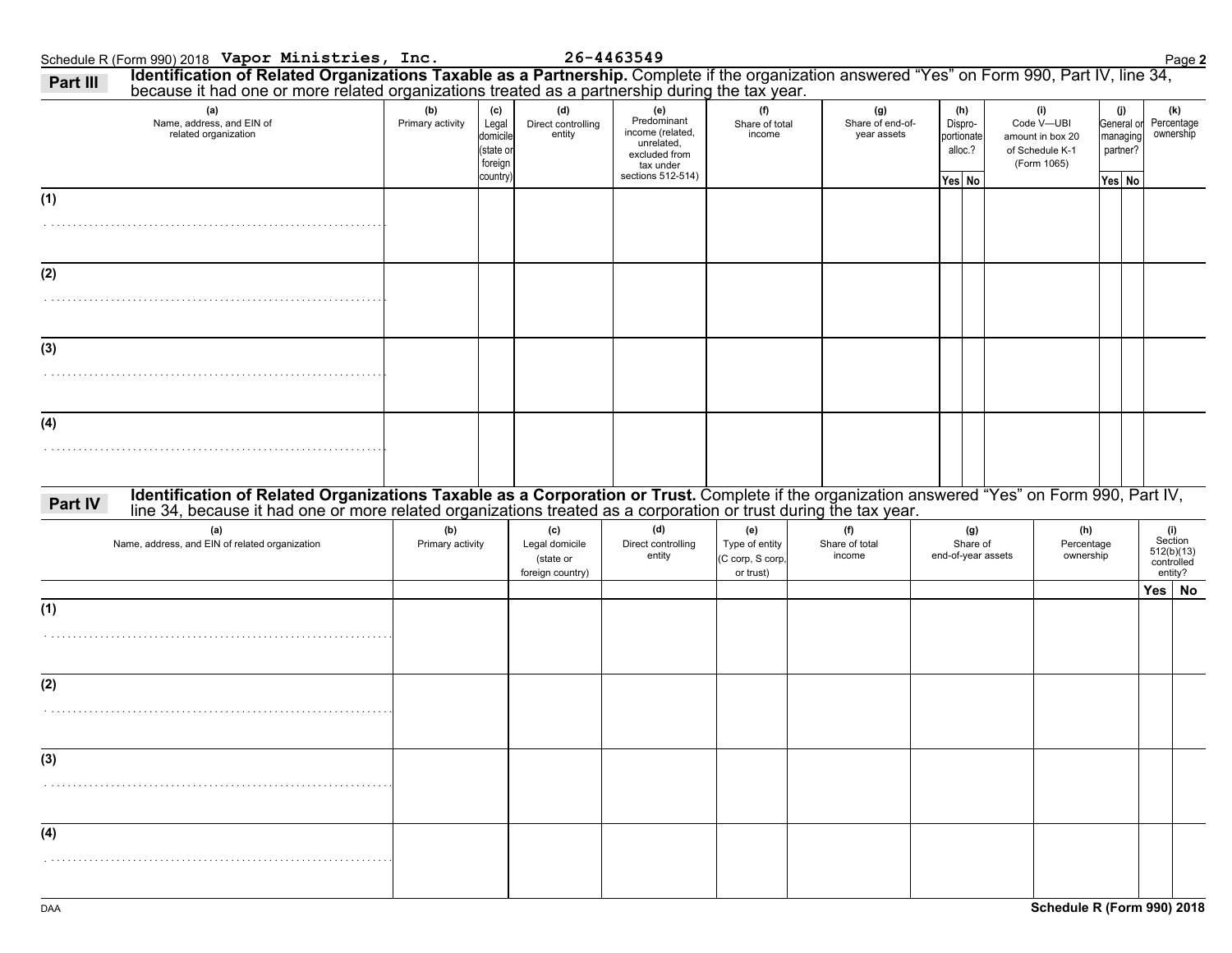|     | Note: Complete line 1 if any entity is listed in Parts II, III, or IV of this schedule.                                                                                                                                          |                            |                 |                                       |                | <b>Yes</b> | No           |
|-----|----------------------------------------------------------------------------------------------------------------------------------------------------------------------------------------------------------------------------------|----------------------------|-----------------|---------------------------------------|----------------|------------|--------------|
|     | During the tax year, did the organization engage in any of the following transactions with one or more related organizations listed in Parts II-IV?                                                                              |                            |                 |                                       |                |            |              |
|     | a Receipt of (i) interest, (ii) annuities, (iii) royalties, or (iv) rent from a controlled entity [1] controlled entity [1] controlled entity and controlled entity and controlled entity and contained a substitute of (i) in   |                            |                 |                                       | 1a             |            | X            |
|     | <b>b</b> Gift, grant, or capital contribution to related organization(s) encourse consumed and consumed contribution to related organization(s)                                                                                  |                            |                 |                                       | 1 <sub>b</sub> | X          |              |
|     |                                                                                                                                                                                                                                  |                            |                 |                                       | 1 <sub>c</sub> |            | X            |
|     | d Loans or loan guarantees to or for related organization(s) encourance contained and contained a contained and contained a contained a contact the contact of the contact of the contact of the contact of the contact of the   |                            |                 |                                       | 1 <sub>d</sub> |            | $\mathbf x$  |
|     | e Loans or loan guarantees by related organization(s) encourance contains an according to the container contains and the container container container and the container container container and the container container and t   |                            |                 |                                       | 1e             |            | X            |
|     |                                                                                                                                                                                                                                  |                            |                 |                                       |                |            |              |
|     | f Dividends from related organization(s) encourance contains a substantial contains a series of the container                                                                                                                    |                            |                 |                                       | 1f             |            | X            |
|     | g Sale of assets to related organization(s)<br>and the contract contract contract contract contract contract contract contract contract contract contract contract contract contract contract contract contract contract contrac |                            |                 |                                       | 1 <sub>q</sub> |            | X            |
|     | h Purchase of assets from related organization(s) encourance contains and contains a container and container and container and container and container and container and container and container and container and container a   |                            |                 |                                       | 1 <sub>h</sub> |            | $\mathbf x$  |
|     | i Exchange of assets with related organization(s) encountled assess that contain a series are contained as a set of assets with related organization(s) encountled as a set of a set of a set of a set of a set of a set of a    |                            |                 |                                       | 1i             |            | $\mathbf x$  |
|     |                                                                                                                                                                                                                                  |                            |                 |                                       | 1i             |            | X            |
|     |                                                                                                                                                                                                                                  |                            |                 |                                       |                |            |              |
|     | k Lease of facilities, equipment, or other assets from related organization(s) Materian and the content of the content of facilities equipment, or other assets from related organization(s)                                     |                            |                 |                                       | 1k             |            | X            |
|     |                                                                                                                                                                                                                                  |                            |                 |                                       | 11             |            | $\mathbf x$  |
|     |                                                                                                                                                                                                                                  |                            |                 |                                       | 1 <sub>m</sub> |            | X            |
|     |                                                                                                                                                                                                                                  |                            |                 |                                       | 1n             |            | X            |
|     | o Sharing of paid employees with related organization(s) encourance contains an array contained a starting of paid employees with related organization(s)                                                                        |                            |                 |                                       | 1 <sub>o</sub> |            | $\mathbf x$  |
|     |                                                                                                                                                                                                                                  |                            |                 |                                       |                |            |              |
|     | p Reimbursement paid to related organization(s) for expenses                                                                                                                                                                     |                            |                 |                                       | 1p             |            | X            |
|     | q Reimbursement paid by related organization(s) for expenses [1] responsed: response in the content of the content of the content of the content of the content of the content of the content of the content of the content of   |                            |                 |                                       | 1 <sub>a</sub> |            | $\mathbf{x}$ |
|     |                                                                                                                                                                                                                                  |                            |                 |                                       |                |            |              |
|     | r Other transfer of cash or property to related organization(s)                                                                                                                                                                  |                            |                 |                                       | 1r             |            | X            |
|     |                                                                                                                                                                                                                                  |                            |                 |                                       | 1s             |            | $\mathbf{x}$ |
|     | 2 If the answer to any of the above is "Yes," see the instructions for information on who must complete this line, including covered relationships and transaction thresholds.                                                   |                            |                 |                                       |                |            |              |
|     | (a)                                                                                                                                                                                                                              | (b)                        | (c)             | (d)                                   |                |            |              |
|     | Name of related organization                                                                                                                                                                                                     | Transaction<br>$type(a-s)$ | Amount involved | Method of determining amount involved |                |            |              |
|     |                                                                                                                                                                                                                                  |                            |                 |                                       |                |            |              |
|     |                                                                                                                                                                                                                                  |                            |                 |                                       |                |            |              |
| (1) | Vapor Sports Ministries, Inc.                                                                                                                                                                                                    | ь                          | 1,359,016       | Cash                                  |                |            |              |
|     |                                                                                                                                                                                                                                  |                            |                 |                                       |                |            |              |
| (2) |                                                                                                                                                                                                                                  |                            |                 |                                       |                |            |              |
|     |                                                                                                                                                                                                                                  |                            |                 |                                       |                |            |              |
| (3) |                                                                                                                                                                                                                                  |                            |                 |                                       |                |            |              |
|     |                                                                                                                                                                                                                                  |                            |                 |                                       |                |            |              |
| (4) |                                                                                                                                                                                                                                  |                            |                 |                                       |                |            |              |
|     |                                                                                                                                                                                                                                  |                            |                 |                                       |                |            |              |
| (5) |                                                                                                                                                                                                                                  |                            |                 |                                       |                |            |              |
|     |                                                                                                                                                                                                                                  |                            |                 |                                       |                |            |              |
| (6) |                                                                                                                                                                                                                                  |                            |                 |                                       |                |            |              |

### **Part VTransactions With Related Organizations.** Complete if the organization answered "Yes" on Form 990, Part IV, line 34, 35b, or 36.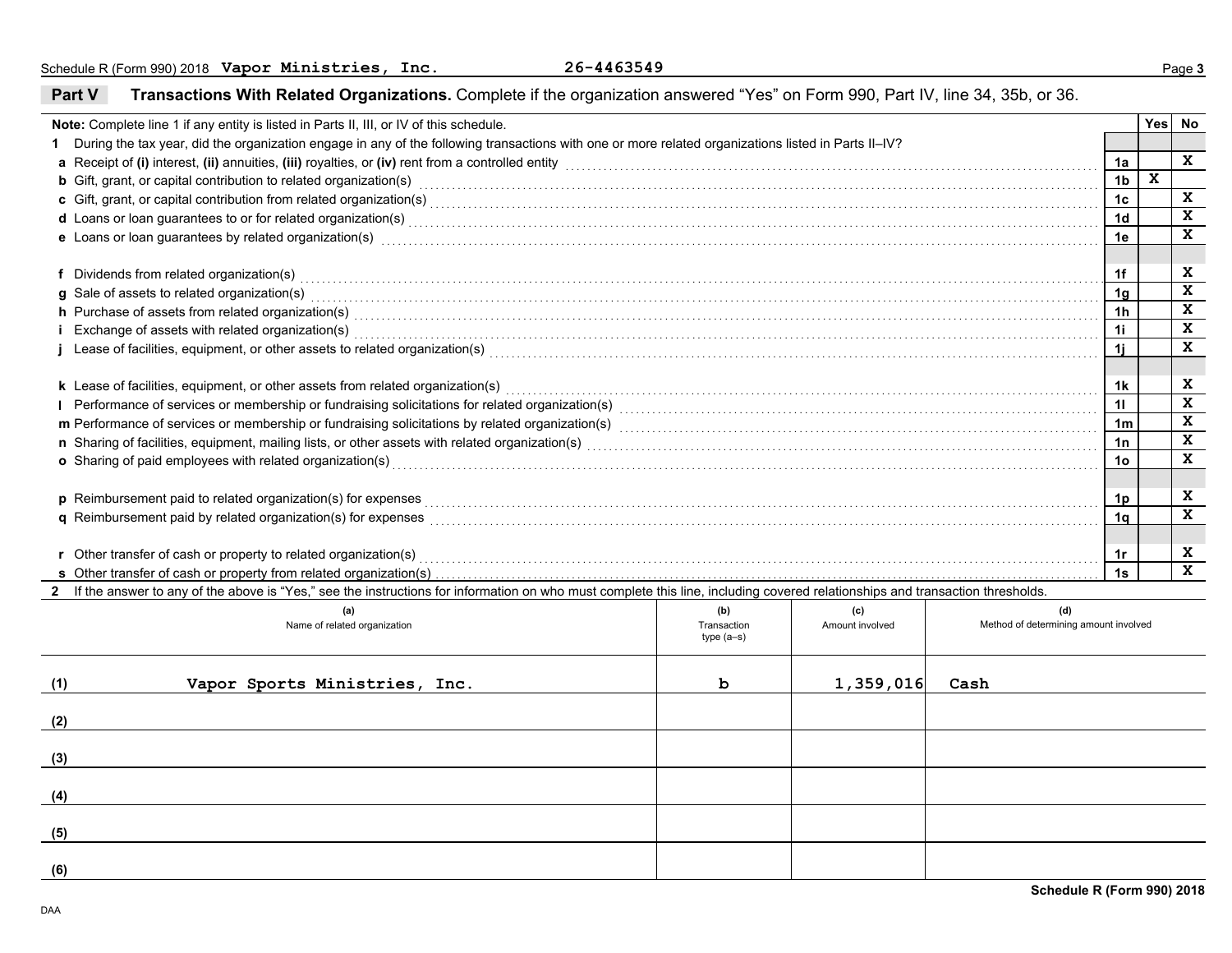### **Part VI Unrelated Organizations Taxable as a Partnership.** Complete if the organization answered "Yes" on Form 990, Part IV, line 37.

Provide the following information for each entity taxed as a partnership through which the organization conducted more than five percent of its activities (measured by total assets or gross revenue) that was not a related organization. See instructions regarding exclusion for certain investment partnerships.

| (a)<br>Name, address, and EIN of entity | ັ<br>(b)<br>Primary activity | (c)<br>Legal<br>domicile<br>foreign | (d)<br>Predominant<br>income (related,<br>(state or unrelated, excluded<br>from tax under | 501(c)(3)<br>organizations? | (e)<br>Are all partners<br>section | (f)<br>Share of<br>total income | (g)<br>Share of<br>end-of-year<br>assets |     | (h)<br>Disproportionate<br>allocations? | (i)<br>Code V-UBI<br>amount in box 20<br>of Schedule K-1<br>(Form 1065) |     | (j)<br>General or<br>managing<br>partner? | (k)<br>Percentage<br>ownership |
|-----------------------------------------|------------------------------|-------------------------------------|-------------------------------------------------------------------------------------------|-----------------------------|------------------------------------|---------------------------------|------------------------------------------|-----|-----------------------------------------|-------------------------------------------------------------------------|-----|-------------------------------------------|--------------------------------|
|                                         |                              | country)                            | sections 512-514)                                                                         | Yes No                      |                                    |                                 |                                          | Yes | No                                      |                                                                         | Yes | No                                        |                                |
| (1)                                     |                              |                                     |                                                                                           |                             |                                    |                                 |                                          |     |                                         |                                                                         |     |                                           |                                |
|                                         |                              |                                     |                                                                                           |                             |                                    |                                 |                                          |     |                                         |                                                                         |     |                                           |                                |
| (2)                                     |                              |                                     |                                                                                           |                             |                                    |                                 |                                          |     |                                         |                                                                         |     |                                           |                                |
|                                         |                              |                                     |                                                                                           |                             |                                    |                                 |                                          |     |                                         |                                                                         |     |                                           |                                |
|                                         |                              |                                     |                                                                                           |                             |                                    |                                 |                                          |     |                                         |                                                                         |     |                                           |                                |
| (3)                                     |                              |                                     |                                                                                           |                             |                                    |                                 |                                          |     |                                         |                                                                         |     |                                           |                                |
|                                         |                              |                                     |                                                                                           |                             |                                    |                                 |                                          |     |                                         |                                                                         |     |                                           |                                |
| (4)                                     |                              |                                     |                                                                                           |                             |                                    |                                 |                                          |     |                                         |                                                                         |     |                                           |                                |
|                                         |                              |                                     |                                                                                           |                             |                                    |                                 |                                          |     |                                         |                                                                         |     |                                           |                                |
| (5)                                     |                              |                                     |                                                                                           |                             |                                    |                                 |                                          |     |                                         |                                                                         |     |                                           |                                |
|                                         |                              |                                     |                                                                                           |                             |                                    |                                 |                                          |     |                                         |                                                                         |     |                                           |                                |
|                                         |                              |                                     |                                                                                           |                             |                                    |                                 |                                          |     |                                         |                                                                         |     |                                           |                                |
| (6)                                     |                              |                                     |                                                                                           |                             |                                    |                                 |                                          |     |                                         |                                                                         |     |                                           |                                |
|                                         |                              |                                     |                                                                                           |                             |                                    |                                 |                                          |     |                                         |                                                                         |     |                                           |                                |
| (7)                                     |                              |                                     |                                                                                           |                             |                                    |                                 |                                          |     |                                         |                                                                         |     |                                           |                                |
|                                         |                              |                                     |                                                                                           |                             |                                    |                                 |                                          |     |                                         |                                                                         |     |                                           |                                |
|                                         |                              |                                     |                                                                                           |                             |                                    |                                 |                                          |     |                                         |                                                                         |     |                                           |                                |
| (8)                                     |                              |                                     |                                                                                           |                             |                                    |                                 |                                          |     |                                         |                                                                         |     |                                           |                                |
|                                         |                              |                                     |                                                                                           |                             |                                    |                                 |                                          |     |                                         |                                                                         |     |                                           |                                |
| (9)                                     |                              |                                     |                                                                                           |                             |                                    |                                 |                                          |     |                                         |                                                                         |     |                                           |                                |
|                                         |                              |                                     |                                                                                           |                             |                                    |                                 |                                          |     |                                         |                                                                         |     |                                           |                                |
| (10)                                    |                              |                                     |                                                                                           |                             |                                    |                                 |                                          |     |                                         |                                                                         |     |                                           |                                |
|                                         |                              |                                     |                                                                                           |                             |                                    |                                 |                                          |     |                                         |                                                                         |     |                                           |                                |
|                                         |                              |                                     |                                                                                           |                             |                                    |                                 |                                          |     |                                         |                                                                         |     |                                           |                                |
| (11)                                    |                              |                                     |                                                                                           |                             |                                    |                                 |                                          |     |                                         |                                                                         |     |                                           |                                |
|                                         |                              |                                     |                                                                                           |                             |                                    |                                 |                                          |     |                                         |                                                                         |     |                                           |                                |
|                                         |                              |                                     |                                                                                           |                             |                                    |                                 |                                          |     |                                         |                                                                         |     |                                           |                                |

**Schedule R (Form 990) 2018**